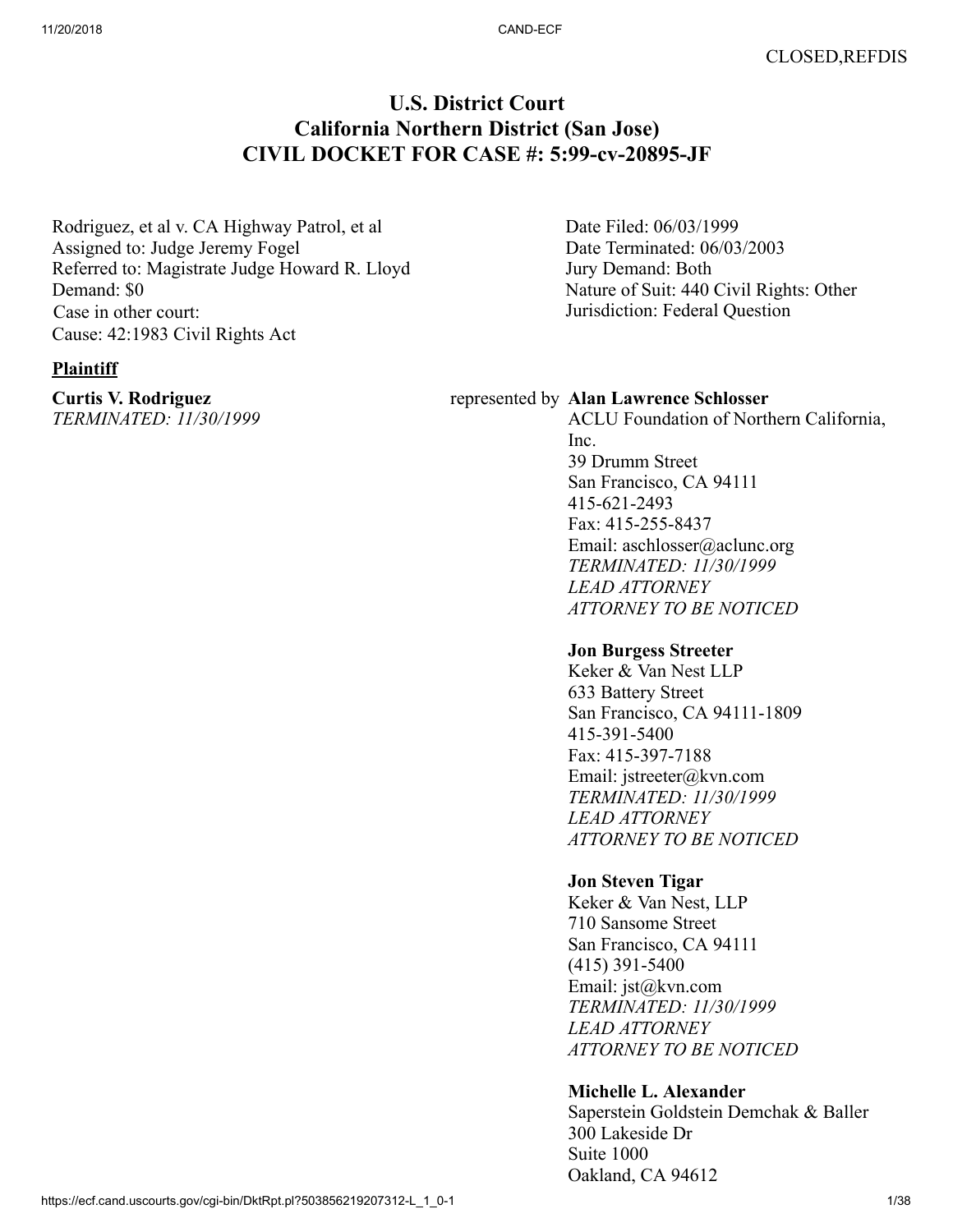**Plaintiff**

11/20/2018 CAND-ECF

(510) 763-9800 *TERMINATED: 11/30/1999 LEAD ATTORNEY ATTORNEY TO BE NOTICED*

#### **Rebecca K. Sullivan**

Keker & Van Nest LLP 710 Sansome St San Francisco, CA 94111-1704 (415) 391-5400 *TERMINATED: 11/30/1999 LEAD ATTORNEY ATTORNEY TO BE NOTICED*

#### **Jose Lopez** represented by **Alan Lawrence Schlosser**

(See above for address) *LEAD ATTORNEY ATTORNEY TO BE NOTICED*

#### **Jon Burgess Streeter**

(See above for address) *LEAD ATTORNEY ATTORNEY TO BE NOTICED*

#### **Jon Steven Tigar**

(See above for address) *LEAD ATTORNEY ATTORNEY TO BE NOTICED*

#### **Michelle L. Alexander**

(See above for address) *LEAD ATTORNEY ATTORNEY TO BE NOTICED*

#### **Plaintiff**

#### **MacArthur Washington** represented by **Alan Lawrence Schlosser**

(See above for address) *LEAD ATTORNEY ATTORNEY TO BE NOTICED*

#### **Jon Burgess Streeter**

(See above for address) *LEAD ATTORNEY ATTORNEY TO BE NOTICED*

#### **Jon Steven Tigar**

(See above for address) *LEAD ATTORNEY ATTORNEY TO BE NOTICED*

#### **Michelle L. Alexander**  (See above for address)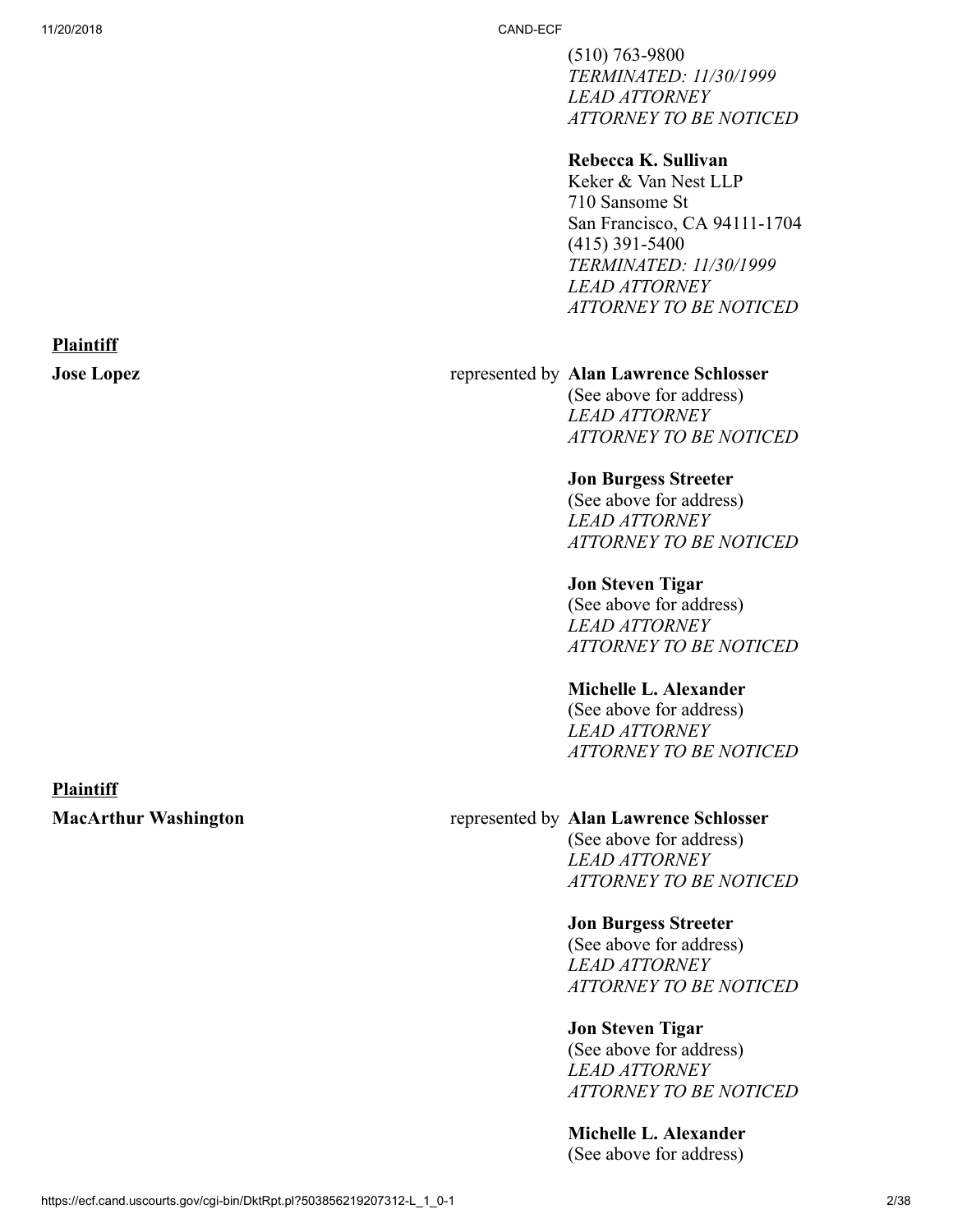*LEAD ATTORNEY ATTORNEY TO BE NOTICED*

#### **Plaintiff**

## **California Branches of the NAACP** represented by **Alan Lawrence Schlosser**

(See above for address) *LEAD ATTORNEY ATTORNEY TO BE NOTICED*

#### **Jon Burgess Streeter**

(See above for address) *LEAD ATTORNEY ATTORNEY TO BE NOTICED*

# **Jon Steven Tigar**

(See above for address) *LEAD ATTORNEY ATTORNEY TO BE NOTICED*

#### **Michelle L. Alexander**

(See above for address) *LEAD ATTORNEY ATTORNEY TO BE NOTICED*

#### **Plaintiff**

**The California League of United Latin American Citizens** *individually and on behalf of all others similarly situated*

#### represented by **Alan Lawrence Schlosser**

(See above for address) *LEAD ATTORNEY ATTORNEY TO BE NOTICED*

#### **Jon Burgess Streeter**

(See above for address) *LEAD ATTORNEY ATTORNEY TO BE NOTICED*

#### **Jon Steven Tigar**

(See above for address) *LEAD ATTORNEY ATTORNEY TO BE NOTICED*

## **Michelle L. Alexander**

(See above for address) *LEAD ATTORNEY ATTORNEY TO BE NOTICED*

V.

### **Defendant**

**California Highway Patrol** *TERMINATED: 07/30/2002*

# represented by **Bill Lockyer**

CA State Attorney General's Office 455 Golden Gate Ave Suite 11000 San Francisco, CA 94102-7004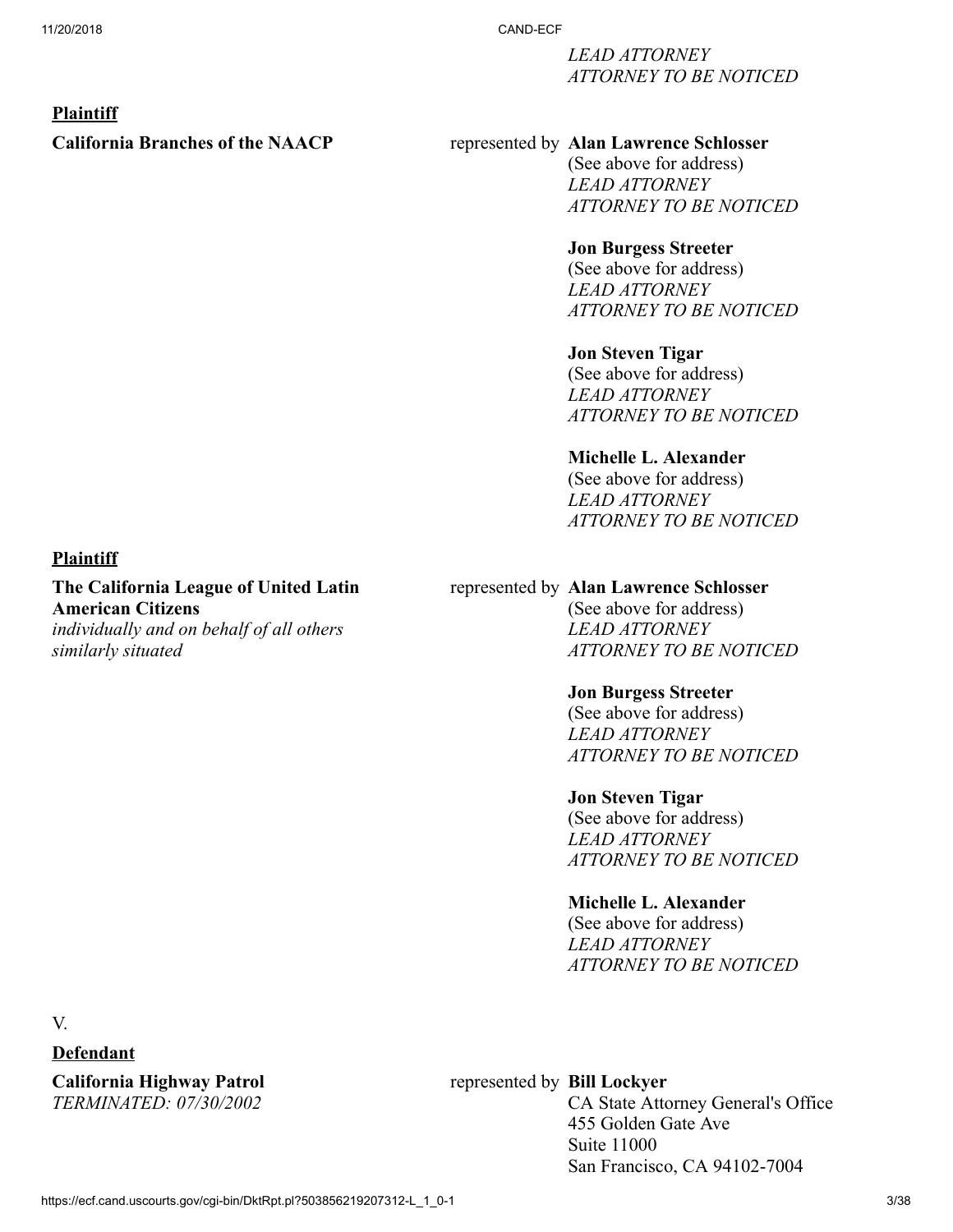415-703-5853 *TERMINATED: 07/30/2002 LEAD ATTORNEY ATTORNEY TO BE NOTICED*

#### **Craig Modlin**

CA Attorney General's Office 1515 Clay St 20th Flr Oakland, CA 94612-1413 510-622-2100 *TERMINATED: 07/30/2002 LEAD ATTORNEY ATTORNEY TO BE NOTICED*

# **Michelle Inan**

CA Attorney General's Office 1515 Clay St 20th Flr Oakland, CA 94612-1413 510-622-2100 *TERMINATED: 07/30/2002 LEAD ATTORNEY ATTORNEY TO BE NOTICED*

# **S. Michele Inan**

State of California Office of the Attorney General 455 Golden Gate Avenue, Suite 11000 San Francisco, CA 94102-7004 (415) 510-3802 Fax: 415-703-5480 Email: Michele.Inan@doj.ca.gov *TERMINATED: 07/30/2002 LEAD ATTORNEY ATTORNEY TO BE NOTICED*

#### **Tyler Bruce Pon , Esq.**

CA State Attorney General's Office 455 Golden Gate Ave Suite 11000 San Francisco, CA 94102-7004 415-703-5853 Email: tyler.pon@doj.ca.gov *TERMINATED: 07/30/2002 LEAD ATTORNEY ATTORNEY TO BE NOTICED*

#### **Tyler Bruce Pon , Esq.**

California State Attorney General Office 455 Golden Gate Avenue, Suite 1100 San Francisco, CA 94102 (415) 703-5934 Email: tyler.pon@doj.ca.gov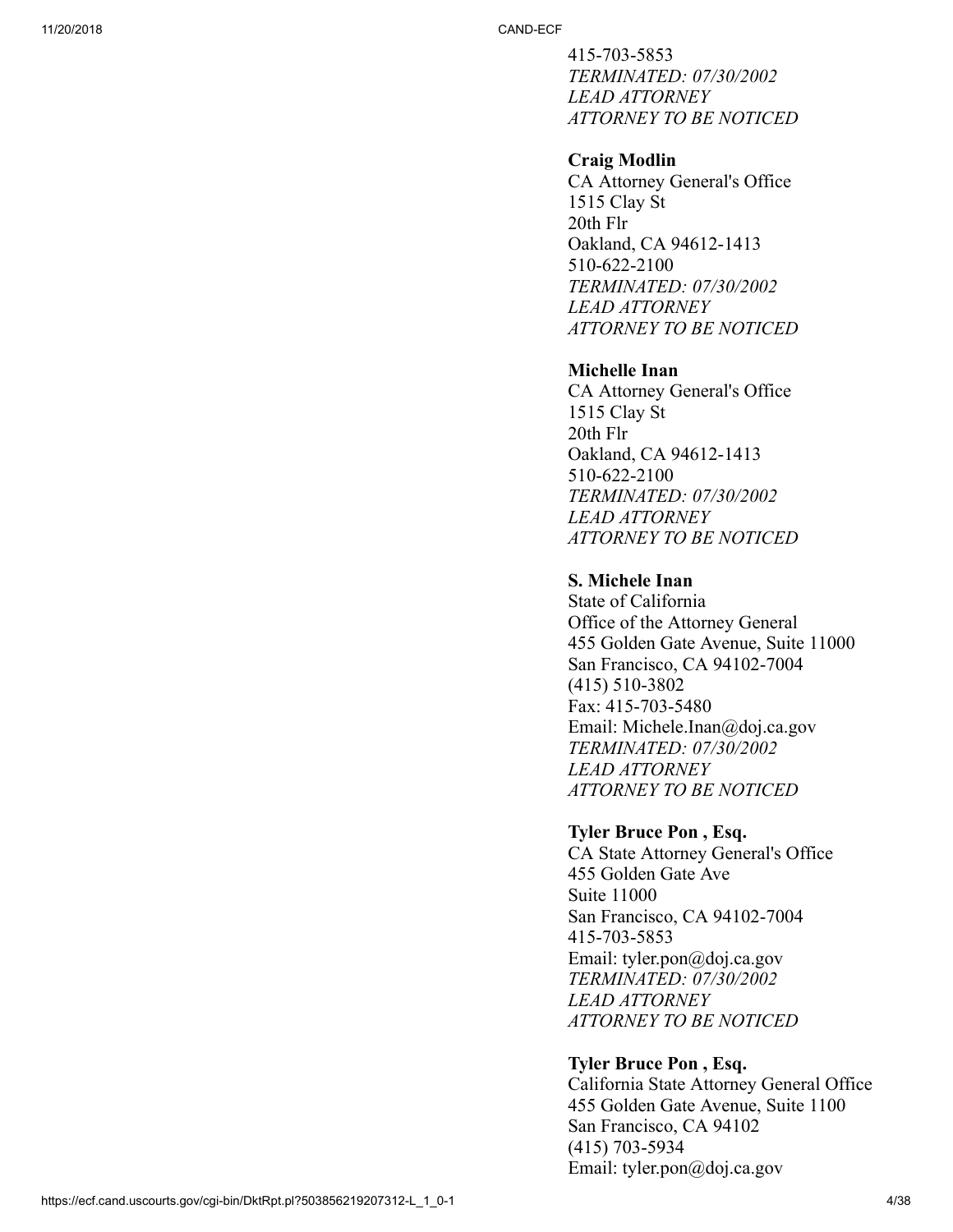**Defendant**

11/20/2018 CAND-ECF

*TERMINATED: 07/30/2002 LEAD ATTORNEY ATTORNEY TO BE NOTICED*

### **Craig Modlin**

CA State Attorney General's Office 455 Golden Gate Ave Suite 11000 San Francisco, CA 94102-7004 415-703-5853 *TERMINATED: 07/30/2002 ATTORNEY TO BE NOTICED*

# **Bureau of Narcotic Enforcement** represented by **Bill Lockyer**

(See above for address) *LEAD ATTORNEY ATTORNEY TO BE NOTICED*

# **Craig Modlin**

(See above for address) *LEAD ATTORNEY ATTORNEY TO BE NOTICED*

#### **Michelle Inan**  (See above for address) *LEAD ATTORNEY*

*ATTORNEY TO BE NOTICED*

# **S. Michele Inan**

(See above for address) *LEAD ATTORNEY ATTORNEY TO BE NOTICED*

#### **Tyler Bruce Pon , Esq.**

(See above for address) *LEAD ATTORNEY ATTORNEY TO BE NOTICED*

# **Defendant**

**Dwight O. Helmick** *CA Highway Patrol Commissioner TERMINATED: 07/30/2002*

# represented by **Bill Lockyer**

(See above for address) *TERMINATED: 07/30/2002 LEAD ATTORNEY ATTORNEY TO BE NOTICED*

#### **Craig Modlin**

(See above for address) *TERMINATED: 07/30/2002 LEAD ATTORNEY ATTORNEY TO BE NOTICED*

# **Michelle Inan**

(See above for address)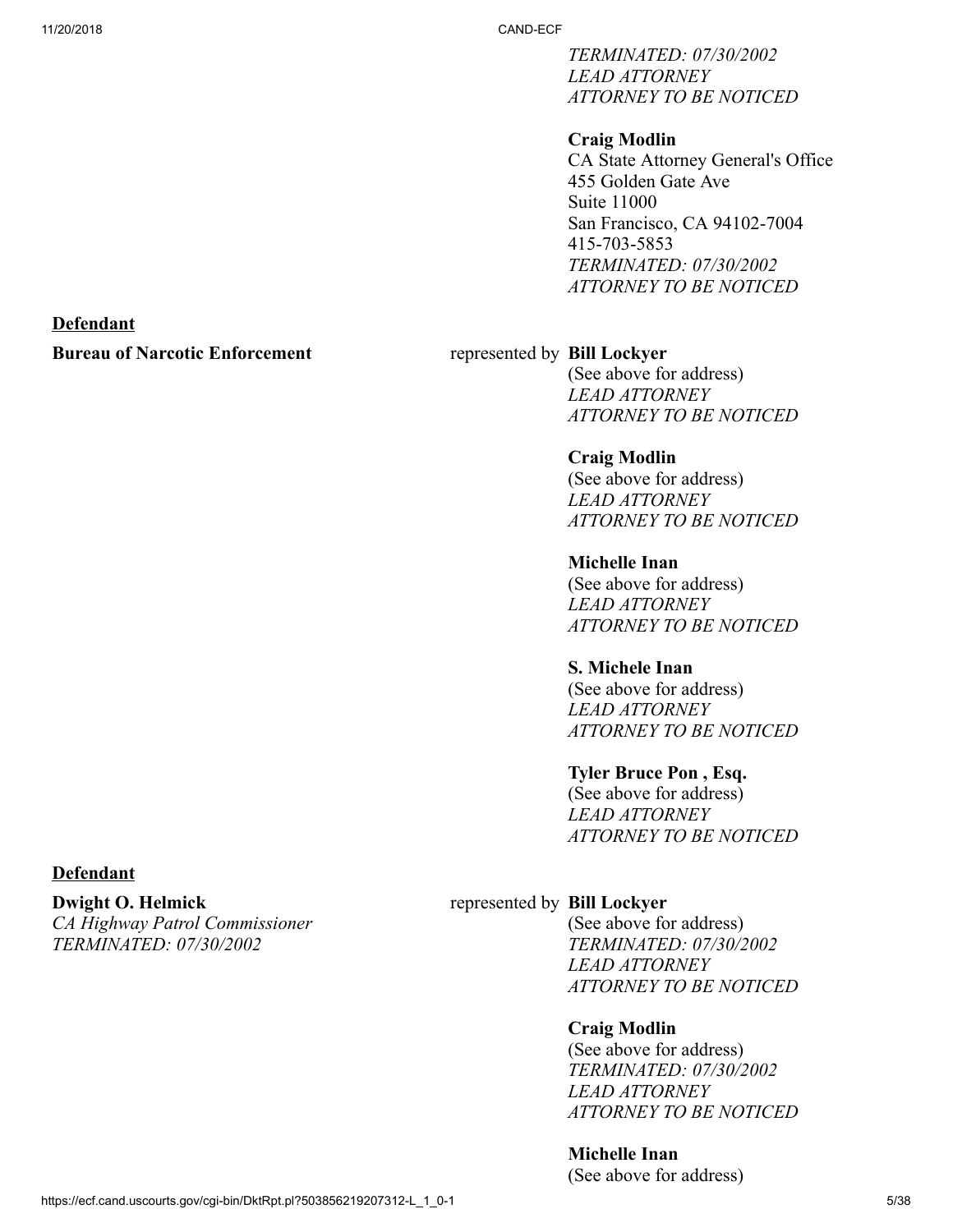*TERMINATED: 07/30/2002 LEAD ATTORNEY ATTORNEY TO BE NOTICED*

#### **S. Michele Inan**

(See above for address) *TERMINATED: 07/30/2002 LEAD ATTORNEY ATTORNEY TO BE NOTICED*

#### **Tyler Bruce Pon , Esq.**

(See above for address) *TERMINATED: 07/30/2002 LEAD ATTORNEY ATTORNEY TO BE NOTICED*

#### **Tyler Bruce Pon , Esq.**

(See above for address) *TERMINATED: 07/30/2002 LEAD ATTORNEY ATTORNEY TO BE NOTICED*

#### **Craig Modlin**

(See above for address) *TERMINATED: 07/30/2002 ATTORNEY TO BE NOTICED*

#### **Defendant**

**Joe Doane** *Bureau of Narcotics Enforcement Chief*

### represented by **Bill Lockyer**

(See above for address) *LEAD ATTORNEY ATTORNEY TO BE NOTICED*

#### **Craig Modlin**

(See above for address) *LEAD ATTORNEY ATTORNEY TO BE NOTICED*

#### **Michelle Inan**

(See above for address) *LEAD ATTORNEY ATTORNEY TO BE NOTICED*

#### **S. Michele Inan**

(See above for address) *LEAD ATTORNEY ATTORNEY TO BE NOTICED*

#### **Tyler Bruce Pon , Esq.**

(See above for address) *LEAD ATTORNEY ATTORNEY TO BE NOTICED*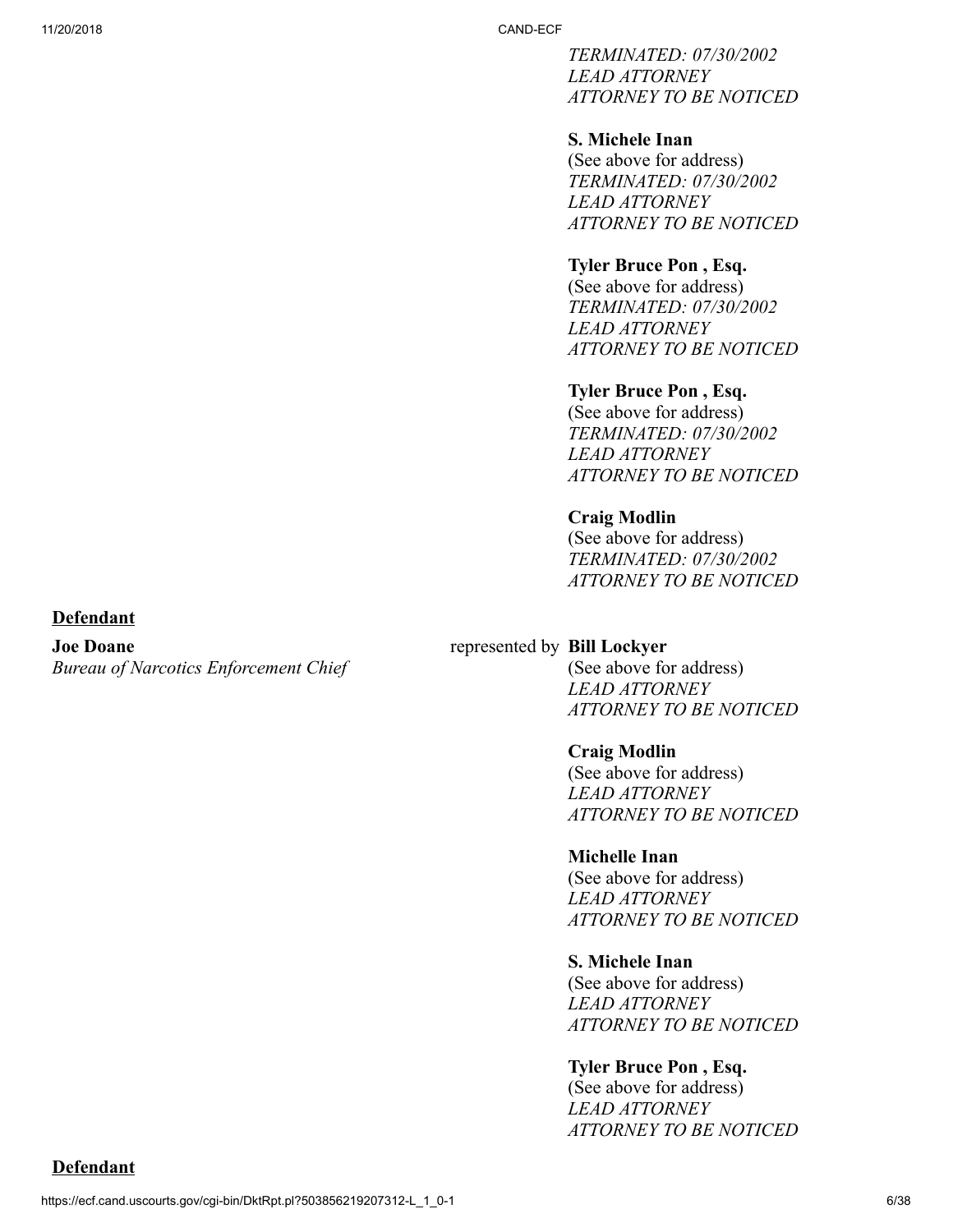#### **Lance Sandri**

*Bureau Of Narcotics Enforcement Officer*

#### 11/20/2018 CAND-ECF

#### represented by **Bill Lockyer**

(See above for address) *LEAD ATTORNEY ATTORNEY TO BE NOTICED*

# **Craig Modlin**

(See above for address) *LEAD ATTORNEY ATTORNEY TO BE NOTICED*

# **S. Michele Inan**

(See above for address) *LEAD ATTORNEY ATTORNEY TO BE NOTICED*

# **Tyler Bruce Pon , Esq.**

1515 Clay Street Suite 2000 Oakland, CA 94612 510-622-2121 Email: tyler.pon@doj.ca.gov *LEAD ATTORNEY ATTORNEY TO BE NOTICED*

#### **Defendant**

**Michael J. Arpaia** *California Highway Patrol Officer*

#### represented by **Bill Lockyer**

(See above for address) *LEAD ATTORNEY ATTORNEY TO BE NOTICED*

# **Craig Modlin**

(See above for address) *LEAD ATTORNEY ATTORNEY TO BE NOTICED*

#### **S. Michele Inan**

(See above for address) *LEAD ATTORNEY ATTORNEY TO BE NOTICED*

# **Tyler Bruce Pon , Esq.**

(See above for address) *LEAD ATTORNEY ATTORNEY TO BE NOTICED*

# **Tyler Bruce Pon , Esq.**

(See above for address) *LEAD ATTORNEY ATTORNEY TO BE NOTICED*

# **Craig Modlin**

(See above for address) *ATTORNEY TO BE NOTICED*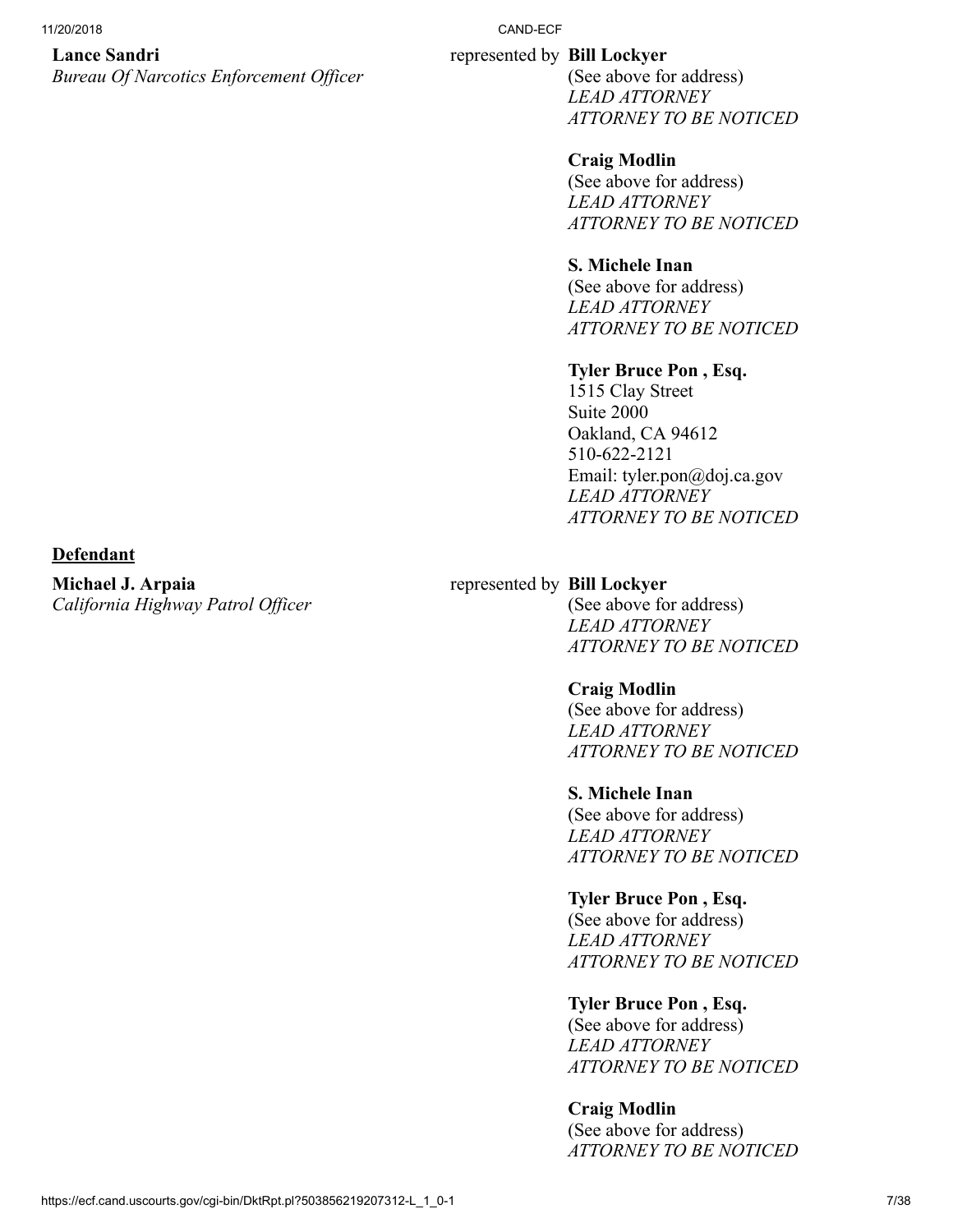#### **Defendant**

**Defendant**

**Frank Romano**

*California Highway Patrol Officer*

# **John Columbet**

*Bureau Of Narcotics Enforcement Officer*

#### represented by **Bill Lockyer**

(See above for address) *LEAD ATTORNEY ATTORNEY TO BE NOTICED*

## **Craig Modlin**

(See above for address) *LEAD ATTORNEY ATTORNEY TO BE NOTICED*

# **S. Michele Inan**

(See above for address) *LEAD ATTORNEY ATTORNEY TO BE NOTICED*

#### **Tyler Bruce Pon , Esq.**

(See above for address) *LEAD ATTORNEY ATTORNEY TO BE NOTICED*

#### represented by **Bill Lockyer**

(See above for address) *LEAD ATTORNEY ATTORNEY TO BE NOTICED*

## **Craig Modlin**  (See above for address) *LEAD ATTORNEY*

*ATTORNEY TO BE NOTICED*

# **S. Michele Inan**

(See above for address) *LEAD ATTORNEY ATTORNEY TO BE NOTICED*

#### **Tyler Bruce Pon , Esq.**

(See above for address) *LEAD ATTORNEY ATTORNEY TO BE NOTICED*

## **Defendant**

**Steve C. Woisin** *California Highway Patrol Officer*

#### represented by **Bill Lockyer**

(See above for address) *LEAD ATTORNEY ATTORNEY TO BE NOTICED*

#### **Craig Modlin**

(See above for address) *LEAD ATTORNEY ATTORNEY TO BE NOTICED*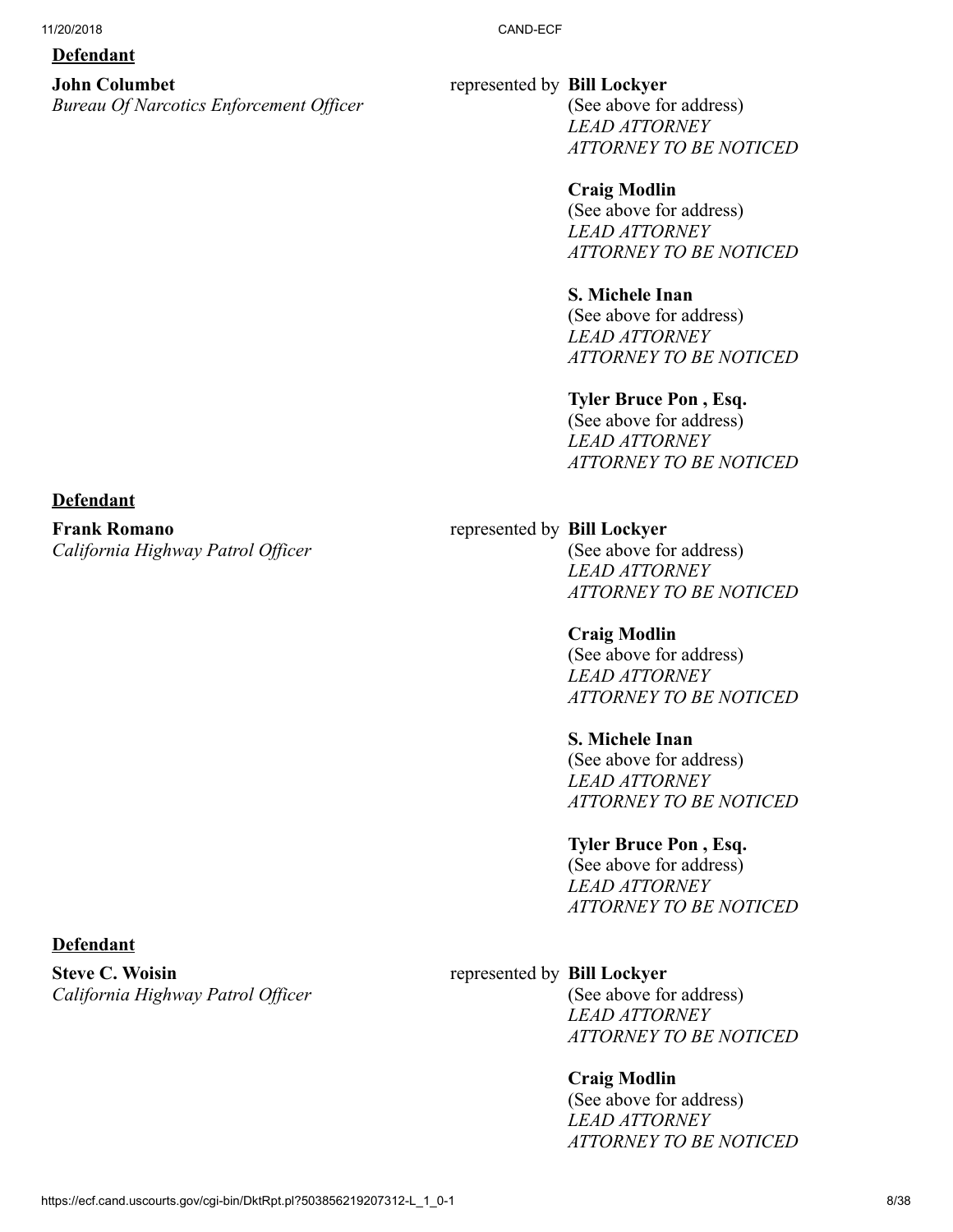**S. Michele Inan** 

(See above for address) *LEAD ATTORNEY ATTORNEY TO BE NOTICED*

# **Tyler Bruce Pon , Esq.**

(See above for address) *LEAD ATTORNEY ATTORNEY TO BE NOTICED*

# **Tyler Bruce Pon , Esq.**

(See above for address) *LEAD ATTORNEY ATTORNEY TO BE NOTICED*

# **Craig Modlin**

(See above for address) *ATTORNEY TO BE NOTICED*

#### **Defendant**

#### **Joseph Nardil** *California Highway Patrol Officer*

# represented by **Bill Lockyer**

(See above for address) *LEAD ATTORNEY ATTORNEY TO BE NOTICED*

# **Craig Modlin**

(See above for address) *LEAD ATTORNEY ATTORNEY TO BE NOTICED*

# **S. Michele Inan**

(See above for address) *LEAD ATTORNEY ATTORNEY TO BE NOTICED*

# **Tyler Bruce Pon , Esq.**

(See above for address) *LEAD ATTORNEY ATTORNEY TO BE NOTICED*

# **Tyler Bruce Pon , Esq.**

(See above for address) *LEAD ATTORNEY ATTORNEY TO BE NOTICED*

# **Craig Modlin**

(See above for address) *ATTORNEY TO BE NOTICED*

# represented by **Bill Lockyer**

(See above for address) *LEAD ATTORNEY ATTORNEY TO BE NOTICED*

# **Defendant**

**Robert J. Woods** *Bureau Of Narcotics Enforcement Officer*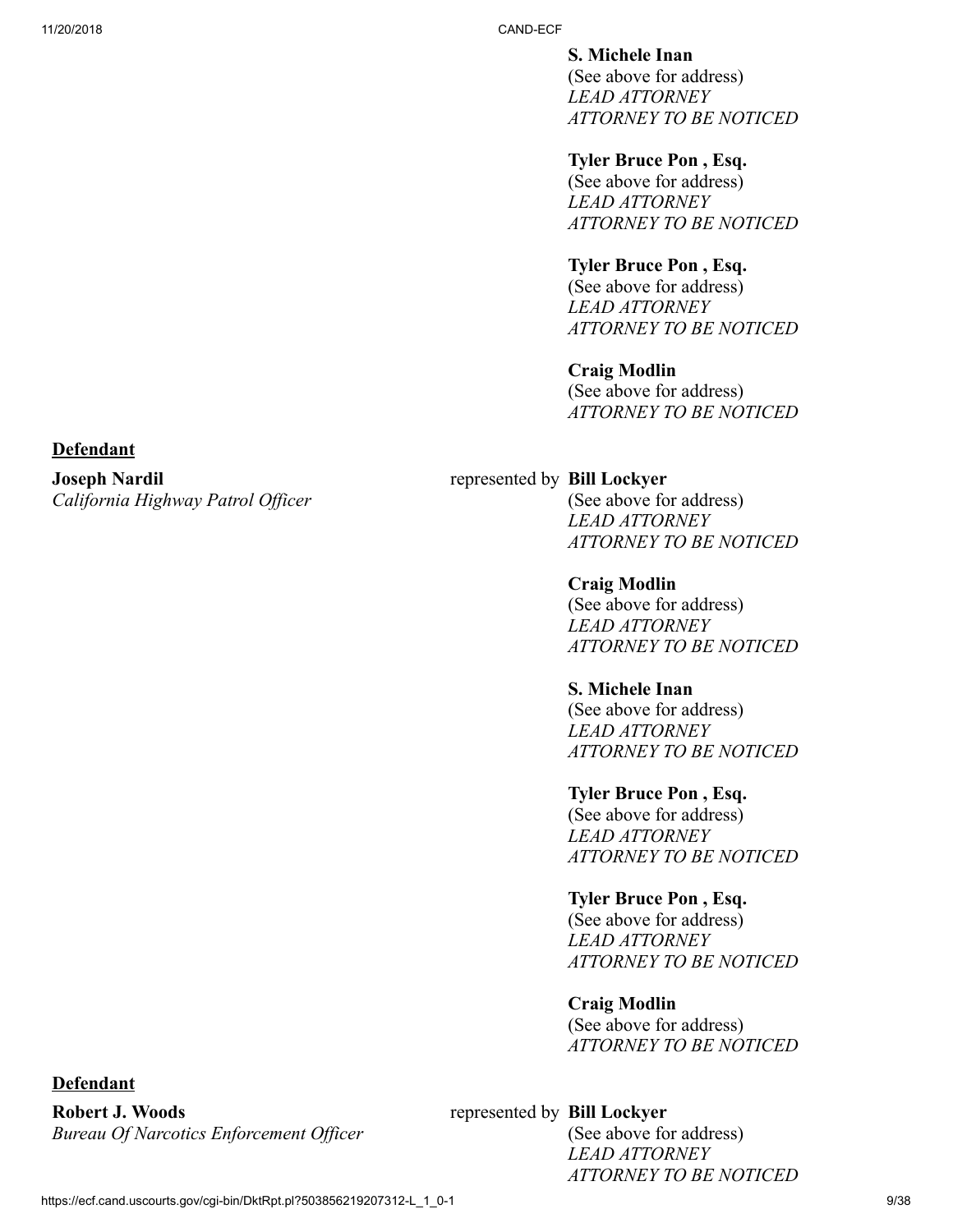**Craig Modlin**  (See above for address) *LEAD ATTORNEY ATTORNEY TO BE NOTICED*

# **S. Michele Inan**

(See above for address) *LEAD ATTORNEY ATTORNEY TO BE NOTICED*

# **Tyler Bruce Pon , Esq.**

(See above for address) *LEAD ATTORNEY ATTORNEY TO BE NOTICED*

# **Tyler Bruce Pon , Esq.**

(See above for address) *LEAD ATTORNEY ATTORNEY TO BE NOTICED*

# **Craig Modlin**

(See above for address) *ATTORNEY TO BE NOTICED*

# **Intervenor**

# **USA** represented by **Jocelyn Burton**

Burton Employment Law 1939 Harrison Street, Suite 400 Oakland, CA 94612 (510) 350-7025 Fax: (510) 473-3672 Email: jburton@burtonemploymentlaw.com *LEAD ATTORNEY ATTORNEY TO BE NOTICED*

#### **David William Shapiro**

Boersch Shapiro LLP 1611 Telegraph Ave Suite 806 Oakland, CA 94612 415-500-6640 Fax: 415-9068897 Email: dshapiro@boerschshapiro.com *ATTORNEY TO BE NOTICED*

| <b>Date Filed</b> | # | <b>Docket Text</b>                                                                                                                                                                        |
|-------------------|---|-------------------------------------------------------------------------------------------------------------------------------------------------------------------------------------------|
| 06/03/1999        |   | COMPLAINT Summons(es) issued; Fee status pd entered on 6/3/99 in the amount of \$<br>150.00 (Receipt No. 3301521); jury demand [3:99-cv-02623] (ab, COURT STAFF)<br>(Entered: 06/03/1999) |
| 06/03/1999        |   | 2 ORDER RE COURT PROCEDURE and SCHEDULE (ADR Multi-Option) by                                                                                                                             |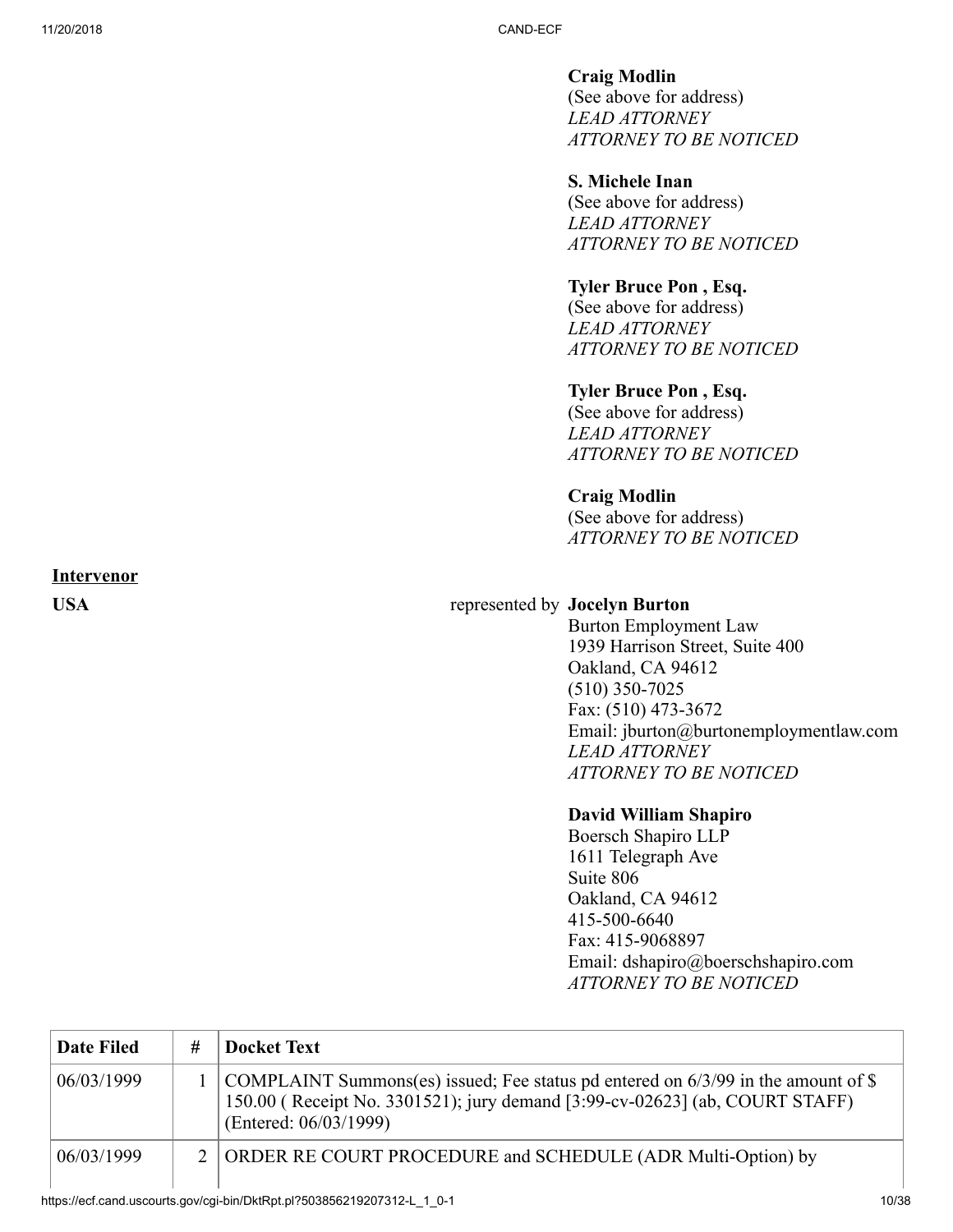| 11/20/2018 |  |
|------------|--|
|            |  |

11/20/2018 CAND-ECF Magistrate Judge James Larson : Proof of service to be filed by 7/19/99 ; counsels' case management statement to be filed by 9/27/99 ; initial case management conference will be held 10:30 10/6/99 . (cc: all counsel) [3:99-cv-02623] (ab, COURT STAFF) (Entered: 06/03/1999) 06/29/1999 **3 RETURN OF SERVICE** of summons and complaint executed upon defendant Joe Doane on 6/18/99 [3:99-cv-02623] (ab, COURT STAFF) (Entered: 06/29/1999) 06/29/1999 | 4 RETURN OF SERVICE of summons and complaint executed upon defendant Joe Doane on 6/18/99 [3:99-cv-02623] (ab, COURT STAFF) (Entered: 06/29/1999) 06/29/1999 **5 RETURN OF SERVICE** of summons and complaint executed upon defendant CA Highway Patrol on 6/17/99 [3:99-cv-02623] (ab, COURT STAFF) (Entered: 06/29/1999) 06/29/1999 **6 RETURN OF SERVICE** of summons and complaint executed upon defendant Bureau of Narcotic on 6/16/99 [3:99-cv-02623] (ab, COURT STAFF) (Entered: 06/29/1999) 06/29/1999 7 RETURN OF SERVICE of summons and complaint executed upon defendant CA Highway Patrol on 6/16/99 [3:99-cv-02623] (ab, COURT STAFF) (Entered: 06/29/1999)  $06/29/1999$  | 8 RETURN OF SERVICE of summons [3:99-cv-02623] (ab, COURT STAFF) (Entered: 06/29/1999)  $07/20/1999$  10 MOTION with memorandum in support before Magistrate Judge James Larson by defendant to change venue to San Jose Division with Notice set for 9/1/99 9 a.m. [3:99 cv-02623] (ab, COURT STAFF) (Entered: 07/23/1999) 07/20/1999 12 Request for reassignment to a U.S. District Judge for trial and disposition by defendant (ab, COURT STAFF) (Entered: 07/29/1999) 07/21/1999 9 CLERK'S NOTICE of impending reassignment to a United States District Judge [3:99cv-02623] (ab, COURT STAFF) (Entered: 07/23/1999) 07/23/1999 | 11 | ORDER by Assignment Committee Case reassigned to Judge Charles A. Legge referred to Judge Charles A. Legge the motion to change venue to San Jose Division [10-1] ( Date Entered: 7/26/99) (cc: all counsel) [3:99-cv-02623] (ab, COURT STAFF) (Entered: 07/26/1999) 08/09/1999 13 CLERK'S NOTICE re-setting hearing on motion to change venue to San Jose Division [10-1], Case Management Statement is due 8/20/99; and Case Management Conference on 8/27/99 at 9:30 a.m. [3:99-cv-02623] (tn, COURT STAFF) (Entered: 08/16/1999) 08/17/1999 14 LETTER from Rebecca K Sullivan, Esq., dated 8/16/99, to Court Clerk regarding defendant's motion to transfer and prepartion of proposed stipulation & order [3:99-cv-02623] (tn, COURT STAFF) (Entered: 08/19/1999) 08/26/1999 15 STIPULATION and ORDER by Judge Charles A. Legge GRANTING motion to change venue to San Jose Division [10-1], therefore, this action is transferred to this Court's San Jose Division, and the defendants answer or other response to the complaint will be due 30 days after the date of the notice of transfer or the date of the notice of entry of this order, whichever comes first (Date Entered: 9/1/99) (cc: all counsel) [3:99-cv-02623] (tn, COURT STAFF) Modified on 09/10/1999 (Entered: 09/01/1999) 09/09/1999 16 ORDER by Assignment Committee Case reassigned to Judge Jeremy Fogel (cc: all counsel) [3:99-cv-02623] (tn, COURT STAFF) (Entered: 09/10/1999) 09/10/1999 17 NOTICE by Plaintiff of entry of stipulation and order  $[15-1]$  [5:99-cv-20895] (tn, COURT STAFF) (Entered: 09/10/1999) 09/16/1999 | 18 | CLERK'S NOTICE Case Management Conference set for 10:30 11/1/99 ; [5:99-cv-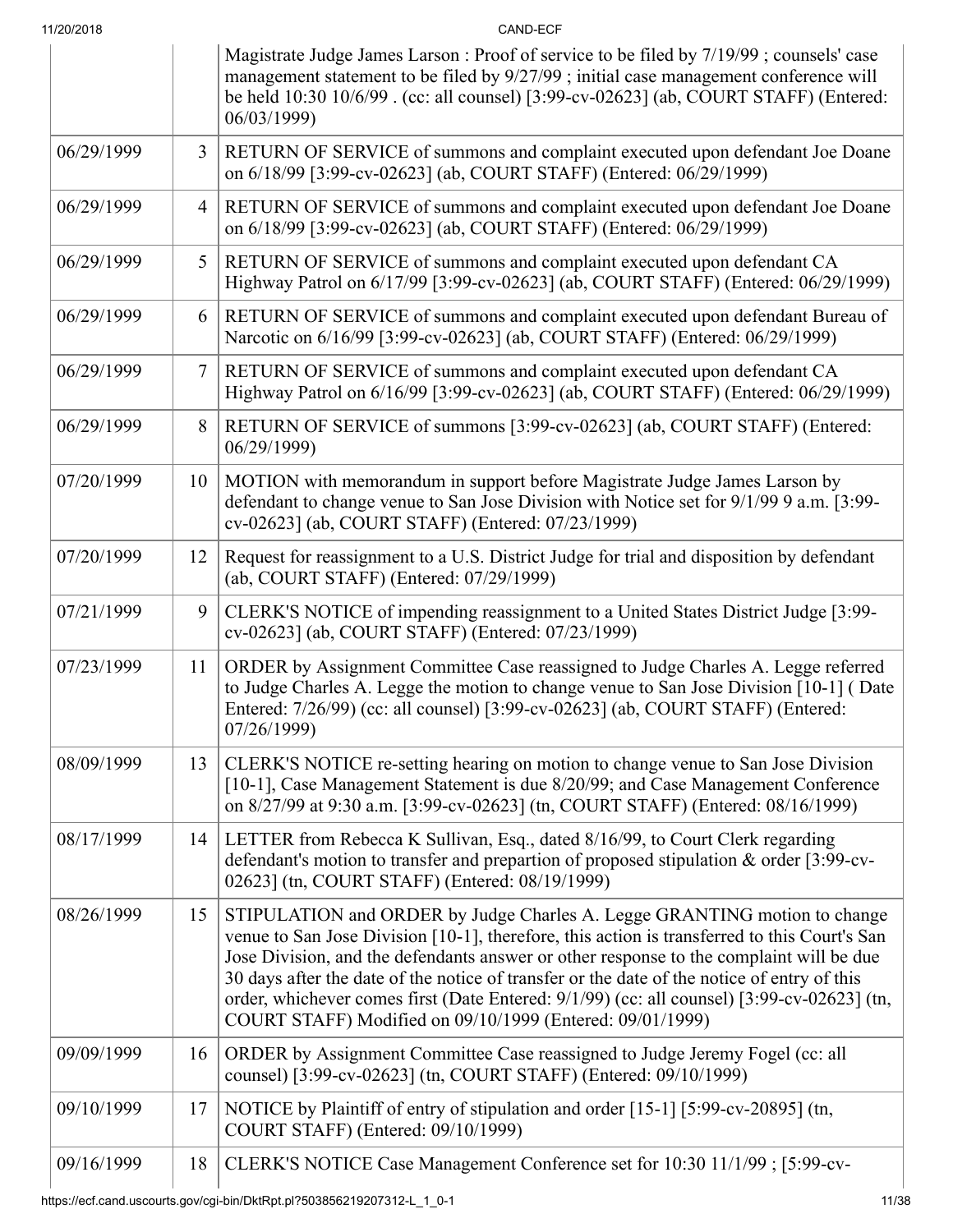| 11/20/2018 |    | CAND-ECF                                                                                                                                                                                                                                                                                                                                                                |
|------------|----|-------------------------------------------------------------------------------------------------------------------------------------------------------------------------------------------------------------------------------------------------------------------------------------------------------------------------------------------------------------------------|
|            |    | 20895] (cm, COURT STAFF) (Entered: 09/20/1999)                                                                                                                                                                                                                                                                                                                          |
| 09/22/1999 | 19 | NOTICE by Plaintiff Curtis V. Rodriguez [18-2] clerk notice [5:99-cv-20895] (ri,<br>COURT STAFF) (Entered: 09/30/1999)                                                                                                                                                                                                                                                  |
| 10/07/1999 | 20 | NOTICE OF MOTION AND MOTION before Judge Jeremy Fogel by defendant to<br>dismiss plaintiff's complaint with Notice set for 11/22/99 at 9:00 am. [5:99-cv-20895]<br>(cm, COURT STAFF) (Entered: 10/08/1999)                                                                                                                                                              |
| 10/07/1999 | 21 | MEMORANDUM by defendant in support of motion to dismiss plaintiff's complaint [20-<br>1] [5:99-cv-20895] (cm, COURT STAFF) (Entered: 10/08/1999)                                                                                                                                                                                                                        |
| 10/07/1999 |    | RECEIVED Proposed Order (defendant) re: motion to dismiss plaintiff's complaint [20-<br>1] [5:99-cv-20895] (cm, COURT STAFF) (Entered: 10/08/1999)                                                                                                                                                                                                                      |
| 10/21/1999 | 22 | JOINT CASE MANAGEMENT STATEMENT and PROPOSED ORDER filed. [5:99-<br>cv-20895] (cm, COURT STAFF) (Entered: 10/22/1999)                                                                                                                                                                                                                                                   |
| 10/22/1999 | 23 | JOINT CASE MANAGEMENT STATEMENT and PROPOSED ORDER filed. [5:99-<br>cv-20895] (cm, COURT STAFF) (Entered: 10/22/1999)                                                                                                                                                                                                                                                   |
| 11/09/1999 | 24 | MINUTES: (C/R Peter Torreano) INITIAL CASE MANAGEMENT CONFERENCE<br>HELD. Further case management conference set for 10:30 1/10/00; law and motion<br>hearing will be held 9:00 12/6/99; [5:99-cv-20895] (gm, COURT STAFF) (Entered:<br>11/15/1999)                                                                                                                     |
| 11/12/1999 | 25 | ORDER by Judge Jeremy Fogel adopting case management order Further case<br>management conference set for 10:30 1/10/00; law and motion hearing will be held 9:00<br>12/6/99; [24-1], adopting case management minutes [24-2] (Date Entered: 11/15/99)<br>(cc: all counsel) [5:99-cv-20895] (gm, COURT STAFF) (Entered: 11/15/1999)                                      |
| 11/30/1999 | 27 | AMENDED COMPLAINT [1-1] by Plaintiff Curtis V. Rodriguez; jury demand<br>terminating Plaintiff Curtis V. Rodriguez; adding Jose Lopez, MacArthur Washington,<br>California Branches, The CA League [5:99-cv-20895] (cm, COURT STAFF) (Entered:<br>12/03/1999)                                                                                                           |
| 12/01/1999 | 26 | ERRATA by Plaintiff Curtis V. Rodriguez [5:99-cv-20895] (cm, COURT STAFF)<br>(Entered: 12/03/1999)                                                                                                                                                                                                                                                                      |
| 12/28/1999 | 28 | CLERK'S NOTICE Case Management Conference set for 10:30 1/11/00; [5:99-cv-<br>20895] (gm, COURT STAFF) (Entered: 12/28/1999)                                                                                                                                                                                                                                            |
| 12/29/1999 | 29 | NOTICE OF MOTION AND MOTION before Judge Jeremy Fogel by defendant CA<br>Highway Patrol, defendant Bureau of Narcotic, defendant Dwight O. Helmick, defendant<br>Joe Doane to sever plaintiffs and/or strike class action allegations from the First amended<br>ocmplaint with Notice set for 2/7/00 at 9:00 [5:99-cv-20895] (gm, COURT STAFF)<br>(Entered: 01/03/2000) |
| 12/29/1999 | 30 | MEMORANDUM by defendant CA Highway Patrol, defendant Bureau of Narcotic,<br>defendant Dwight O. Helmick, defendant Joe Doane in support of motion to sever<br>plaintiffs and/or strike class action allegations from the First amended ocmplaint [29-1]<br>[5:99-cv-20895] (gm, COURT STAFF) (Entered: 01/03/2000)                                                      |
| 12/29/1999 |    | RECEIVED Proposed Order (defendant CA Highway Patrol, defendant Bureau of<br>Narcotic, defendant Dwight O. Helmick, defendant Joe Doane) re: motion to sever<br>plaintiffs and/or strike class action allegations from the First amended ocmplaint [29-1]<br>[5:99-cv-20895] (gm, COURT STAFF) (Entered: 01/03/2000)                                                    |
| 12/29/1999 | 31 | NOTICE OF MOTION AND MOTION before Judge Jeremy Fogel by defendant CA<br>Highway Patrol, defendant Bureau of Narcotic, defendant Dwight O. Helmick, defendant                                                                                                                                                                                                           |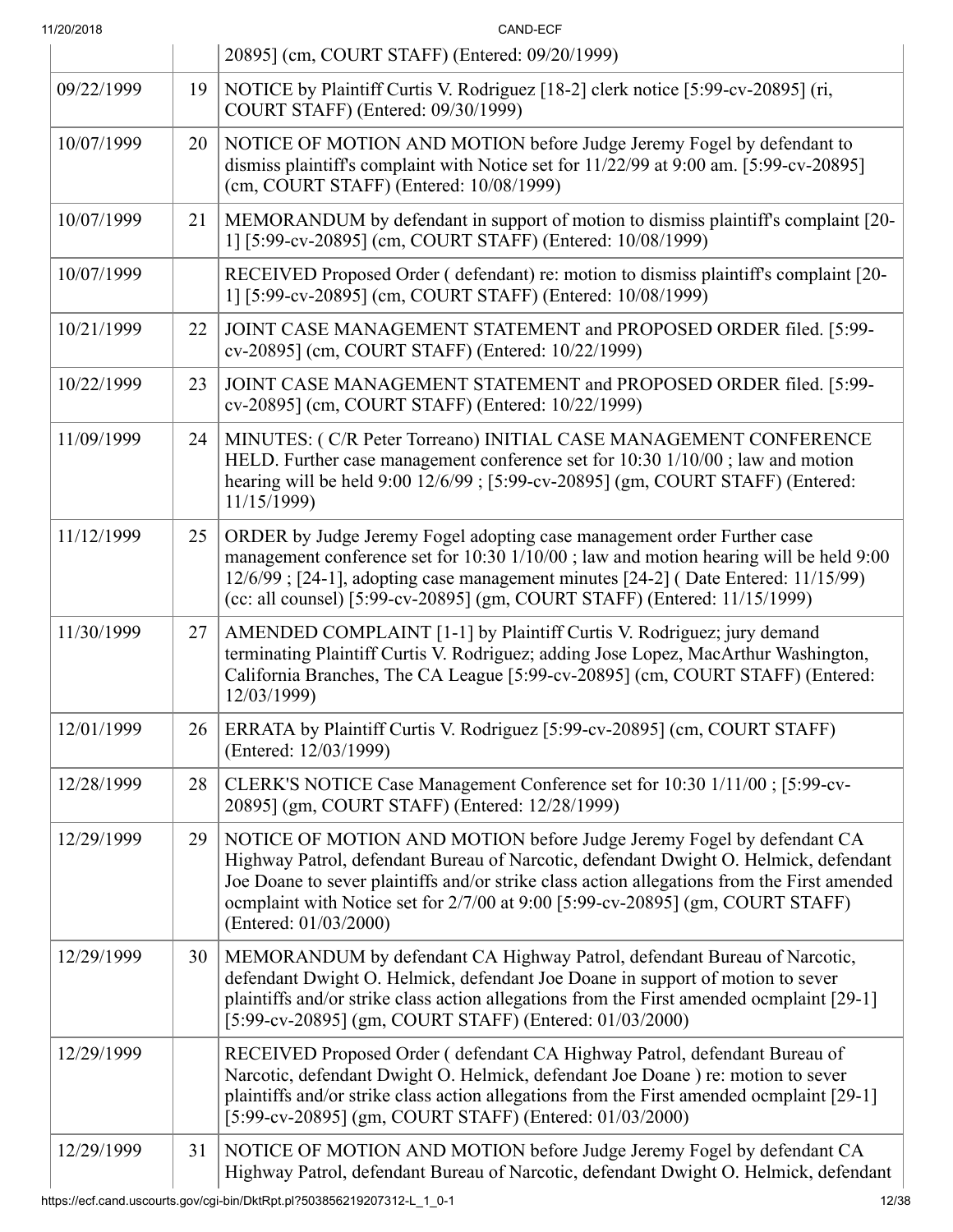| 11/20/2018 |    | CAND-ECF                                                                                                                                                                                                                                                                                                           |
|------------|----|--------------------------------------------------------------------------------------------------------------------------------------------------------------------------------------------------------------------------------------------------------------------------------------------------------------------|
|            |    | Joe Doane to dismiss plaintiffs' First Amended Complaint with Notice set for 2/7/00 at<br>9:00 [5:99-cv-20895] (gm, COURT STAFF) (Entered: 01/03/2000)                                                                                                                                                             |
| 12/29/1999 | 32 | MEMORANDUM by defendant CA Highway Patrol, defendant Bureau of Narcotic,<br>defendant Dwight O. Helmick, defendant Joe Doane in support of motion to dismiss<br>plaintiffs' First Amended Complaint [31-1] [5:99-cv-20895] (gm, COURT STAFF)<br>(Entered: 01/03/2000)                                              |
| 12/29/1999 |    | RECEIVED Proposed Order (defendant CA Highway Patrol, defendant Bureau of<br>Narcotic, defendant Dwight O. Helmick, defendant Joe Doane) re: motion to dismiss<br>plaintiffs' First Amended Complaint [31-1] [5:99-cv-20895] (gm, COURT STAFF)<br>(Entered: 01/03/2000)                                            |
| 12/29/1999 | 33 | NOTICE OF MOTION AND MOTION before Judge Jeremy Fogel by defendant CA<br>Highway Patrol, defendant Bureau of Narcotic, defendant Dwight O. Helmick, defendant<br>Joe Doane to strike potions of pleading with Notice set for 2/7/00 at 9:00 [5:99-cv-20895]<br>$(gm, \text{COURT STATE})$ (Entered: $01/03/2000$ ) |
| 12/29/1999 | 34 | MEMORANDUM by defendant CA Highway Patrol, defendant Bureau of Narcotic,<br>defendant Dwight O. Helmick, defendant Joe Doane in support of motion to strike<br>potions of pleading [33-1] [5:99-cv-20895] (gm, COURT STAFF) (Entered: 01/03/2000)                                                                  |
| 12/29/1999 |    | RECEIVED Proposed Order (defendant CA Highway Patrol, defendant Bureau of<br>Narcotic, defendant Dwight O. Helmick, defendant Joe Doane ) re: motion to strike<br>potions of pleading [33-1] [5:99-cv-20895] (gm, COURT STAFF) (Entered: 01/03/2000)                                                               |
| 01/14/2000 | 35 | MEMORANDUM by defendant in support of motion to dismiss plaintiffs' First Amended<br>Complaint [31-1] [5:99-cv-20895] (gm, COURT STAFF) (Entered: 01/19/2000)                                                                                                                                                      |
| 01/14/2000 | 36 | MINUTES: (C/R Peter Torreano) INITIAL CASE MANAGEMENT CONFERENCE<br>HELD. In court law and motion hearing will be held 10:00 2/18/00; [5:99-cv-20895]<br>$(gm, \text{COURT STATE})$ (Entered: $01/20/2000$ )                                                                                                       |
| 01/21/2000 | 37 | ORDER by Judge Jeremy Fogel re [36-1], re [36-2] (Date Entered: 1/25/00) (cc: all<br>counsel) [5:99-cv-20895] (gm, COURT STAFF) (Entered: 01/25/2000)                                                                                                                                                              |
| 01/26/2000 |    | RECEIVED Proposed Order request for five additional pages (Plaintiff) [5:99-cv-20895]<br>$(gm, \text{COURT STATE})$ (Entered: $01/28/2000$ )                                                                                                                                                                       |
| 01/27/2000 | 38 | MEMORANDUM by Plaintiff in opposition to motion to dismiss plaintiffs' First<br>Amended Complaint [31-1] [5:99-cv-20895] (gm, COURT STAFF) (Entered:<br>02/01/2000                                                                                                                                                 |
| 01/27/2000 | 39 | MEMORANDUM by Plaintiff in opposition to motion to strike potions of pleading [33-<br>1] [5:99-cv-20895] (gm, COURT STAFF) (Entered: 02/01/2000)                                                                                                                                                                   |
| 01/27/2000 | 40 | MEMORANDUM by Plaintiff in opposition to motion to sever plaintiffs and/or strike<br>class action allegations from the First amended ocmplaint [29-1] [5:99-cv-20895] (gm,<br>COURT STAFF) (Entered: 02/01/2000)                                                                                                   |
| 01/27/2000 | 41 | STIPULATION and ORDER that plaintiffs' opposition to defendatns' motion to dismiss<br>may be five pages overt the limit by Judge Jeremy Fogel : (cc: all counsel) [5:99-cv-<br>20895] (gm, COURT STAFF) (Entered: 02/01/2000)                                                                                      |
| 01/28/2000 | 42 | NOTICE by Plaintiff [41-1] order [5:99-cv-20895] (gm, COURT STAFF) (Entered:<br>02/01/2000                                                                                                                                                                                                                         |
| 02/10/2000 | 43 | REPLY by defendant CA Highway Patrol, defendant Bureau of Narcotic, defendant<br>Dwight O. Helmick, defendant Joe Doane re opposition memorandum [40-1] [5:99-cv-<br>20895] (gm, COURT STAFF) (Entered: 02/15/2000)                                                                                                |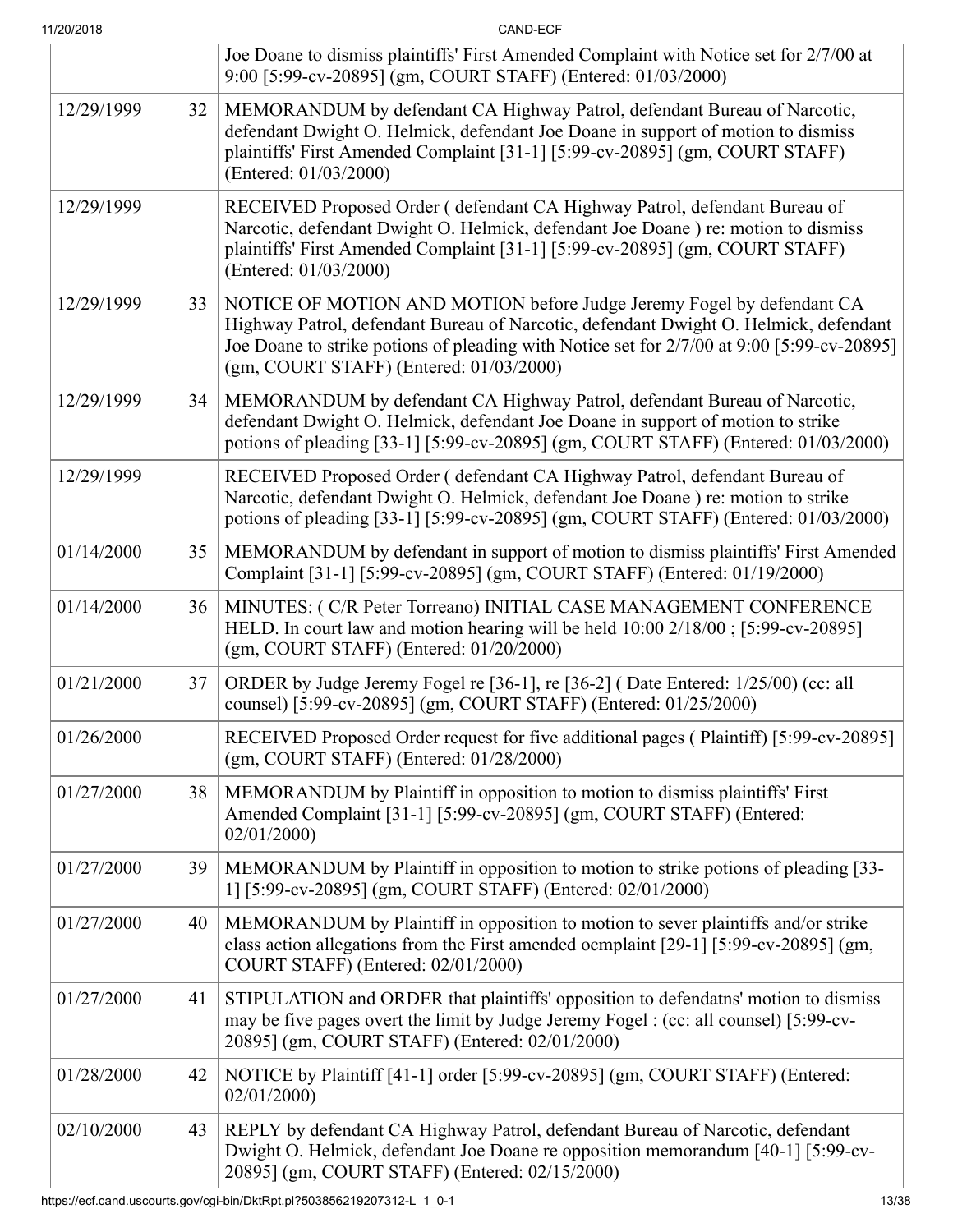CAND-ECF

| 02/10/2000 | 44 | REPLY by defendant CA Highway Patrol, defendant Bureau of Narcotic, defendant<br>Dwight O. Helmick, defendant Joe Doane re opposition memorandum [39-1] [5:99-cv-<br>20895] (gm, COURT STAFF) (Entered: 02/15/2000)                                                                                                                                                                                                  |
|------------|----|----------------------------------------------------------------------------------------------------------------------------------------------------------------------------------------------------------------------------------------------------------------------------------------------------------------------------------------------------------------------------------------------------------------------|
| 02/10/2000 | 45 | REPLY by defendant CA Highway Patrol, defendant Bureau of Narcotic, defendant<br>Dwight O. Helmick, defendant Joe Doane re opposition memorandum [38-1] [5:99-cv-<br>20895] (gm, COURT STAFF) (Entered: 02/15/2000)                                                                                                                                                                                                  |
| 02/18/2000 | 46 | MINUTES: (C/R Peter Torreano) (Hearing Date: 2/18/00) Case Management<br>Conference set for 1:30 3/20/00 ; [5:99-cv-20895] (gm, COURT STAFF) (Entered:<br>02/23/2000                                                                                                                                                                                                                                                 |
| 02/23/2000 | 47 | REPORTER'S TRANSCRIPT; Date of proceedings: 2/18/00 (C/R: Peter Torreano)<br>[5:99-cv-20895] (gm, COURT STAFF) (Entered: 02/24/2000)                                                                                                                                                                                                                                                                                 |
| 03/13/2000 | 48 | ORDER by Judge Jeremy Fogel denying motion to strike potions of pleading [33-1],<br>granting in part and denying in part motion to dismiss plaintiffs' First Amended<br>Complaint [31-1], denying motion to sever plaintiffs and/or strike class action allegations<br>from the First amended ocmplaint [29-1] (Date Entered: 3/16/00) (cc: all counsel) [5:99-<br>cv-20895] (gm, COURT STAFF) (Entered: 03/16/2000) |
| 03/16/2000 | 49 | SUPPLEMENTAL JOINT CASE MANAGEMENT STATEMENT and PROPOSED<br>ORDER filed. [5:99-cv-20895] (gm, COURT STAFF) (Entered: 03/21/2000)                                                                                                                                                                                                                                                                                    |
| 03/21/2000 | 50 | MINUTES: (C/R Peter Torreano) INITIAL CASE MANAGEMENT CONFERENCE<br>HELD. Further case management conference set for 1:30 5/12/00; [5:99-cv-20895] (gm,<br>COURT STAFF) (Entered: 03/24/2000)                                                                                                                                                                                                                        |
| 03/21/2000 | 51 | ORDER after CMC by Judge Jeremy Fogel (Date Entered: 3/24/00) (cc: all counsel)<br>[5:99-cv-20895] (gm, COURT STAFF) (Entered: 03/24/2000)                                                                                                                                                                                                                                                                           |
| 04/13/2000 | 52 | ANSWER by defendant CA Highway Patrol, defendant Bureau of Narcotic, defendant<br>Dwight O. Helmick, defendant Joe Doane to complaint [27-1]; jury demand [5:99-cv-<br>20895] (gm, COURT STAFF) (Entered: 04/13/2000)                                                                                                                                                                                                |
| 04/27/2000 | 53 | STIPULATION continuing CMC and Filing date for simyltaneous briefs [5:99-cv-20895]<br>$(gm, \text{COURT STATE})$ (Entered: $05/02/2000$ )                                                                                                                                                                                                                                                                            |
| 04/28/2000 | 54 | ORDER by Judge Jeremy Fogel Case Management Conference set for 10:30 6/26/00; (<br>Date Entered: 5/2/00) (cc: all counsel) [5:99-cv-20895] (gm, COURT STAFF) (Entered:<br>05/02/2000                                                                                                                                                                                                                                 |
| 06/15/2000 | 55 | MOTION before Judge Jeremy Fogel by Plaintiff for attorney Roy L. Austin, Jr. to<br>appear pro hac vice . Fee status paid. [5:99-cv-20895] (gm, COURT STAFF) (Entered:<br>06/16/2000                                                                                                                                                                                                                                 |
| 06/15/2000 |    | RECEIVED Proposed Order (Plaintiff) re: motion for attorney Roy L. Austin, Jr. to<br>appear pro hac vice. Fee status paid. [55-1] [5:99-cv-20895] (gm, COURT STAFF)<br>(Entered: 06/16/2000)                                                                                                                                                                                                                         |
| 06/15/2000 | 56 | MEMORANDUM by Plaintiff in support of permitting discovery of defendants'<br>statistical and other data prior to plaintffs' motion for class certification [5:99-cv-20895]<br>$(gm, \text{COURT STATE})$ (Entered: $06/16/2000$ )                                                                                                                                                                                    |
| 06/15/2000 | 57 | DECLARATION by Rebecca K. Sullivan on behalf of Plaintiff in support of<br>memorandum [56-1] [5:99-cv-20895] (gm, COURT STAFF) (Entered: 06/16/2000)                                                                                                                                                                                                                                                                 |
| 06/15/2000 | 58 | BRIEF FILED by Plaintiff addressing relevance of statistical data for pre-certification<br>discovery [5:99-cv-20895] (gm, COURT STAFF) (Entered: 06/16/2000)                                                                                                                                                                                                                                                         |
|            |    |                                                                                                                                                                                                                                                                                                                                                                                                                      |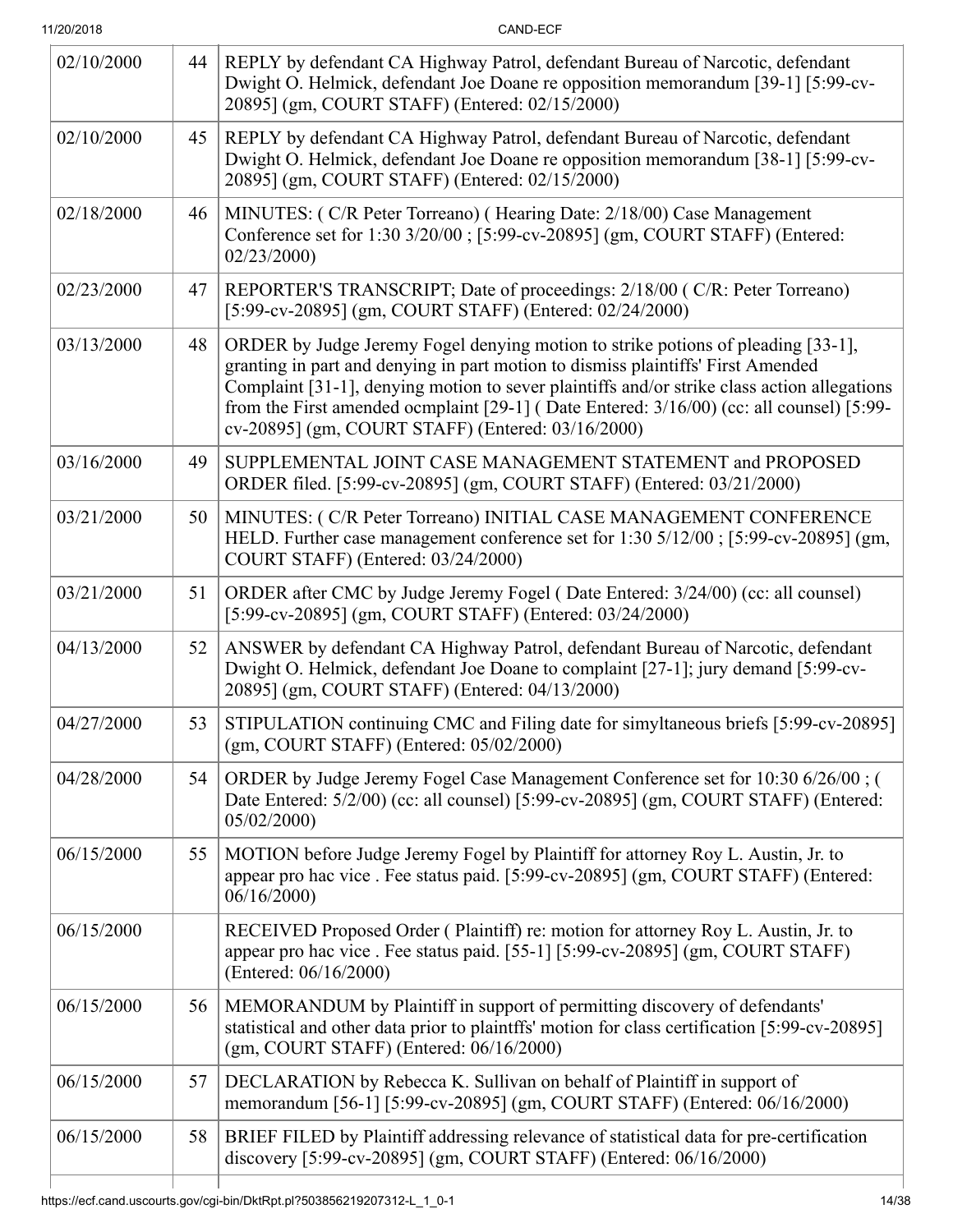| 11/20/2018 |    | CAND-ECF                                                                                                                                                                                                                                                                       |
|------------|----|--------------------------------------------------------------------------------------------------------------------------------------------------------------------------------------------------------------------------------------------------------------------------------|
| 06/20/2000 | 59 | ORDER by Judge Jeremy Fogel granting motion for attorney Roy L. Austin, Jr. to appear<br>pro hac vice. Fee status paid. [55-1] (Date Entered: 6/22/00) (cc: all counsel) [5:99-cv-<br>20895] (gm, COURT STAFF) (Entered: 06/22/2000)                                           |
| 06/23/2000 | 60 | EX-PARTE APPLICATION before Judge Jeremy Fogel by Plaintiff for leave to file a<br>Reply memorandum in support of permitting discovery of defendants' statistical and other<br>data [5:99-cv-20895] (gm, COURT STAFF) (Entered: 06/26/2000)                                    |
| 06/23/2000 | 61 | DECLARATION by Rebecca K. Sullivan on behalf of Plaintiff in support of motion for<br>leave to file a Reply memorandum in support of permitting discovery of defendants'<br>statistical and other data [60-1] [5:99-cv-20895] (gm, COURT STAFF) (Entered:<br>06/26/2000        |
| 06/23/2000 |    | RECEIVED Proposed Order (Plaintiff) re: motion for leave to file a Reply memorandum<br>in support of permitting discovery of defendants' statistical and other data [60-1] [5:99-<br>cv-20895] (gm, COURT STAFF) (Entered: 06/26/2000)                                         |
| 06/26/2000 | 62 | NOTICE by Plaintiff [59-1] order [5:99-cv-20895] (gm, COURT STAFF) (Entered:<br>06/29/2000                                                                                                                                                                                     |
| 06/27/2000 | 63 | STIPULATION to continue CMC to 7/24/00 [5:99-cv-20895] (gm, COURT STAFF)<br>(Entered: 06/29/2000)                                                                                                                                                                              |
| 06/27/2000 |    | RECEIVED Stipulated Ex Parte request to Amend Complaint to name Doe defenants<br>submitted by Plaintiff [5:99-cv-20895] (gm, COURT STAFF) (Entered: 06/29/2000)                                                                                                                |
| 06/28/2000 | 64 | STIPULATION and ORDER by Judge Jeremy Fogel : granting request to amend<br>complaint to name Doe defendants (cc: all counsel) [5:99-cv-20895] (gm, COURT<br>STAFF) (Entered: 06/29/2000)                                                                                       |
| 06/28/2000 | 65 | STIPULATION and ORDER by Judge Jeremy Fogel : Case Management Conference set<br>for 10:30 7/24/00; (cc: all counsel) [5:99-cv-20895] (gm, COURT STAFF) (Entered:<br>06/29/2000                                                                                                 |
| 06/28/2000 | 66 | ORDER by Judge Jeremy Fogel granting motion for leave to file a Reply memorandum<br>in support of permitting discovery of defendants' statistical and other data [60-1] (Date<br>Entered: 6/29/00) (cc: all counsel) [5:99-cv-20895] (gm, COURT STAFF) (Entered:<br>06/29/2000 |
| 07/05/2000 | 68 | REPLY memo by Plaintiff in support of permitting discovery of dft's statistical and other<br>data [5:99-cv-20895] (dhm, COURT STAFF) (Entered: 07/10/2000)                                                                                                                     |
| 07/06/2000 | 67 | NOTICE by Plaintiff [66-1] order [5:99-cv-20895] (gm, COURT STAFF) (Entered:<br>07/07/2000                                                                                                                                                                                     |
| 07/07/2000 |    | RECEIVED Proposed Protective Order (Plaintiff) [5:99-cv-20895] (gm, COURT<br>STAFF) (Entered: 07/10/2000)                                                                                                                                                                      |
| 07/10/2000 | 69 | REPLY BRIEF addressing relevance of statistical data for precertification discovery by<br>defendant [5:99-cv-20895] (gm, COURT STAFF) (Entered: 07/10/2000)                                                                                                                    |
| 07/10/2000 | 70 | STIPULATION and PROTECTIVE ORDER by Judge Jeremy Fogel : (cc: all counsel)<br>[5:99-cv-20895] (gm, COURT STAFF) (Entered: 07/11/2000)                                                                                                                                          |
| 07/13/2000 | 71 | SECOND AMENDED COMPLAINT [27-1] by Plaintiff; jury demand [5:99-cv-20895]<br>$(gm, \text{COURT STATE})$ (Entered: $07/14/2000$ )                                                                                                                                               |
| 07/14/2000 |    | SUMMONS issued as to defendant CA Highway Patrol, defendant Bureau of Narcotic,<br>defendant Dwight O. Helmick, defendant Joe Doane [5:99-cv-20895] (gm, COURT<br>STAFF) (Entered: 07/14/2000)                                                                                 |
|            |    |                                                                                                                                                                                                                                                                                |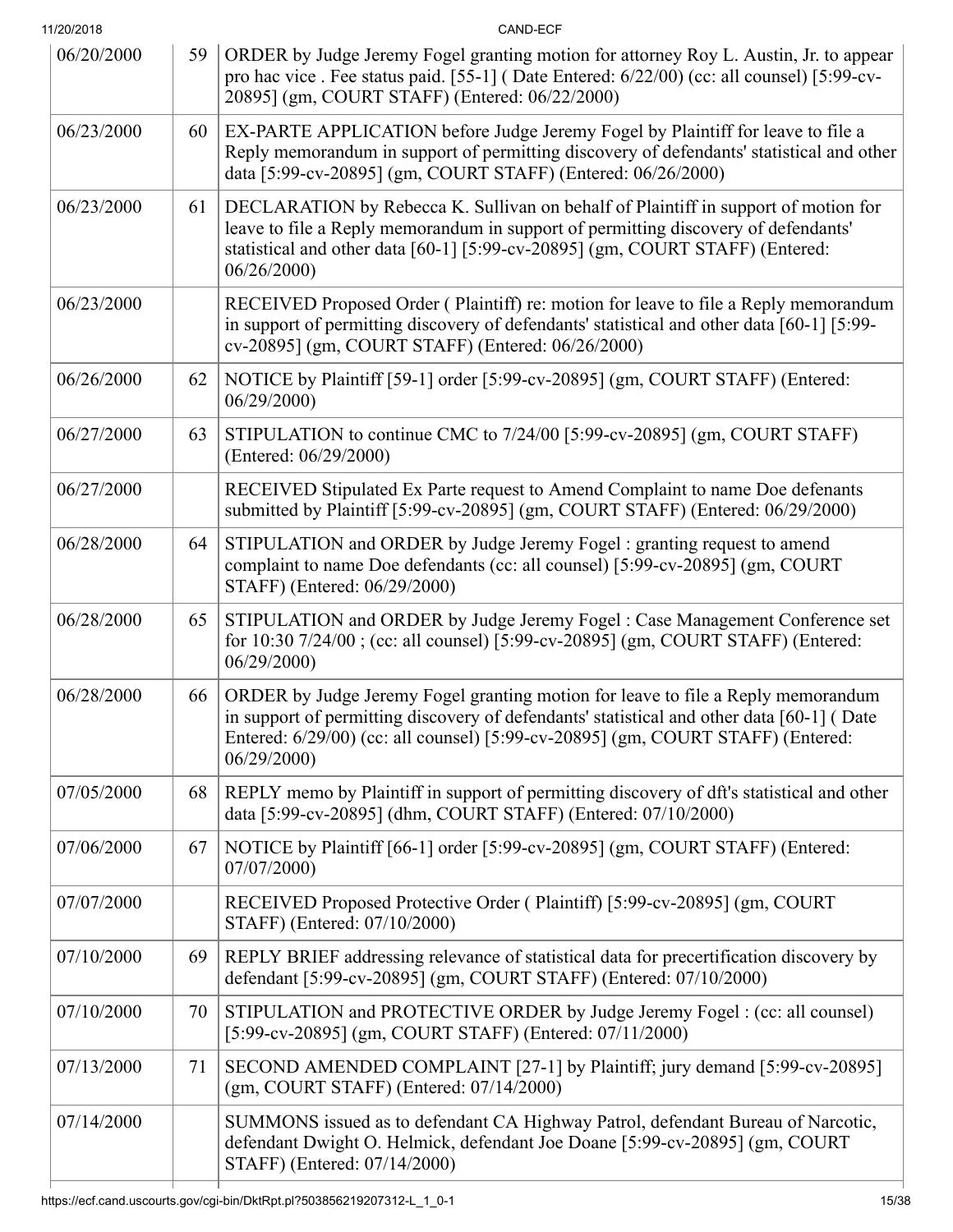| 11/20/2018 |    | CAND-ECF                                                                                                                                                                                                                                                                                                                                           |
|------------|----|----------------------------------------------------------------------------------------------------------------------------------------------------------------------------------------------------------------------------------------------------------------------------------------------------------------------------------------------------|
| 07/14/2000 | 72 | JOINT CASE MANAGEMENT STATEMENT and PROPOSED ORDER filed. [5:99-<br>cv-20895] (gm, COURT STAFF) (Entered: 07/14/2000)                                                                                                                                                                                                                              |
| 07/24/2000 | 74 | MINUTES: (C/R Perter Torrano) INITIAL CASE MANAGEMENT CONFERENCE<br>HELD. In court law and motion hearing will be held 9:00 11/30/00; Further case<br>management conference set for 1:30 10/23/00 ; [5:99-cv-20895] (gm, COURT STAFF)<br>(Entered: 07/26/2000)                                                                                     |
| 07/25/2000 | 73 | NOTICE by Plaintiff [70-1] order [5:99-cv-20895] (gm, COURT STAFF) (Entered:<br>07/26/2000                                                                                                                                                                                                                                                         |
| 07/25/2000 | 75 | ORDER after CMC by Judge Jeremy Fogel (Date Entered: 7/26/00) (cc: all counsel)<br>[5:99-cv-20895] (gm, COURT STAFF) (Entered: 07/26/2000)                                                                                                                                                                                                         |
| 07/26/2000 | 76 | EX-PARTE APPLICATION before Judge Jeremy Fogel by defendant CA Highway<br>Patrol, defendant Bureau of Narcotic, defendant Dwight O. Helmick, defendant Joe<br>Doane for leave to supplement oral argument and to request additional pre-certification<br>discovery [5:99-cv-20895] (gm, COURT STAFF) (Entered: 07/31/2000)                         |
| 07/26/2000 | 77 | DECLARATION by Clare N. Frank on behalf of defendant CA Highway Patrol,<br>defendant Bureau of Narcotic, defendant Dwight O. Helmick, defendant Joe Doane in<br>support of motion for leave to supplement oral argument and to request additional pre-<br>certification discovery [76-1] [5:99-cv-20895] (gm, COURT STAFF) (Entered:<br>07/31/2000 |
| 07/26/2000 | 78 | REPORTER'S TRANSCRIPT; Date of proceedings: 7/24/00 (C/R: Peter Torreano)<br>[5:99-cv-20895] (gm, COURT STAFF) (Entered: 07/31/2000)                                                                                                                                                                                                               |
| 08/02/2000 | 79 | MEMORANDUM IN REPLY by Plaintiff to defendants' post-hearing brief regarding<br>pre-certification discovery [5:99-cv-20895] (gm, COURT STAFF) (Entered: 08/02/2000)                                                                                                                                                                                |
| 08/07/2000 | 80 | ORDER by Judge Jeremy Fogel granting motion for leave to supplement oral argument<br>and to request additional pre-certification discovery [76-1] (Date Entered: 8/8/00) (cc: all<br>counsel) [5:99-cv-20895] (gm, COURT STAFF) (Entered: 08/08/2000)                                                                                              |
| 09/06/2000 | 81 | STIPULATION and ORDER by Judge Jeremy Fogel : In court certification hearing will<br>be held 9:00 12/15/00; (cc: all counsel) [5:99-cv-20895] (gm, COURT STAFF) (Entered:<br>09/08/2000)                                                                                                                                                           |
| 09/07/2000 | 82 | ANSWER by defendant CA Highway Patrol, defendant Bureau of Narcotic, defendant<br>Dwight O. Helmick, defendant Joe Doane to complaint [71-1]; jury demand [5:99-cv-<br>20895] (gm, COURT STAFF) (Entered: 09/08/2000)                                                                                                                              |
| 09/07/2000 | 83 | ANSWER by defendant Robert J. Woods to complaint [71-1]; jury demand [5:99-cv-<br>20895] (gm, COURT STAFF) (Entered: 09/08/2000)                                                                                                                                                                                                                   |
| 09/07/2000 | 84 | ANSWER by defendant Joseph Nardil to complaint [71-1]; jury demand [5:99-cv-20895]<br>$(gm, COURT STATE)$ (Entered: $09/08/2000$ )                                                                                                                                                                                                                 |
| 09/07/2000 | 85 | ANSWER by defendant Steve C. Woisin to complaint [71-1]; jury demand [5:99-cv-<br>20895] (gm, COURT STAFF) (Entered: 09/08/2000)                                                                                                                                                                                                                   |
| 09/07/2000 | 86 | ANSWER by defendant Frank Romano to complaint [71-1]; jury demand [5:99-cv-<br>20895] (gm, COURT STAFF) (Entered: 09/08/2000)                                                                                                                                                                                                                      |
| 09/07/2000 | 87 | ANSWER by defendant John Columbet to complaint [71-1]; jury demand [5:99-cv-<br>20895] (gm, COURT STAFF) (Entered: 09/08/2000)                                                                                                                                                                                                                     |
| 09/07/2000 | 88 | ANSWER by defendant Michael J. Arpaia to complaint [71-1]; jury demand [5:99-cv-<br>20895] (gm, COURT STAFF) (Entered: 09/08/2000)                                                                                                                                                                                                                 |
|            |    |                                                                                                                                                                                                                                                                                                                                                    |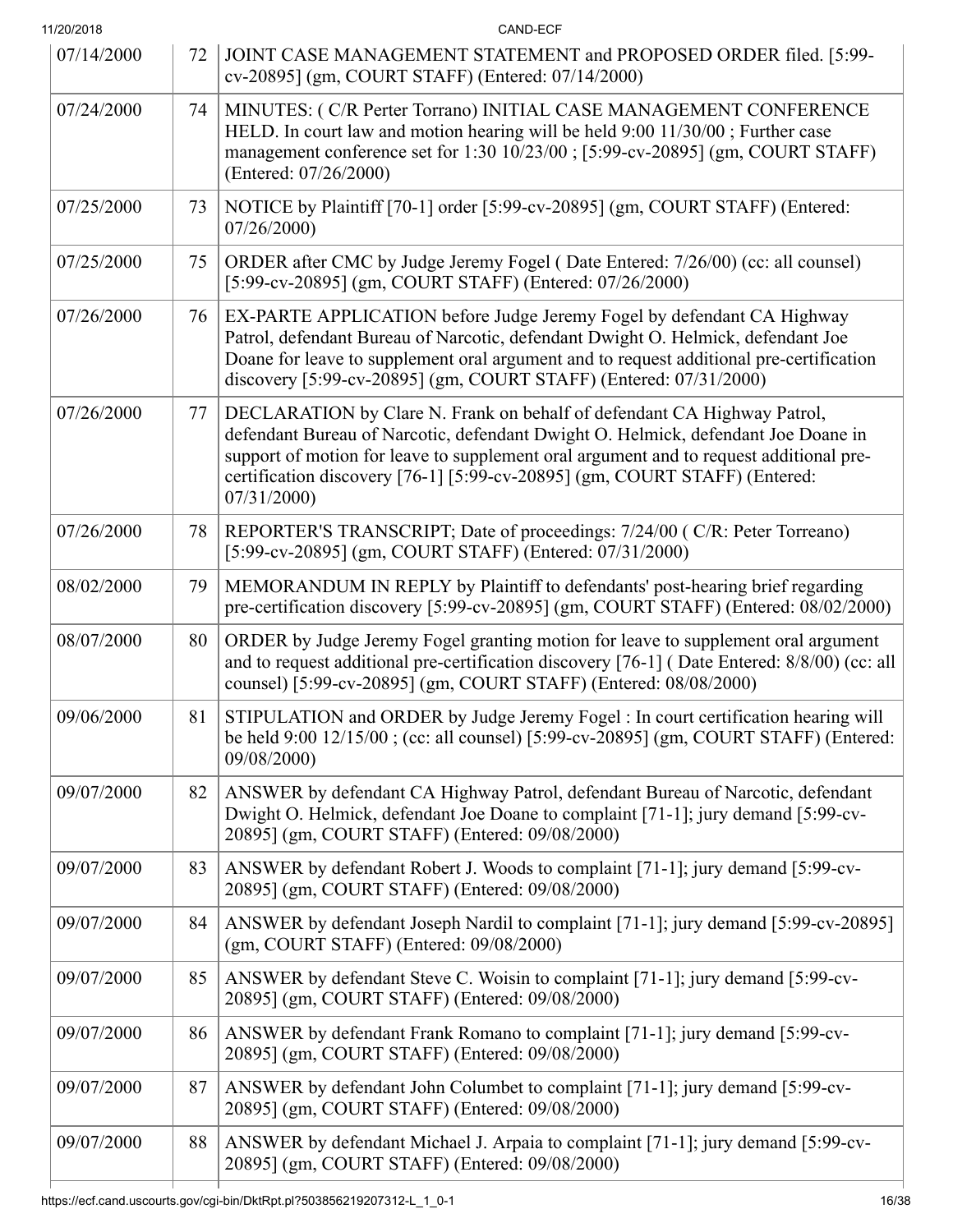| 11/20/2018 |     | CAND-ECF                                                                                                                                                                                                                                                                                                                       |
|------------|-----|--------------------------------------------------------------------------------------------------------------------------------------------------------------------------------------------------------------------------------------------------------------------------------------------------------------------------------|
| 09/07/2000 | 89  | ANSWER by defendant Lance Sandri to complaint [71-1]; jury demand [5:99-cv-20895]<br>$(gm, COURT STATE)$ (Entered: $09/08/2000$ )                                                                                                                                                                                              |
| 09/26/2000 | 90  | NOTICE by Plaintiff, [81-2] order [5:99-cv-20895] (gm, COURT STAFF) (Entered:<br>09/27/2000)                                                                                                                                                                                                                                   |
| 10/10/2000 | 91  | JOINT CASE MANAGEMENT STATEMENT and PROPOSED ORDER filed. [5:99-<br>cv-20895] (gm, COURT STAFF) (Entered: 10/18/2000)                                                                                                                                                                                                          |
| 10/11/2000 | 92  | PROOF OF SERVICE by Plaintiff of statement case mangement [91-1] [5:99-cv-20895]<br>$(gm, \text{COURT STATE})$ (Entered: $10/18/2000$ )                                                                                                                                                                                        |
| 10/20/2000 | 93  | SUPPLEMENTAL CASE MANAGEMENT STATEMENT and PROPOSED ORDER<br>filed. [5:99-cv-20895] (gm, COURT STAFF) (Entered: 10/23/2000)                                                                                                                                                                                                    |
| 10/31/2000 | 94  | ORDER after CMC by Judge Jeremy Fogel; hearing on plaintiffs' motion for calss<br>certification is set for 1/26/01 at 9:00 (Date Entered: 11/6/00) (cc: all counsel) [5:99-cv-<br>20895] (gm, COURT STAFF) (Entered: 11/06/2000)                                                                                               |
| 11/02/2000 | 95  | REPORTER'S TRANSCRIPT; Date of proceedings: 10/23/00 (C/R: Peter Torreano)<br>[5:99-cv-20895] (gm, COURT STAFF) (Entered: 11/06/2000)                                                                                                                                                                                          |
| 11/03/2000 | 96  | MINUTES: (C/R Peter Torreano) INITIAL CASE MANAGEMENT CONFERENCE<br>HELD. In court law and motion hearing will be held 9:00 1/26/01; [5:99-cv-20895] (gm,<br>COURT STAFF) (Entered: 11/07/2000)                                                                                                                                |
| 11/13/2000 |     | RECEIVED Proposed Order to continye class certification hearing (defendant CA<br>Highway Patrol, defendant Bureau of Narcotic, defendant Dwight O. Helmick, defendant<br>Joe Doane ) [5:99-cv-20895] (gm, COURT STAFF) (Entered: 11/16/2000)                                                                                   |
| 11/15/2000 | 97  | STIPULATION and ORDER by Judge Jeremy Fogel : hearing for motion for class<br>certification 2/9/01 at 9:00 (cc: all counsel) [5:99-cv-20895] (gm, COURT STAFF)<br>(Entered: 11/16/2000)                                                                                                                                        |
| 11/16/2000 | 98  | DECLARATION by Joe R. Ortiz regarding CHP efforts to ocmply with Court Order<br>dated 7/24/00 on behalf of defendant CA Highway Patrol, defendant Bureau of Narcotic,<br>defendant Dwight O. Helmick, defendant Joe Doane [5:99-cv-20895] (gm, COURT<br>STAFF) (Entered: 11/17/2000)                                           |
| 11/30/2000 | 99  | NOTICE by defendant CA Highway Patrol [97-1] order [5:99-cv-20895] (gm, COURT<br>STAFF) (Entered: 12/01/2000)                                                                                                                                                                                                                  |
| 12/14/2000 | 100 | STIPULATION and ORDER by Judge Jeremy Fogel : granting additional pages in<br>motion for class certification and opposition to motion for class certification (cc: all<br>counsel) [5:99-cv-20895] (gm, COURT STAFF) (Entered: 12/19/2000)                                                                                     |
| 12/15/2000 | 101 | MOTION with memorandum in support before Judge Jeremy Fogel by Plaintiff to unseal<br>motion for class certification, to unseal this motion, and to declassify discovery materials<br>with Notice set for 1/22/01 at 9:00 [5:99-cv-20895] (FILED UNDER SEAL) (gm,<br>COURT STAFF) Modified on 12/19/2000 (Entered: 12/19/2000) |
| 12/15/2000 | 102 | DECLARATION by Michelle Alexander on behalf of Plaintiff in support of motion to<br>unseal motion for class certification, to unseal this motion, and to declassify discovery<br>materials [101-1] (FILED UNDER SEAL) [5:99-cv-20895] (gm, COURT STAFF)<br>(Entered: 12/19/2000)                                               |
| 12/15/2000 | 103 | DECLARATION by Kenneth A. Sugarman on behalf of Plaintiff in support of motion to<br>unseal motion for class certification, to unseal this motion, and to declassify discovery<br>materials [101-1] (FILED UNDER SEAL) [5:99-cv-20895] (gm, COURT STAFF)<br>(Entered: 12/19/2000)                                              |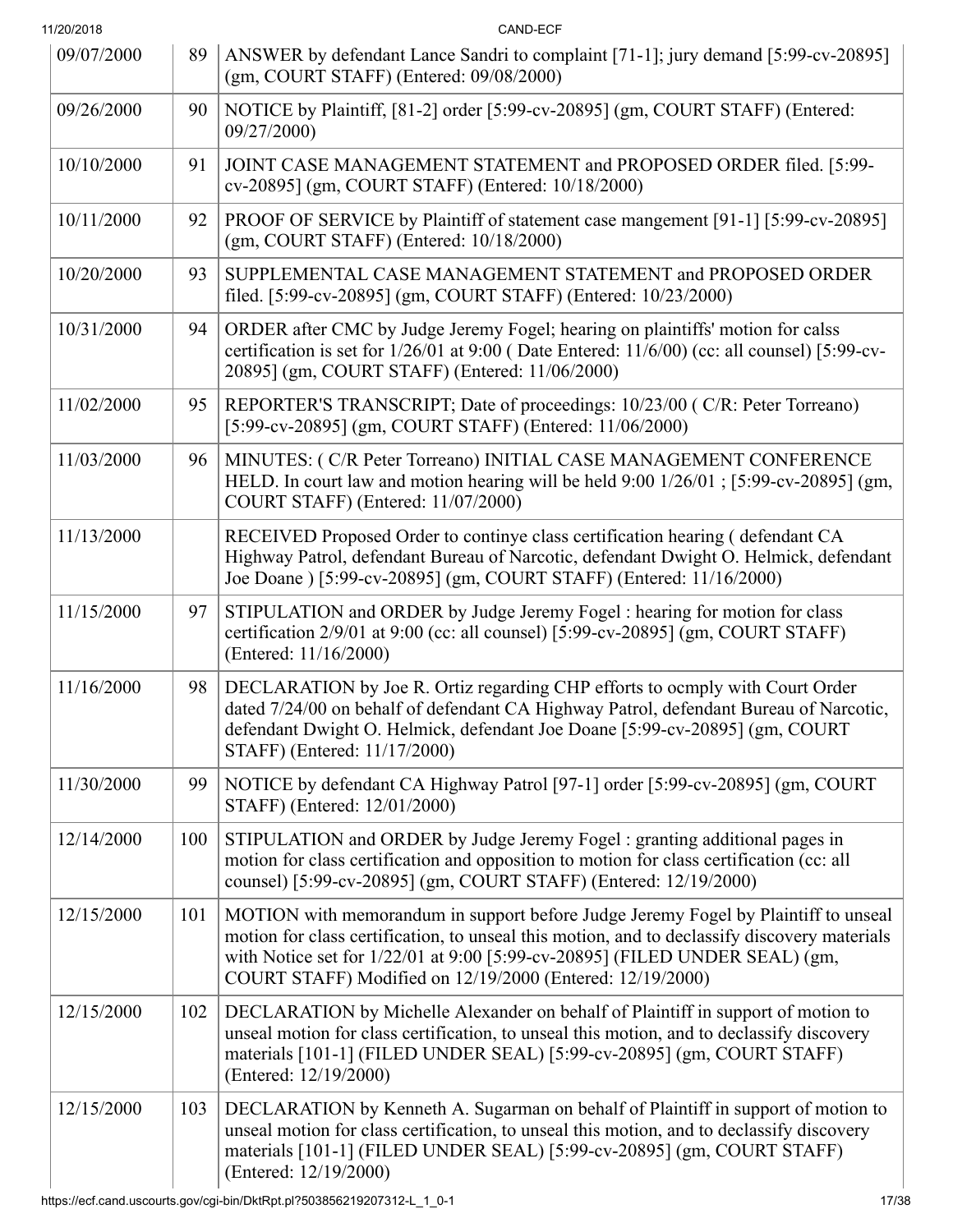| 12/15/2000 | 104 | MOTION with points and authorities filed before Judge Jeremy Fogel by Plaintiff for<br>leave to file Third Amended Complaint with Notice set for 2/9/01 at 9:00 [5:99-cv-<br>20895] (gm, COURT STAFF) (Entered: 12/19/2000) |
|------------|-----|-----------------------------------------------------------------------------------------------------------------------------------------------------------------------------------------------------------------------------|
| 12/15/2000 | 105 | DECLARATION by Rebecca K. Sullivan on behalf of Plaintiff in support of motion for<br>leave to file Third Amended Complaint [104-1] [5:99-cv-20895] (gm, COURT STAFF)<br>(Entered: 12/19/2000)                              |
| 12/15/2000 |     | RECEIVED Proposed Order (Plaintiff) re: motion for leave to file Third Amended<br>Complaint [104-1] [5:99-cv-20895] (gm, COURT STAFF) (Entered: 12/19/2000)                                                                 |
| 12/15/2000 | 106 | MOTION before Judge Jeremy Fogel by defendant Frank Romano, defendant Joseph<br>Nardil for partial summary judgment with Notice set for 2/9/01 at 9:00 [5:99-cv-20895]<br>(gm, COURT STAFF) (Entered: 12/19/2000)           |
| 12/15/2000 | 107 | NOTICE of hearing by defendant Frank Romano, defendant Joseph Nardil setting motion<br>for partial summary judgment $[106-1]$ ; hearing set for 9:00 2/9/01 [5:99-cv-20895] (gm,<br>COURT STAFF) (Entered: 12/19/2000)      |
| 12/15/2000 | 108 | STATEMENT of facts by defendant Frank Romano, defendant Joseph Nardil in support<br>of motion for partial summary judgment [106-1] [5:99-cv-20895] (gm, COURT STAFF)<br>(Entered: 12/19/2000)                               |
| 12/15/2000 | 109 | APPENDIX filed by defendant Frank Romano, defendant Joseph Nardil re motion for<br>partial summary judgment [106-1] [5:99-cv-20895] (gm, COURT STAFF) (Entered:<br>12/19/2000)                                              |
| 12/15/2000 | 110 | AFFIDAVIT of Tyler Pon regarding motion for partial summary judgment [106-1] [5:99-<br>cv-20895] (gm, COURT STAFF) (Entered: 12/19/2000)                                                                                    |
| 12/15/2000 | 111 | MOTION before Judge Jeremy Fogel by defendant Michael J. Arpaia for partial<br>summary judgment with Notice set for 2/9/01 at 9:00 [5:99-cv-20895] (gm, COURT<br>STAFF) (Entered: 12/19/2000)                               |
| 12/15/2000 | 112 | NOTICE of hearing by defendant Michael J. Arpaia setting motion for partial summary<br>judgment [111-1]; hearing set for 9:00 2/9/01 [5:99-cv-20895] (gm, COURT STAFF)<br>(Entered: 12/19/2000)                             |
| 12/15/2000 | 113 | STATEMENT of facts by defendant Michael J. Arpaia in support of motion for partial<br>summary judgment [111-1] [5:99-cv-20895] (gm, COURT STAFF) (Entered:<br>12/19/2000                                                    |
| 12/15/2000 | 114 | APPENDIX filed by defendant Michael J. Arpaia re motion for partial summary<br>judgment [111-1] [5:99-cv-20895] (gm, COURT STAFF) (Entered: 12/19/2000)                                                                     |
| 12/15/2000 | 115 | AFFIDAVIT of Tyler Pon regarding motion for partial summary judgment [111-1] [5:99-<br>cv-20895] (gm, COURT STAFF) (Entered: 12/19/2000)                                                                                    |
| 12/15/2000 | 116 | MOTION before Judge Jeremy Fogel by defendant Steve C. Woisin, defendant Robert J.<br>Woods for partial summary judgment with Notice set for 2/9/01 at 9:00 [5:99-cv-20895]<br>(gm, COURT STAFF) (Entered: 12/19/2000)      |
| 12/15/2000 | 117 | NOTICE of hearing by defendant Steve C. Woisin, defendant Robert J. Woods setting<br>motion for partial summary judgment [116-1]; hearing set for 9:00 2/9/01 [5:99-cv-<br>20895] (gm, COURT STAFF) (Entered: 12/19/2000)   |
| 12/15/2000 | 118 | STATEMENT of facts by defendant Steve C. Woisin, defendant Robert J. Woods in<br>support of motion for partial summary judgment [116-1] [5:99-cv-20895] (gm, COURT<br>STAFF) (Entered: 12/19/2000)                          |
|            |     |                                                                                                                                                                                                                             |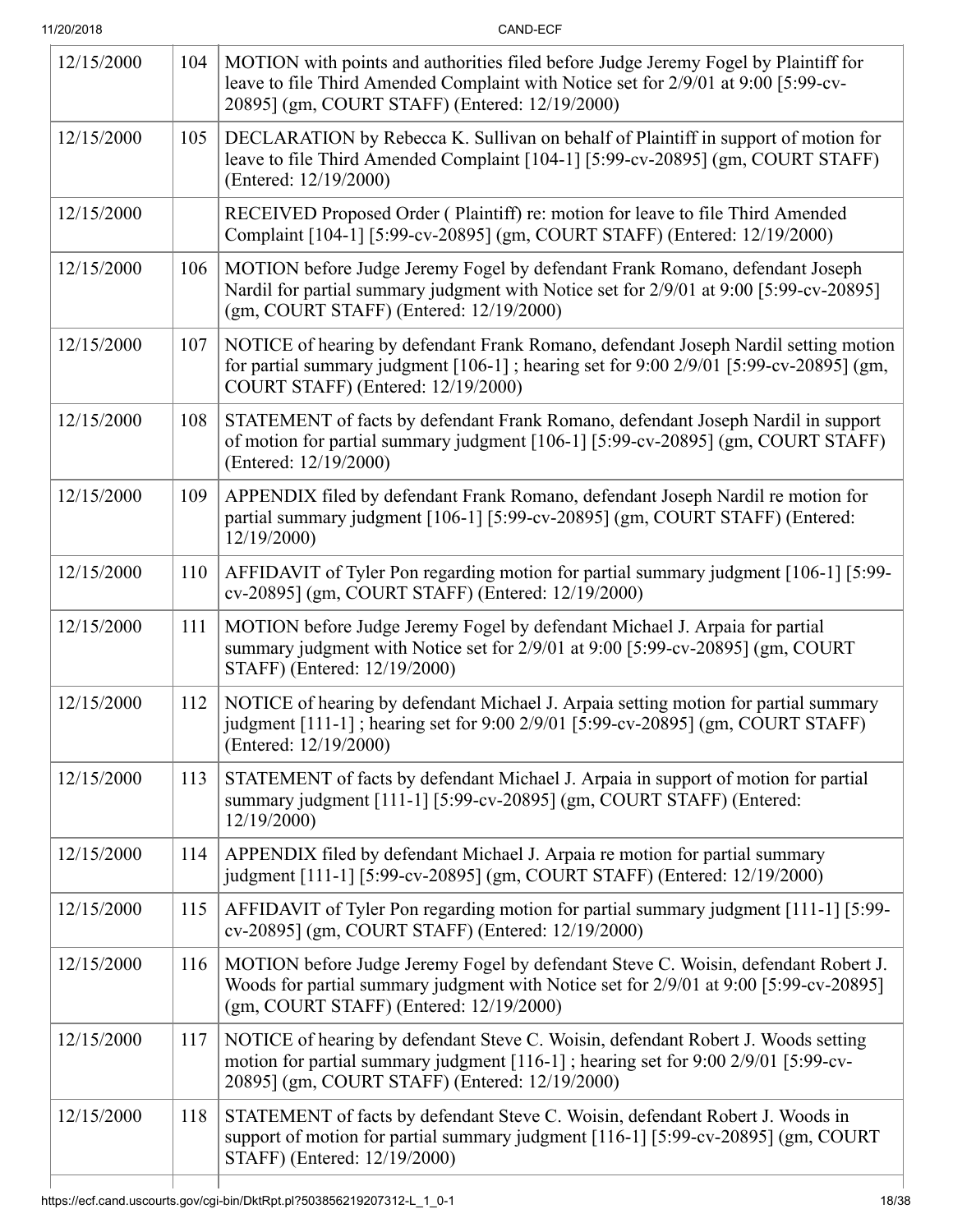| 11/20/2018 |     | CAND-ECF                                                                                                                                                                                                                                                                  |
|------------|-----|---------------------------------------------------------------------------------------------------------------------------------------------------------------------------------------------------------------------------------------------------------------------------|
| 12/15/2000 | 119 | APPENDIX filed by defendant Steve C. Woisin, defendant Robert J. Woods re motion for<br>partial summary judgment [116-1] [5:99-cv-20895] (gm, COURT STAFF) (Entered:<br>12/19/2000                                                                                        |
| 12/15/2000 | 120 | AFFIDAVIT of Tyler Pon regarding motion for partial summary judgment [116-1] [5:99-<br>cv-20895] (gm, COURT STAFF) (Entered: 12/19/2000)                                                                                                                                  |
| 12/15/2000 | 121 | MOTION before Judge Jeremy Fogel by defendant Bureau of Narcotic, defendant Joe<br>Doane, defendant Lance Sandri, defendant John Columbet for partial summary judgment<br>with Notice set for 2/9/01 at 9:00 [5:99-cv-20895] (gm, COURT STAFF) (Entered:<br>12/19/2000)   |
| 12/15/2000 | 122 | NOTICE of hearing by defendant Bureau of Narcotic, defendant Joe Doane, defendant<br>Lance Sandri, defendant John Columbet setting motion for partial summary judgment<br>[121-1]; hearing set for 9:00 2/9/01 [5:99-cv-20895] (gm, COURT STAFF) (Entered:<br>12/19/2000) |
| 12/15/2000 | 123 | STATEMENT of facts by defendant Bureau of Narcotic, defendant Joe Doane, defendant<br>Lance Sandri, defendant John Columbet in support of motion for partial summary<br>judgment [121-1] [5:99-cv-20895] (gm, COURT STAFF) (Entered: 12/19/2000)                          |
| 12/15/2000 | 124 | APPENDIX filed by defendant Bureau of Narcotic, defendant Joe Doane, defendant<br>Lance Sandri, defendant John Columbet re motion for partial summary judgment [121-1]<br>[5:99-cv-20895] (gm, COURT STAFF) (Entered: 12/19/2000)                                         |
| 12/15/2000 | 125 | AFFIDAVIT of Tyler Pon regarding motion for partial summary judgment [121-1] [5:99-<br>cv-20895] (gm, COURT STAFF) (Entered: 12/19/2000)                                                                                                                                  |
| 12/15/2000 | 126 | MOTION with memorandum in support before Judge Jeremy Fogel by Plaintiff to certify<br>class action with Notice set for 2/9/01 at 9:00 (FILED UNDER SEAL) [5:99-cv-20895]<br>(gm, COURT STAFF) (Entered: 12/20/2000)                                                      |
| 12/15/2000 | 127 | DECLARATION by William T. Bielby on behalf of Plaintiff in support of motion to<br>certify class action [126-1] (FILED UNDER SEAL) [5:99-cv-20895] (gm, COURT<br>STAFF) (Entered: 12/20/2000)                                                                             |
| 12/15/2000 | 128 | DECLARATION by Rebecca K. Sullivan on behalf of Plaintiff in support of motion to<br>certify class action [126-1] (FILED UNDER SEAL) [5:99-cv-20895] (gm, COURT<br>STAFF) (Entered: 12/20/2000)                                                                           |
| 12/15/2000 | 129 | DECLARATION by Rebecca K. Sullivan on behalf of Plaintiff in support of motion to<br>certify class action [126-1] (FILED UNDER SEAL) [5:99-cv-20895] (gm, COURT<br>STAFF) (Entered: 12/20/2000)                                                                           |
| 12/15/2000 | 130 | DECLARATION by Jon B. Streeter on behalf of Plaintiff in support of motion to certify<br>class action [126-1] [5:99-cv-20895] (gm, COURT STAFF) (Entered: 12/20/2000)                                                                                                     |
| 12/15/2000 | 131 | DECLARATION by Michelle Alexander on behalf of Plaintiff in support of motion to<br>certify class action [126-1] [5:99-cv-20895] (gm, COURT STAFF) (Entered: 12/20/2000)                                                                                                  |
| 12/15/2000 | 132 | DECLARATION by Christa M. Anderson on behalf of Plaintiff in support of motion to<br>certify class action [126-1] [5:99-cv-20895] (gm, COURT STAFF) (Entered: 12/20/2000)                                                                                                 |
| 12/15/2000 | 133 | APPENDIX filed by Plaintiff in support of motion to certify class action [126-1] [5:99-<br>cv-20895] (gm, COURT STAFF) (Entered: 12/20/2000)                                                                                                                              |
| 12/15/2000 |     | RECEIVED Proposed Order (Plaintiff) re: motion to certify class action [126-1] [5:99-<br>cv-20895] (gm, COURT STAFF) (Entered: 12/20/2000)                                                                                                                                |
| 12/15/2000 |     | RECEIVED Proposed Order (Plaintiff) re: motion to unseal motion for class                                                                                                                                                                                                 |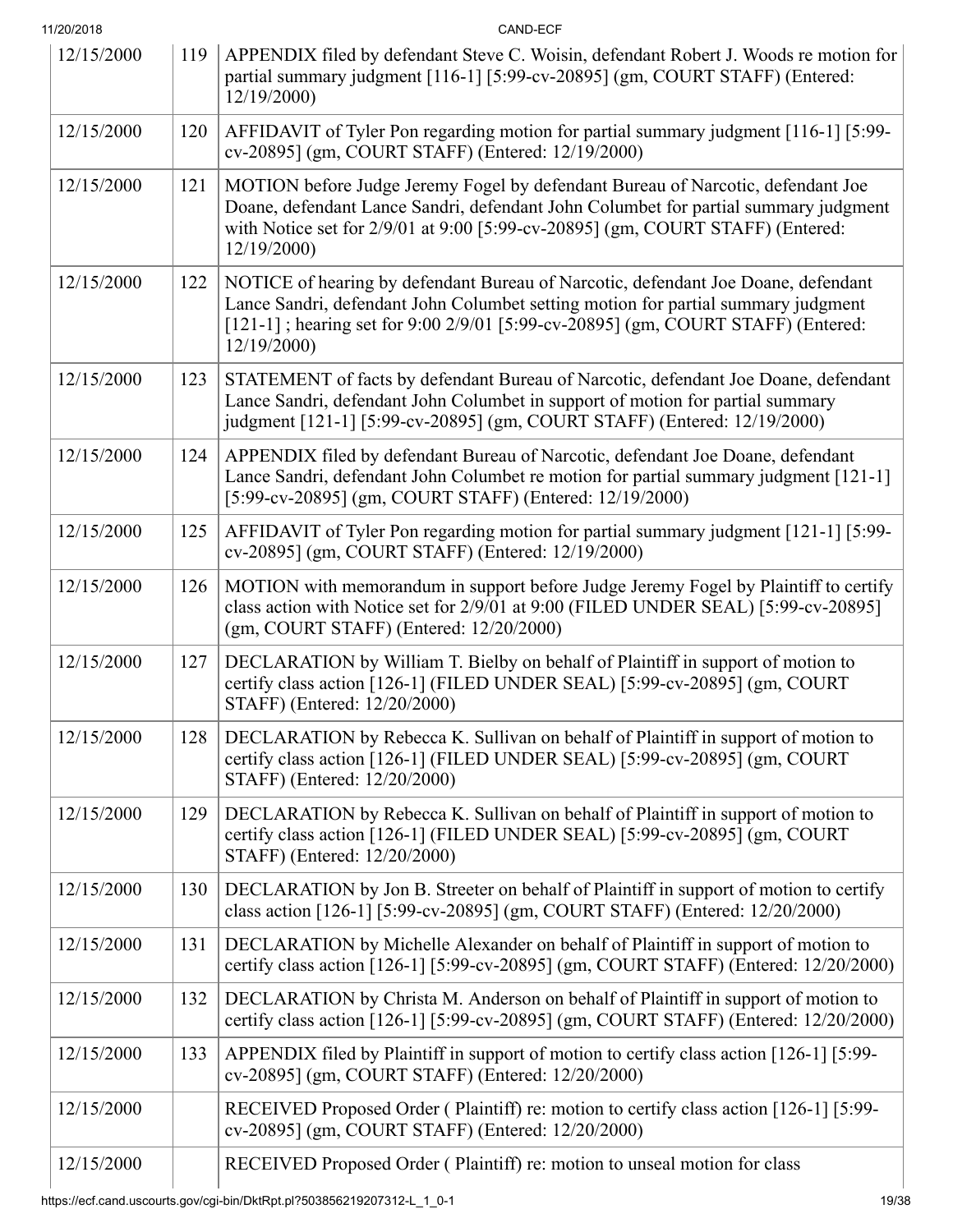| 11/20/2018 |     | CAND-ECF                                                                                                                                                                                                                                                                                                               |
|------------|-----|------------------------------------------------------------------------------------------------------------------------------------------------------------------------------------------------------------------------------------------------------------------------------------------------------------------------|
|            |     | certification, to unseal this motion, and to declassify discovery materials [101-1] [5:99-<br>cv-20895] (gm, COURT STAFF) (Entered: 03/01/2001)                                                                                                                                                                        |
| 12/15/2000 |     | RECEIVED Proposed Order (defendant Steve C. Woisin, defendant Robert J. Woods)<br>re: motion for partial summary judgment [116-1] [5:99-cv-20895] (gm, COURT STAFF)<br>(Entered: 03/01/2001)                                                                                                                           |
| 12/15/2000 |     | RECEIVED Proposed Order (defendant Joe Doane, defendant Lance Sandri, defendant<br>John Columbet) re: motion for partial summary judgment [121-1] [5:99-cv-20895] (gm,<br>COURT STAFF) (Entered: 03/01/2001)                                                                                                           |
| 12/15/2000 |     | RECEIVED Proposed Order (defendant Michael J. Arpaia) re: motion for partial<br>summary judgment [111-1] [5:99-cv-20895] (gm, COURT STAFF) (Entered:<br>03/01/2001                                                                                                                                                     |
| 12/15/2000 |     | RECEIVED Proposed Order (defendant Frank Romano, defendant Joseph Nardil) re:<br>motion for partial summary judgment [106-1] [5:99-cv-20895] (gm, COURT STAFF)<br>(Entered: 03/01/2001)                                                                                                                                |
| 12/19/2000 | 134 | ERRATA by defendant CA Highway Patrol, defendant Bureau of Narcotic, defendant<br>Dwight O. Helmick, defendant Joe Doane to [121-1], to [116-1], to [111-1], to [106-1]<br>(FILED UNDER SEAL) [5:99-cv-20895] (gm, COURT STAFF) (Entered: 12/20/2000)                                                                  |
| 12/19/2000 | 135 | DECLARATION by Clare N. Frank on behalf of defendant CA Highway Patrol,<br>defendant Bureau of Narcotic, defendant Dwight O. Helmick, defendant Joe Doane in<br>support of errata [134-1] (FILED UNDER SEAL) [5:99-cv-20895] (gm, COURT<br>STAFF) (Entered: 12/20/2000)                                                |
| 01/03/2001 | 136 | CORRECTED VERSION MOTION with memorandum in support before Judge Jeremy<br>Fogel by Plaintiff to certify class action with Notice set for 2/9/01 at 9:00 (FILED<br>UNDER SEAL) [5:99-cv-20895] (gm, COURT STAFF) (Entered: 01/04/2001)                                                                                 |
| 01/03/2001 | 137 | DECLARATION by Christa M. Anderson on behalf of Plaintiff in support of motion to<br>certify class action [136-1] (FILED UNDER SEAL) [5:99-cv-20895] (gm, COURT<br>STAFF) (Entered: 01/04/2001)                                                                                                                        |
| 01/03/2001 | 138 | ERRATA by Plaintiff to [136-1] [5:99-cv-20895] (gm, COURT STAFF) (Entered:<br>01/04/2001                                                                                                                                                                                                                               |
| 01/04/2001 | 139 | STIPULATION and ORDER by Judge Jeremy Fogel : setting hearing on motion to<br>unseal motion for class certification, to unseal this motion, and to declassify discovery<br>materials [101-1] 9:00 2/9/01 and modifying briefing schedule (cc: all counsel) [5:99-cv-<br>20895] (gm, COURT STAFF) (Entered: 01/05/2001) |
| 01/09/2001 | 140 | PROOF OF SERVICE by defendant of order [139-1] [5:99-cv-20895] (gm, COURT<br>STAFF) (Entered: 01/10/2001)                                                                                                                                                                                                              |
| 01/23/2001 | 141 | MOTION before Judge Jeremy Fogel by Plaintiff to exceed page limitation [5:99-cv-<br>20895] (gm, COURT STAFF) (Entered: 01/23/2001)                                                                                                                                                                                    |
| 01/23/2001 |     | RECEIVED Proposed Order (Plaintiff) re: motion to exceed page limitation [141-1]<br>[5:99-cv-20895] (gm, COURT STAFF) (Entered: 01/23/2001)                                                                                                                                                                            |
| 01/24/2001 | 142 | ORDER by Judge Jeremy Fogel granting motion to exceed page limitation [141-1] (Date<br>Entered: 1/25/01) (cc: all counsel) [5:99-cv-20895] (gm, COURT STAFF) (Entered:<br>01/25/2001                                                                                                                                   |
| 01/26/2001 | 143 | OPPOSITION by defendant to motion for leave to file Third Amended Complaint [104-<br>1] [5:99-cv-20895] (gm, COURT STAFF) (Entered: 01/29/2001)                                                                                                                                                                        |
|            |     |                                                                                                                                                                                                                                                                                                                        |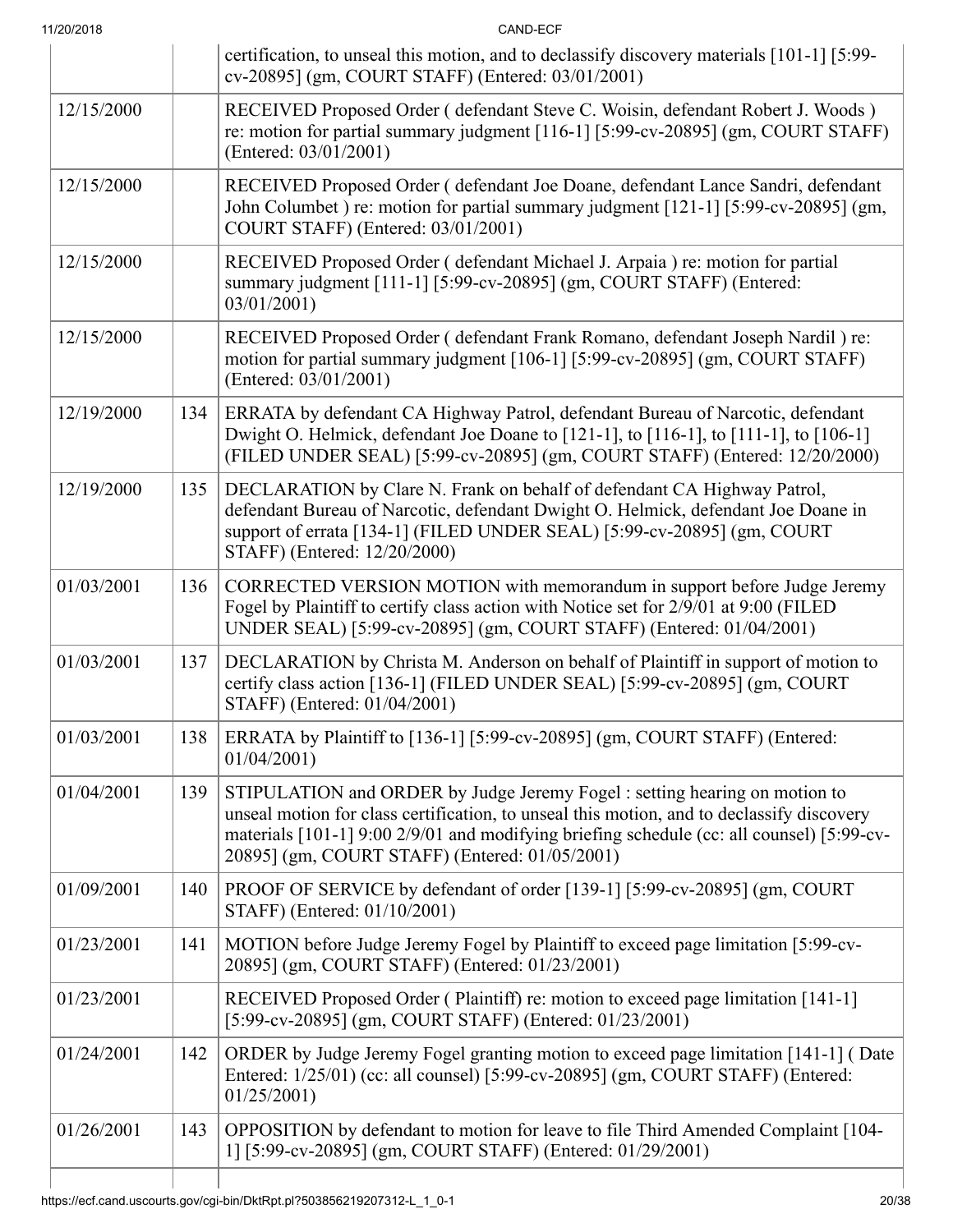| 11/20/2018 |     | CAND-ECF                                                                                                                                                                                                                                                                                                                                                                                                |  |
|------------|-----|---------------------------------------------------------------------------------------------------------------------------------------------------------------------------------------------------------------------------------------------------------------------------------------------------------------------------------------------------------------------------------------------------------|--|
| 01/26/2001 | 144 | DECLARATION by Reginald Chappelle on behalf of defendant in support of opposition<br>[143-1] [5:99-cv-20895] (gm, COURT STAFF) (Entered: 01/29/2001)                                                                                                                                                                                                                                                    |  |
| 01/26/2001 | 145 | OBJECTIONS by defendant to evidence in motion to certify class action [136-1] [5:99-<br>cv-20895] (gm, COURT STAFF) (Entered: 01/29/2001)                                                                                                                                                                                                                                                               |  |
| 01/26/2001 | 146 | DECLARATION by Gary Dominguez on behalf of defendant in support of objection<br>[145-1] [5:99-cv-20895] (gm, COURT STAFF) (Entered: 01/29/2001)                                                                                                                                                                                                                                                         |  |
| 01/26/2001 | 147 | DECLARATION by Michael P. Ward on behalf of defendant in support of objection<br>[145-1] [5:99-cv-20895] (gm, COURT STAFF) (Entered: 01/29/2001)                                                                                                                                                                                                                                                        |  |
| 01/26/2001 | 148 | DECLARATION by Reginald Chapelle on behalf of defendant in support of objection<br>[145-1] [5:99-cv-20895] (gm, COURT STAFF) (Entered: 01/29/2001)                                                                                                                                                                                                                                                      |  |
| 01/26/2001 | 149 | MOTION before Judge Jeremy Fogel by Plaintiff to strike, statement [118-1] with Notice<br>set for 2/9/01 at 9:00 [5:99-cv-20895] (gm, COURT STAFF) (Entered: 01/29/2001)                                                                                                                                                                                                                                |  |
| 01/26/2001 | 150 | APPENDIX filed by Plaintiff in opposition to motion for partial summary judgment<br>$[121-1]$ , in opposition to motion for partial summary judgment $[116-1]$ , in opposition to<br>motion for partial summary judgment [111-1], in opposition to motion for partial<br>summary judgment [106-1] [5:99-cv-20895] (gm, COURT STAFF) (Entered:<br>01/29/2001                                             |  |
| 01/26/2001 | 151 | DECLARATION by Arturo Hernandez in support of opposition to motions for partial<br>summary judgment on behalf of Plaintiff [5:99-cv-20895] (gm, COURT STAFF)<br>(Entered: 01/29/2001)                                                                                                                                                                                                                   |  |
| 01/26/2001 | 152 | DECLARATION by Curtis V. Rodriguez in support of opposition to motions for partial<br>summary judgment on behalf of Plaintiff [5:99-cv-20895] (gm, COURT STAFF)<br>(Entered: 01/29/2001)                                                                                                                                                                                                                |  |
| 01/26/2001 |     | RECEIVED Proposed Order (Plaintiff) re: motion for partial summary judgment [121-<br>1], re: motion for partial summary judgment [116-1], re: motion for partial summary<br>judgment [111-1], re: motion for partial summary judgment [106-1] [5:99-cv-20895] (gm,<br>COURT STAFF) (Entered: 01/29/2001)                                                                                                |  |
| 01/26/2001 | 169 | MEMORANDUM by Plaintiff in opposition to motion for partial summary judgment<br>[121-1], motion for partial summary judgment [116-1], motion for partial summary<br>judgment [111-1], motion for partial summary judgment [106-1] (FILED UNDER SEAL)<br>[5:99-cv-20895] (gm, COURT STAFF) (Entered: 03/27/2001)                                                                                         |  |
| 01/26/2001 | 170 | DECLARATION by Christa M. Anderson on behalf of Plaintiff in opposition to motion<br>for partial summary judgment [121-1], in opposition to motion for partial summary<br>judgment [116-1], in opposition to motion for partial summary judgment [111-1], in<br>opposition to motion for partial summary judgment [106-1] (FILED UNDER SEAL)<br>[5:99-cv-20895] (gm, COURT STAFF) (Entered: 03/27/2001) |  |
| 01/26/2001 | 171 | DECLARATION by Jon B. Streeter on behalf of Plaintiff (FILED UNDER SEAL) [5:99-<br>cv-20895] (gm, COURT STAFF) (Entered: 03/27/2001)                                                                                                                                                                                                                                                                    |  |
| 01/26/2001 | 172 | OPPOSITION by defendant to motion to unseal motion for class certification, to unseal<br>this motion, and to declassify discovery materials [101-1], motion to certify class action<br>[126-1] (FILED UNDER SEAL) [5:99-cv-20895] (gm, COURT STAFF) (Entered:<br>03/27/2001)                                                                                                                            |  |
| 01/26/2001 | 173 | OPPOSITION by defendant to motion to certify class action [136-1] (FILED UNDER<br>SEAL) [5:99-cv-20895] (gm, COURT STAFF) (Entered: 03/27/2001)                                                                                                                                                                                                                                                         |  |
| 01/26/2001 | 174 | DECLARATION by Tyler B. Pon on behalf of defendant in support of opposition [173-1]<br>21/38                                                                                                                                                                                                                                                                                                            |  |
|            |     | https://ecf.cand.uscourts.gov/cgi-bin/DktRpt.pl?503856219207312-L_1_0-1                                                                                                                                                                                                                                                                                                                                 |  |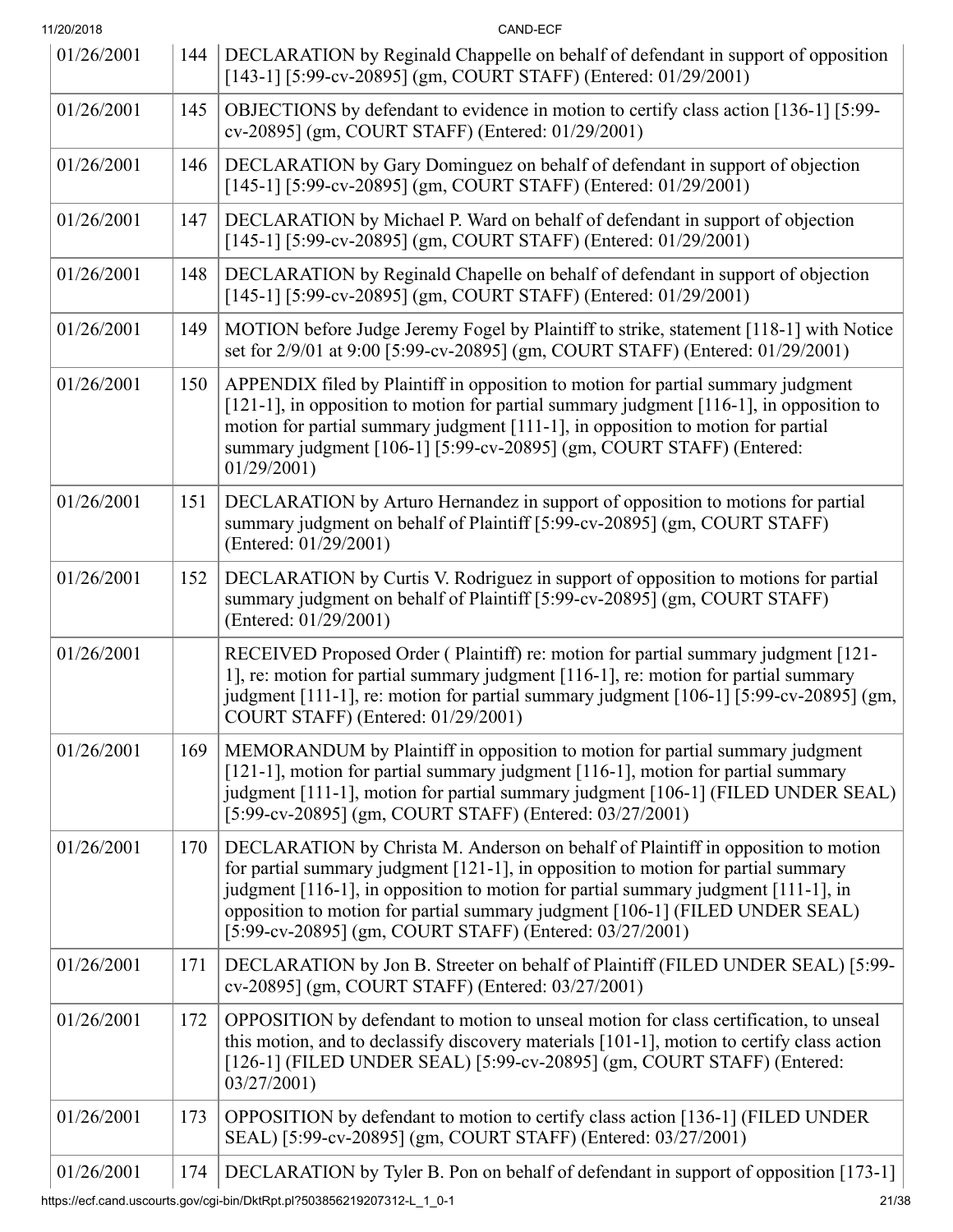| 11/20/2018 |     | CAND-ECF                                                                                                                                                                                                                                              |  |
|------------|-----|-------------------------------------------------------------------------------------------------------------------------------------------------------------------------------------------------------------------------------------------------------|--|
|            |     | (FILED UNDER SEAL) [5:99-cv-20895] (gm, COURT STAFF) (Entered: 03/27/2001)                                                                                                                                                                            |  |
| 02/02/2001 | 153 | REPLY by defendant re opposition to motions for partial summary judgment [150-1]<br>[5:99-cv-20895] (gm, COURT STAFF) (Entered: 02/06/2001)                                                                                                           |  |
| 02/02/2001 | 154 | DECLARATION by Michael P. Ward, Ph.D. on behalf of defendant in support of reply<br>[153-1] [5:99-cv-20895] (gm, COURT STAFF) (Entered: 02/06/2001)                                                                                                   |  |
| 02/02/2001 | 155 | OPPOSITION by Plaintiff to objection [145-1] [5:99-cv-20895] (gm, COURT STAFF)<br>(Entered: 02/06/2001)                                                                                                                                               |  |
| 02/02/2001 | 156 | OBJECTIONS by Plaintiff to evidence submitted in opposition to documents [150-1]<br>[5:99-cv-20895] (gm, COURT STAFF) (Entered: 02/06/2001)                                                                                                           |  |
| 02/02/2001 | 157 | MOTION before Judge Jeremy Fogel by Plaintiff to exceed page limitation [5:99-cv-<br>20895] (gm, COURT STAFF) (Entered: 02/06/2001)                                                                                                                   |  |
| 02/02/2001 |     | RECEIVED Proposed Order (Plaintiff) re: motion to exceed page limitation [157-1]<br>[5:99-cv-20895] (gm, COURT STAFF) (Entered: 02/06/2001)                                                                                                           |  |
| 02/02/2001 | 163 | REPLY MOTION by Plaintiff to defendants' opposition to motion to unseal motion for<br>class certification, to unseal this motion, and to declassify discovery materials (FILED<br>UNDER SEAL) [5:99-cv-20895] (gm, COURT STAFF) (Entered: 03/27/2001) |  |
| 02/02/2001 | 164 | DECLARATION by Roy L. Austin on behalf of Plaintiff in support of reply [163-1]<br>(FILED UNDER SEAL) [5:99-cv-20895] (gm, COURT STAFF) (Entered: 03/27/2001)                                                                                         |  |
| 02/02/2001 | 165 | REPLY by Plaintiff to defendants' opposition to motion for class certification (FILED<br>UNDER SEAL) [5:99-cv-20895] (gm, COURT STAFF) (Entered: 03/27/2001)                                                                                          |  |
| 02/02/2001 | 166 | DECLARATION by Jon B. Streeter in reply to defendants' opposition to plaintiffs'<br>motion for class certification on behalf of Plaintiff (FILED UNDER SEAL) [5:99-cv-<br>20895] (gm, COURT STAFF) (Entered: 03/27/2001)                              |  |
| 02/02/2001 | 167 | REPLY by Plaintiff in support of motion for leave to file Third Amended Complaint<br>[104-1] (FILED UNDER SEAL) [5:99-cv-20895] (gm, COURT STAFF) (Entered:<br>03/27/2001                                                                             |  |
| 02/02/2001 | 168 | DECLARATION by Robert A. Bonta on behalf of Plaintiff in support of motion for leave<br>to file Third Amended Complaint [104-1] (FILED UNDER SEAL) [5:99-cv-20895] (gm,<br>COURT STAFF) (Entered: 03/27/2001)                                         |  |
| 02/05/2001 | 175 | CORRECTED VERSION REPLY by Plaintiff to opposition [173-1] (FILED UNDER<br>SEAL) [5:99-cv-20895] (gm, COURT STAFF) (Entered: 03/27/2001)                                                                                                              |  |
| 02/05/2001 | 176 | ERRATA by Plaintiff to [175-1] [5:99-cv-20895] (gm, COURT STAFF) (Entered:<br>03/27/2001                                                                                                                                                              |  |
| 02/12/2001 | 158 | MINUTES: Parties are scheduled a second private meditation session on 3/6/01 (C/R)<br>Peter Torreano) (Hearing Date: 2/9/01) [5:99-cv-20895] (gm, COURT STAFF) (Entered:<br>02/13/2001                                                                |  |
| 02/15/2001 | 159 | REPORTER'S TRANSCRIPT; Date of proceedings: 2/9/01 (C/R: Peter Torreano) [5:99-<br>cv-20895] (gm, COURT STAFF) (Entered: 02/21/2001)                                                                                                                  |  |
| 03/01/2001 | 160 | SUPPLEMENTAL BRIEFING FILED in support of defining class by division and<br>bifurcation by Plaintiff [5:99-cv-20895] (gm, COURT STAFF) (Entered: 03/05/2001)                                                                                          |  |
| 03/01/2001 | 161 | BRIEF FILED re bifurcation of title VI claim for injunctive relief by defendant [5:99-cv-<br>20895] (gm, COURT STAFF) (Entered: 03/05/2001)                                                                                                           |  |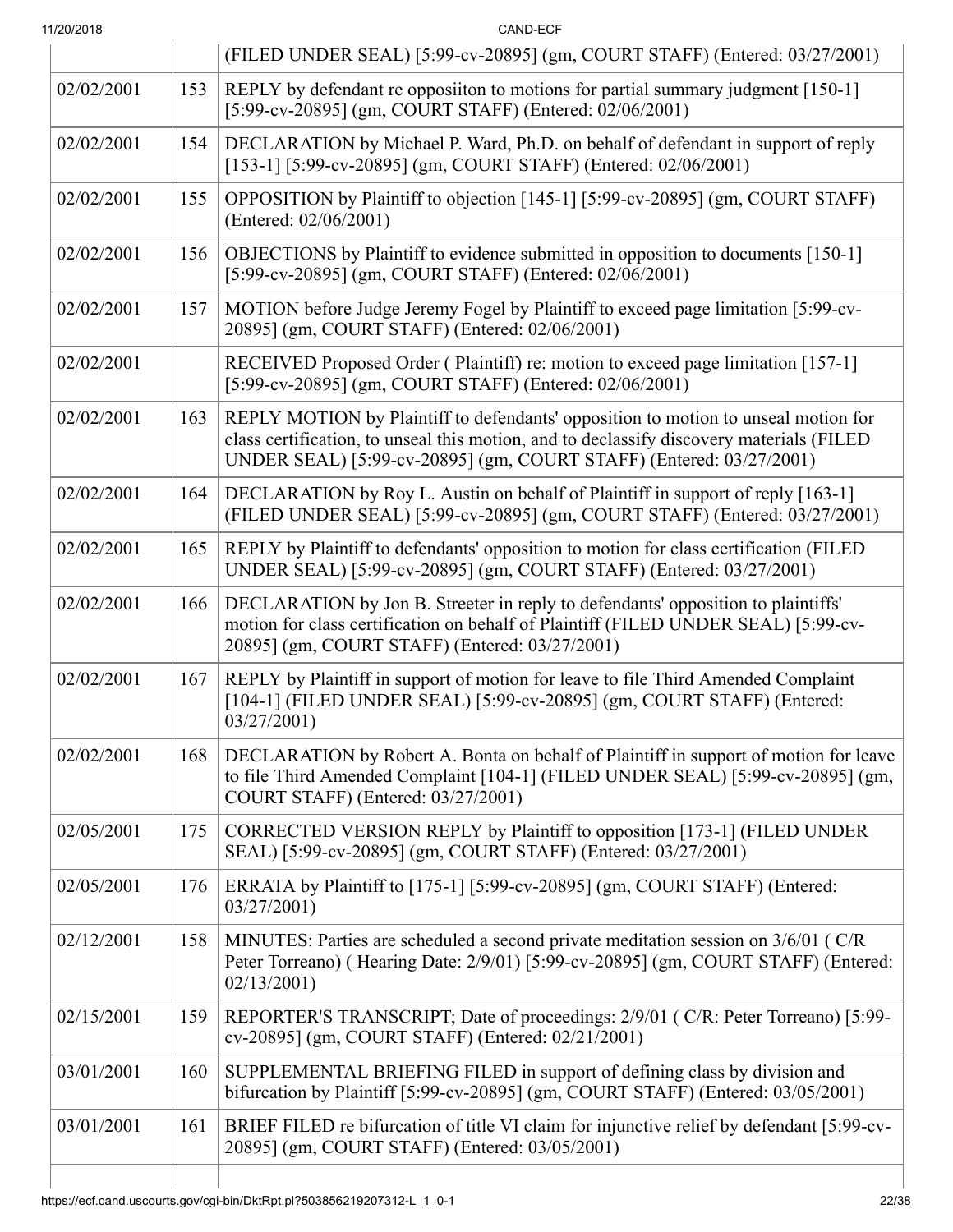| 11/20/2018 |     | CAND-ECF                                                                                                                                                                                                                                                                                                                     |  |
|------------|-----|------------------------------------------------------------------------------------------------------------------------------------------------------------------------------------------------------------------------------------------------------------------------------------------------------------------------------|--|
| 03/01/2001 | 162 | BRIEF FILED regarding "415" and "estat" databases by defendant [5:99-cv-20895] (gm,<br>COURT STAFF) (Entered: 03/05/2001)                                                                                                                                                                                                    |  |
| 03/01/2001 | 177 | DECLARATION by Roy L. Austin on behalf of Plaintiff in support of brief [160-1]<br>(FILED UNDER SEAL) [5:99-cv-20895] (gm, COURT STAFF) (Entered: 03/27/2001)                                                                                                                                                                |  |
| 03/26/2001 | 178 | ORDER granting request to file documents under seal by Judge Jeremy Fogel (Date<br>Entered: 3/27/01) (cc: all counsel) [5:99-cv-20895] (gm, COURT STAFF) (Entered:<br>03/27/2001                                                                                                                                             |  |
| 04/20/2001 | 179 | SUPPLEMENTAL DECLARATION by Jon B. Streeter on behalf of Plaintiff in support<br>of motion to certify class action [136-1] [5:99-cv-20895] (gm, COURT STAFF) (Entered:<br>04/26/2001                                                                                                                                         |  |
| 05/11/2001 | 180 | ORDER by Judge Jeremy Fogel granting motion for leave to file Third Amended<br>Complaint [104-1] (Date Entered: 5/15/01) (cc: all counsel) [5:99-cv-20895] (gm,<br>COURT STAFF) (Entered: 05/15/2001)                                                                                                                        |  |
| 05/11/2001 | 181 | ORDER by Judge Jeremy Fogel granting motion to certify class action [136-1] (Date<br>Entered: 5/15/01) (cc: all counsel) [5:99-cv-20895] (gm, COURT STAFF) (Entered:<br>05/15/2001                                                                                                                                           |  |
| 05/25/2001 | 182 | MOTION with memorandum in support before Judge Jeremy Fogel by Plaintiff for leave<br>to file Fourth Amended Complaint with Notice set for 7/9/01 at 9:00 [5:99-cv-20895]<br>$(gm, \text{COURT STATE})$ (Entered: $06/04/2001$ )                                                                                             |  |
| 05/25/2001 | 183 | MOTION with memorandum in support before Judge Jeremy Fogel by Plaintiff Jose<br>Lopez, Plaintiff MacArthur Washington, Plaintiff California Branches, Plaintiff The CA<br>League to voluntarily dismiss First cause of action with Notice set for 7/9/01 at 9:00<br>[5:99-cv-20895] (gm, COURT STAFF) (Entered: 06/04/2001) |  |
| 06/01/2001 | 184 | NOTICE OF MOTION AND MOTION before Judge Jeremy Fogel by Plaintiff for leave<br>to to serve in excess of 25 interrogatories with Notice set for 7/9/01 at 9:00 [5:99-cv-<br>20895] (gm, COURT STAFF) (Entered: 06/06/2001)                                                                                                   |  |
| 06/01/2001 | 185 | DECLARATION by Roy L. Austin on behalf of Plaintiff in support of motion for leave<br>to to serve in excess of 25 interrogatories [184-1] [5:99-cv-20895] (gm, COURT STAFF)<br>(Entered: 06/06/2001)                                                                                                                         |  |
| 06/01/2001 |     | RECEIVED Proposed Order (Plaintiff) re: motion for leave to to serve in excess of 25<br>interrogatories [184-1] [5:99-cv-20895] (gm, COURT STAFF) (Entered: 06/06/2001)                                                                                                                                                      |  |
| 06/01/2001 | 186 | PROOF OF SERVICE by Plaintiff of order received [0-0], declaration [185-1], motion<br>for leave to to serve in excess of 25 interrogatories [184-1] [5:99-cv-20895] (gm, COURT<br>STAFF) (Entered: 06/06/2001)                                                                                                               |  |
| 06/01/2001 | 187 | EX-PARTE APPLICATION before Judge Jeremy Fogel by Plaintiff for a CMC [5:99-cv-<br>20895] (gm, COURT STAFF) (Entered: 06/06/2001)                                                                                                                                                                                            |  |
| 06/08/2001 | 188 | THIRD AMENDED COMPLAINT [71-1] by Plaintiff; jury demand [5:99-cv-20895]<br>$(gm, \text{COURT STATE})$ (Entered: $06/11/2001$ )                                                                                                                                                                                              |  |
| 06/15/2001 | 189 | CLERK'S NOTICE Case Management Conference set for 10:30 7/9/01; [5:99-cv-20895]<br>$(gm, \text{COURT STATE})$ (Entered: $06/21/2001$ )                                                                                                                                                                                       |  |
| 06/18/2001 | 190 | MOTION before Mag. Judge Edward A. Infante by Plaintiff to compel production of<br>documents with Notice set for 7/23/01 at 2:00 [5:99-cv-20895] (gm, COURT STAFF)<br>(Entered: 06/21/2001)                                                                                                                                  |  |
| 06/18/2001 | 191 | STATEMENT of conditional nonopposition by defendant to motion for leave to file                                                                                                                                                                                                                                              |  |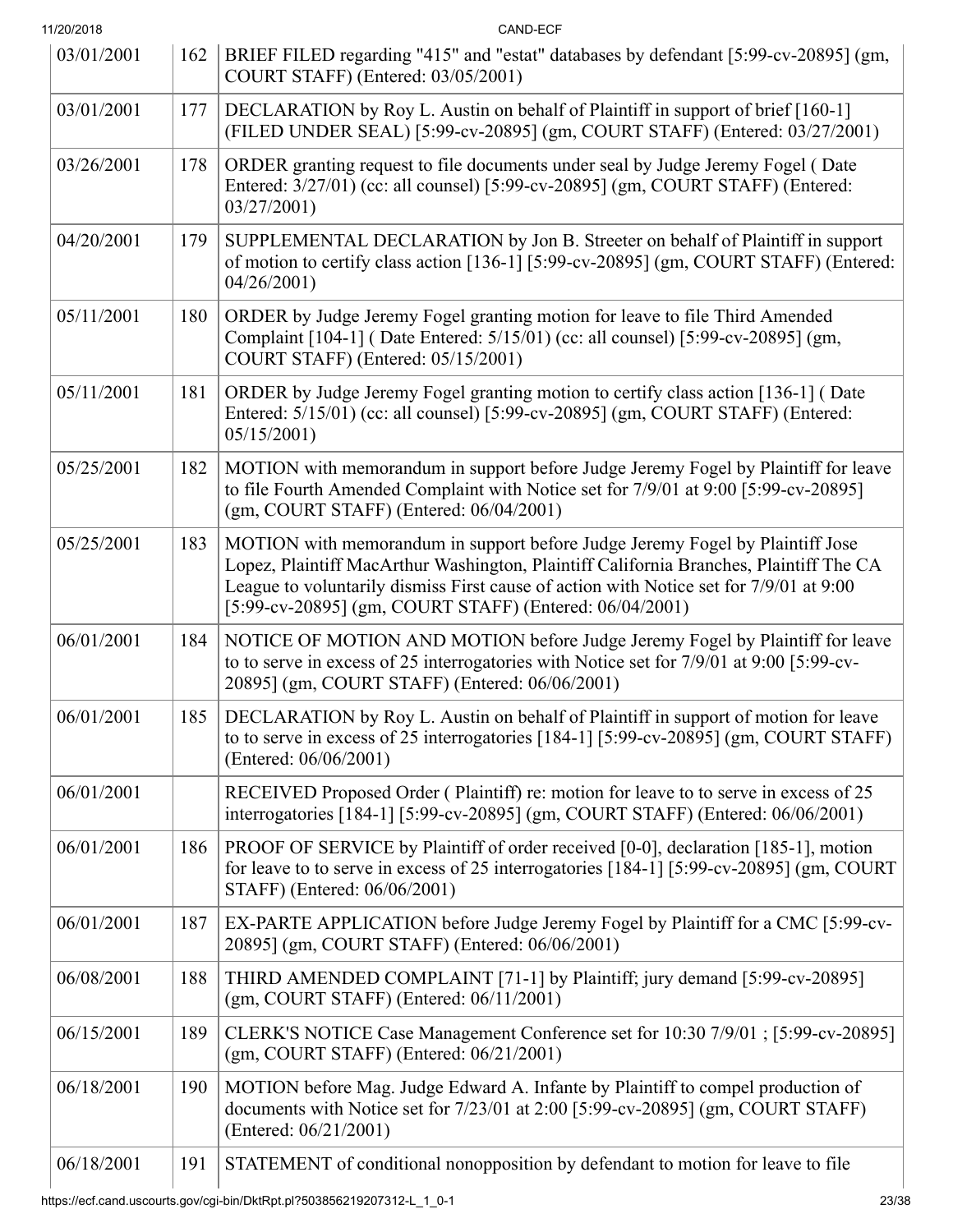| 11/20/2018 |     | CAND-ECF                                                                                                                                                                                                                                              |
|------------|-----|-------------------------------------------------------------------------------------------------------------------------------------------------------------------------------------------------------------------------------------------------------|
|            |     | Fourth Amended Complaint [182-1] [5:99-cv-20895] (gm, COURT STAFF) (Entered:<br>06/21/2001                                                                                                                                                            |
| 06/18/2001 | 192 | STATEMENT of conditional non-opposition by defendant to motion for leave to to serve<br>in excess of 25 interrogatories [184-1] [5:99-cv-20895] (gm, COURT STAFF) (Entered:<br>06/21/2001                                                             |
| 06/18/2001 |     | RECEIVED Declaration of Roy L. Austin, submitted by Plaintiff re: [190-1] (FILED<br>UNDER SEAL) [5:99-cv-20895] (gm, COURT STAFF) (Entered: 06/21/2001)                                                                                               |
| 06/19/2001 | 193 | MOTION before Mag. Judge Edward A. Infante by Plaintiff to compel production of<br>documents with Notice set for 7/23/01 at 2:00 [5:99-cv-20895] (gm, COURT STAFF)<br>(Entered: 06/27/2001)                                                           |
| 06/19/2001 |     | RECEIVED Declaration of Roy L. Austin, Jr. submitted by Plaintiff in support of: [193-<br>1] (FILED UNDER SEAL) [5:99-cv-20895] (gm, COURT STAFF) (Entered:<br>06/27/2001                                                                             |
| 06/19/2001 |     | RECEIVED Declaration of Roy L. Austin, Jr. submitted by Plaintiff in support of: [193-<br>1] (FILED UNDER SEAL) [5:99-cv-20895] (gm, COURT STAFF) (Entered:<br>06/27/2001                                                                             |
| 06/27/2001 | 194 | JOINT CASE MANAGEMENT STATEMENT and PROPOSED ORDER filed. [5:99-<br>cv-20895] (gm, COURT STAFF) (Entered: 07/03/2001)                                                                                                                                 |
| 06/27/2001 | 195 | RESPONSE by Plaintiff re statement [192-1] [5:99-cv-20895] (gm, COURT STAFF)<br>(Entered: 07/03/2001)                                                                                                                                                 |
| 07/03/2001 | 196 | OPPOSITION by defendant CA Highway Patrol to motion to compel production of<br>documents [193-1], motion to compel production of documents [190-1] [5:99-cv-20895]<br>(gm, COURT STAFF) (Entered: 07/05/2001)                                         |
| 07/09/2001 | 197 | MOTION before Mag. Judge Edward A. Infante by Plaintiff for order extending time to<br>respond with Notice set for 7/23/01 at 2:00 [5:99-cv-20895] (gm, COURT STAFF)<br>(Entered: 07/09/2001)                                                         |
| 07/10/2001 | 198 | REPORTER'S TRANSCRIPT; Date of proceedings: 7/9/01 (C/R: Peter Torreano) [5:99-<br>cv-20895] (gm, COURT STAFF) (Entered: 07/11/2001)                                                                                                                  |
| 07/12/2001 | 199 | MINUTES: (C/R Peter Torreano) (Hearing Date: 7/9/01) Case Management Conference<br>set for 10:30 10/8/01; [5:99-cv-20895] (gm, COURT STAFF) (Entered: 07/13/2001)                                                                                     |
| 07/12/2001 | 200 | SUPPLEMENTAL OPPOSITION by defendant CA Highway Patrol to motion to compel<br>production of documents [193-1], motion to compel production of documents [190-1]<br>[5:99-cv-20895] (gm, COURT STAFF) (Entered: 07/13/2001)                            |
| 07/16/2001 |     | RECEIVED Proposed Order and request to file under seal designation re: declaration to<br>motion to compel (Plaintiff) [5:99-cv-20895] (gm, COURT STAFF) (Entered:<br>07/20/2001                                                                       |
| 07/16/2001 | 201 | REPLY BRIEF by Plaintiff in support of motion to compel production of documents<br>[193-1], in support of motion to compel production of documents [190-1] [5:99-cv-<br>20895] (gm, COURT STAFF) (Entered: 07/20/2001)                                |
| 07/16/2001 | 202 | DECLARATION by Roy L. Austin, Jr. on behalf of Plaintiff in support of motion to<br>compel production of documents [193-1], in support of motion to compel production of<br>documents [190-1] [5:99-cv-20895] (gm, COURT STAFF) (Entered: 07/20/2001) |
| 07/16/2001 | 203 | DECLARATION by Jon B. Streeter on behalf of Plaintiff in reply to opposition [200-1]<br>[5:99-cv-20895] (gm, COURT STAFF) (Entered: 07/20/2001)                                                                                                       |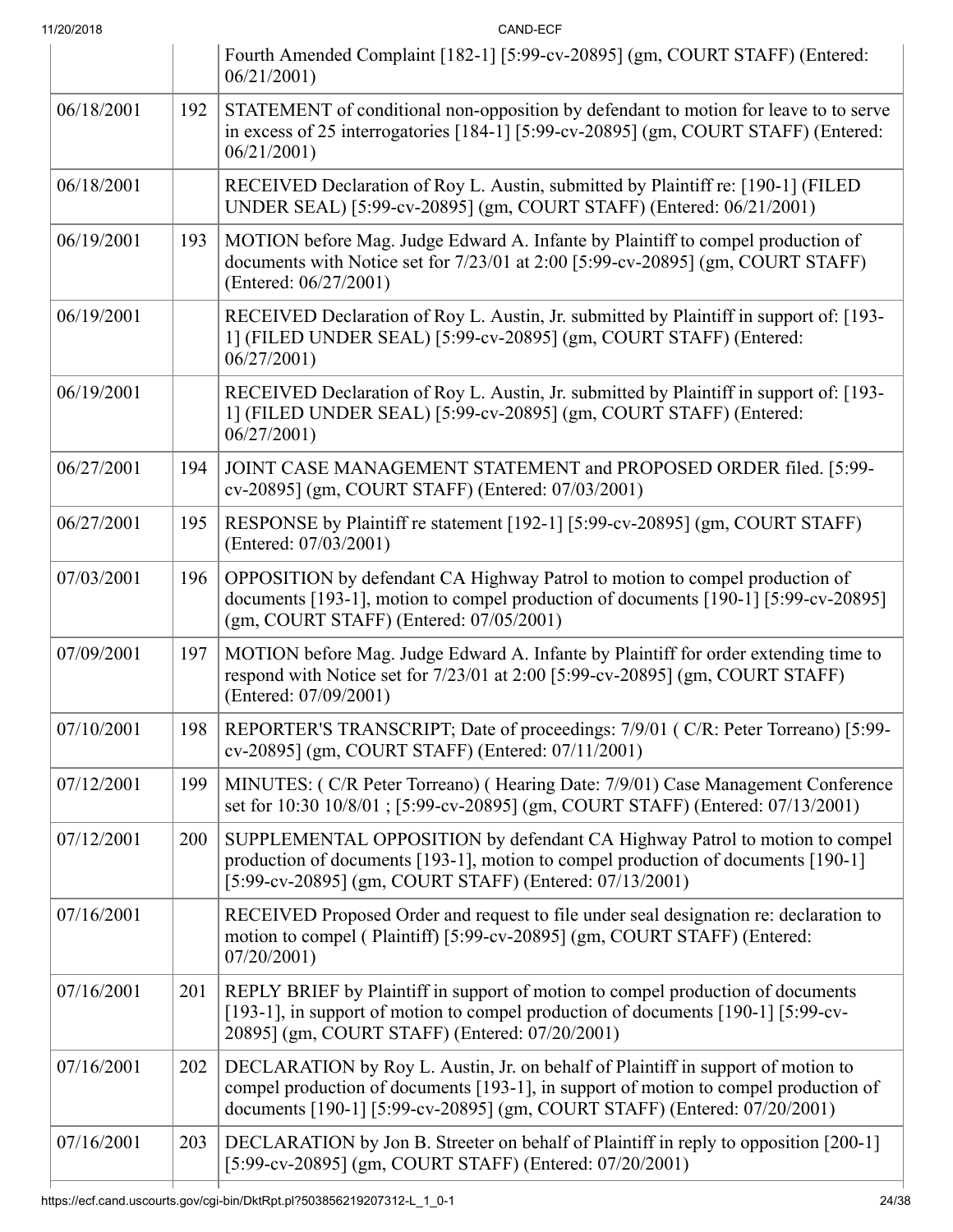| 11/20/2018 |     | CAND-ECF                                                                                                                                                                                                                                                                                                                                                                                                                                                                           |  |
|------------|-----|------------------------------------------------------------------------------------------------------------------------------------------------------------------------------------------------------------------------------------------------------------------------------------------------------------------------------------------------------------------------------------------------------------------------------------------------------------------------------------|--|
| 07/16/2001 | 204 | PROOF OF SERVICE by Plaintiff of declaration [202-1], order received [0-0] [5:99-cv-<br>20895] (gm, COURT STAFF) (Entered: 07/20/2001)                                                                                                                                                                                                                                                                                                                                             |  |
| 07/16/2001 | 213 | DECLARATION by Roy L. Austin, Jr. on behalf of Plaintiff in support of motion to<br>compel production of documents [193-1], in support of motion to compel production of<br>documents [190-1] [5:99-cv-20895] (gm, COURT STAFF) (Entered: 08/15/2001)                                                                                                                                                                                                                              |  |
| 07/18/2001 | 205 | AMENDED MINUTES: (C/R Peter Torreano) (Hearing Date: 7/9/01) Case<br>Management Conference set for 10:30 10/15/01 ; [5:99-cv-20895] (gm, COURT STAFF)<br>(Entered: 07/27/2001)                                                                                                                                                                                                                                                                                                     |  |
| 07/19/2001 | 206 | LETTER dated 7/18/01 from S. Michele Inan [5:99-cv-20895] (gm, COURT STAFF)<br>(Entered: 07/27/2001)                                                                                                                                                                                                                                                                                                                                                                               |  |
| 07/20/2001 | 207 | ORDER by Mag. Judge Edward A. Infante denying motion to compel production of<br>documents [193-1] (Date Entered: 7/27/01) (cc: all counsel) [5:99-cv-20895] (gm,<br>COURT STAFF) (Entered: 07/27/2001)                                                                                                                                                                                                                                                                             |  |
| 07/20/2001 | 208 | ORDER by Judge Jeremy Fogel granting motion for leave to to serve in excess of 25<br>interrogatories [184-1] (Date Entered: 7/27/01) (cc: all counsel) [5:99-cv-20895] (gm,<br>COURT STAFF) (Entered: 07/27/2001)                                                                                                                                                                                                                                                                  |  |
| 07/23/2001 | 209 | MINUTES: (C/R Melissa Peralta) (Hearing Date: 7/23/01) granting motion to compel<br>production of documents [193-1], granting motion to compel production of documents<br>[190-1] [5:99-cv-20895] (gm, COURT STAFF) (Entered: 07/31/2001)                                                                                                                                                                                                                                          |  |
| 07/23/2001 | 210 | ORDER by Mag. Judge Edward A. Infante granting motion to compel production of<br>documents [193-1] (Date Entered: 7/31/01) (cc: all counsel) [5:99-cv-20895] (gm,<br>COURT STAFF) (Entered: 07/31/2001)                                                                                                                                                                                                                                                                            |  |
| 08/01/2001 | 211 | ORDER by Judge Jeremy Fogel granting in part and denying in part motion for partial<br>summary judgment [121-1], granting in part and denying in part motion for partial<br>summary judgment [116-1], granting in part and denying in part motion for partial<br>summary judgment [111-1], granting in part and denying in part motion for partial<br>summary judgment [106-1] (Date Entered: 8/7/01) (cc: all counsel) [5:99-cv-20895]<br>(gm, COURT STAFF) (Entered: 08/07/2001) |  |
| 08/06/2001 | 212 | ORDER by Judge Jeremy Fogel granting motion to voluntarily dismiss First cause of<br>action [183-1], granting motion for leave to file Fourth Amended Complaint [182-1] (<br>Date Entered: 8/7/01) (cc: all counsel) [5:99-cv-20895] (gm, COURT STAFF) (Entered:<br>08/07/2001)                                                                                                                                                                                                    |  |
| 08/13/2001 | 214 | FOURTH AMENDED COMPLAINT [188-1] by Plaintiff; jury demand [5:99-cv-20895]<br>$(gm, \text{COURT STATE})$ (Entered: $08/16/2001$ )                                                                                                                                                                                                                                                                                                                                                  |  |
| 09/07/2001 | 215 | NOTICE OF MOTION AND MOTION before Judge Jeremy Fogel by defendant to<br>dismiss the First cause of action of plaintiffs' Fourth Amended Complaint with Notice set<br>for 10/15/01 at 9:00 [5:99-cv-20895] (gm, COURT STAFF) (Entered: 09/14/2001)                                                                                                                                                                                                                                 |  |
| 09/07/2001 | 216 | MEMORANDUM by defendant in support of motion to dismiss the First cause of action<br>of plaintiffs' Fourth Amended Complaint [215-1] [5:99-cv-20895] (gm, COURT STAFF)<br>(Entered: 09/14/2001)                                                                                                                                                                                                                                                                                    |  |
| 09/07/2001 |     | RECEIVED Proposed Order (defendant) re: motion to dismiss the First cause of action<br>of plaintiffs' Fourth Amended Complaint [215-1] [5:99-cv-20895] (gm, COURT STAFF)<br>(Entered: 09/14/2001)                                                                                                                                                                                                                                                                                  |  |
| 09/21/2001 | 217 | STIPULATION to continue motion to dismiss and CMC to 10/22/01 at 9:00 [5:99-cv-<br>20895] (gm, COURT STAFF) (Entered: 09/24/2001)                                                                                                                                                                                                                                                                                                                                                  |  |
|            |     |                                                                                                                                                                                                                                                                                                                                                                                                                                                                                    |  |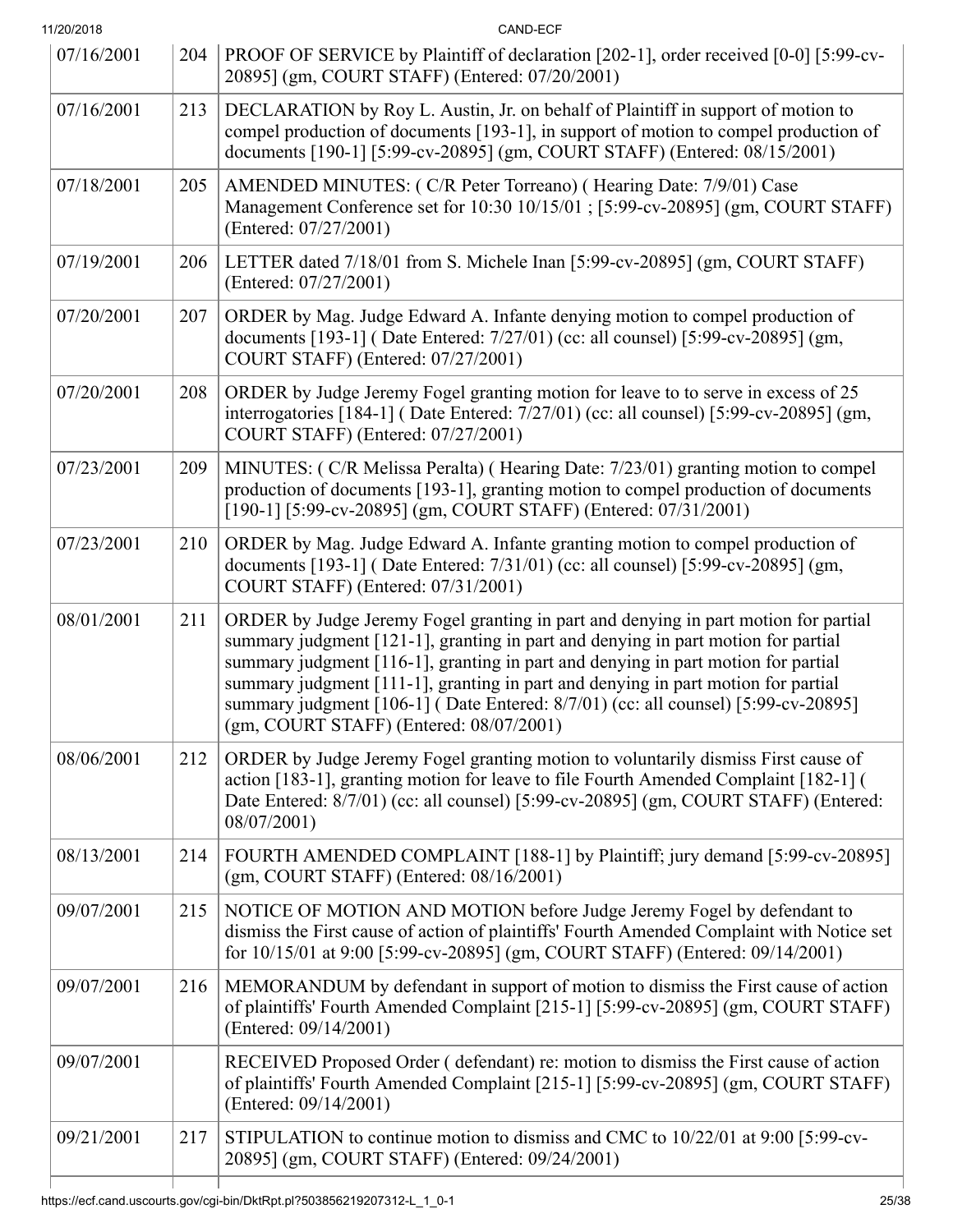| 11/20/2018 |     | CAND-ECF                                                                                                                                                                                                                                                                                                                                                                                                     |
|------------|-----|--------------------------------------------------------------------------------------------------------------------------------------------------------------------------------------------------------------------------------------------------------------------------------------------------------------------------------------------------------------------------------------------------------------|
| 10/10/2001 | 218 | OPPOSITION by Plaintiff to motion to dismiss the First cause of action of plaintiffs'<br>Fourth Amended Complaint [215-1] [5:99-cv-20895] (gm, COURT STAFF) (Entered:<br>10/12/2001                                                                                                                                                                                                                          |
| 10/10/2001 | 219 | MOTION with memorandum in support before Judge Jeremy Fogel by Plaintiff for leave<br>to to file Fifth Amended Complain with Notice set for 10/22/01 at 9:00 [5:99-cv-20895]<br>(gm, COURT STAFF) (Entered: 10/12/2001)                                                                                                                                                                                      |
| 10/10/2001 |     | RECEIVED Proposed Order (Plaintiff Jose Lopez, Plaintiff MacArthur Washington,<br>Plaintiff California Branches, Plaintiff The CA League ) re: motion for leave to to file<br>Fifth Amended Complain [219-1] [5:99-cv-20895] (gm, COURT STAFF) (Entered:<br>10/12/2001                                                                                                                                       |
| 10/29/2001 | 220 | OPPOSITION by defendant to motion for leave to to file Fifth Amended Complain [219-<br>1] [5:99-cv-20895] (gm, COURT STAFF) (Entered: 10/31/2001)                                                                                                                                                                                                                                                            |
| 10/29/2001 | 221 | REPLY by defendant re opposition [218-1] [5:99-cv-20895] (gm, COURT STAFF)<br>(Entered: 10/31/2001)                                                                                                                                                                                                                                                                                                          |
| 11/01/2001 | 222 | MINUTES: (C/R Peter Torreano) (Hearing Date: 10/29/01) setting hearing on motion<br>for leave to to file Fifth Amended Complain [219-1] 10:00 11/13/01, setting hearing on<br>motion to dismiss the First cause of action of plaintiffs' Fourth Amended Complaint [215-<br>1] 10:00 11/13/01 Case Management Conference set for 10:00 11/13/01 ; [5:99-cv-<br>20895] (gm, COURT STAFF) (Entered: 11/05/2001) |
| 11/07/2001 |     | RECEIVED Ex Parte request for additional time to file reply to plaintiffs' moiton for<br>leave to file Fifth Amended Complaint submitted by Plaintiff [5:99-cv-20895] (gm,<br>COURT STAFF) (Entered: 11/09/2001)                                                                                                                                                                                             |
| 11/07/2001 | 223 | REPLY by Plaintiff in support of Ex Parte document received [0-0] [5:99-cv-20895] (gm,<br>COURT STAFF) (Entered: 11/09/2001)                                                                                                                                                                                                                                                                                 |
| 11/08/2001 | 224 | ORDER by Judge Jeremy Fogel extending timeto 11/13/01 at 10:00 to answer (Date<br>Entered: 11/9/01) (cc: all counsel) [5:99-cv-20895] (gm, COURT STAFF) (Entered:<br>$11/09/2001$ )                                                                                                                                                                                                                          |
| 11/14/2001 | 225 | MINUTES: (C/R Peter Torreano) (Hearing Date: 11/13/01) letter briefs are due by<br>11/21/01; Case Management Conference set for 10:30 12/17/01; [5:99-cv-20895] (gm,<br>COURT STAFF) (Entered: 11/16/2001)                                                                                                                                                                                                   |
| 11/19/2001 | 226 | REPORTER'S TRANSCRIPT; Date of proceedings: 11/12/01 (C/R: Peter Torreano)<br>[5:99-cv-20895] (gm, COURT STAFF) (Entered: 11/20/2001)                                                                                                                                                                                                                                                                        |
| 11/21/2001 | 227 | STATEMENT of facts by Plaintiff re selection of mediator and swquence of bifurcated<br>trail proceedings [5:99-cv-20895] (gm, COURT STAFF) (Entered: 11/26/2001)                                                                                                                                                                                                                                             |
| 11/21/2001 | 232 | LETTER dated 11/21/01 from Tyler B. Pon [5:99-cv-20895] (gm, COURT STAFF)<br>(Entered: 12/14/2001)                                                                                                                                                                                                                                                                                                           |
| 11/26/2001 | 228 | NOTICE by defendant of change of address [5:99-cv-20895] (gm, COURT STAFF)<br>(Entered: 11/27/2001)                                                                                                                                                                                                                                                                                                          |
| 11/29/2001 | 229 | ORDER by Judge Jeremy Fogel granting motion for leave to to file Fifth Amended<br>Complain [219-1] (Date Entered: 11/30/01) (cc: all counsel) [5:99-cv-20895] (gm,<br>COURT STAFF) (Entered: 11/30/2001)                                                                                                                                                                                                     |
| 12/05/2001 | 230 | FIFTH AMENDED COMPLAINT [214-1] by Plaintiff; jury demand [5:99-cv-20895]<br>$(gm, \text{COURT STATE})$ (Entered: $12/06/2001$ )                                                                                                                                                                                                                                                                             |
| 12/07/2001 | 231 | BRIEF FILED re bifurcation by Plaintiff [5:99-cv-20895] (gm, COURT STAFF)                                                                                                                                                                                                                                                                                                                                    |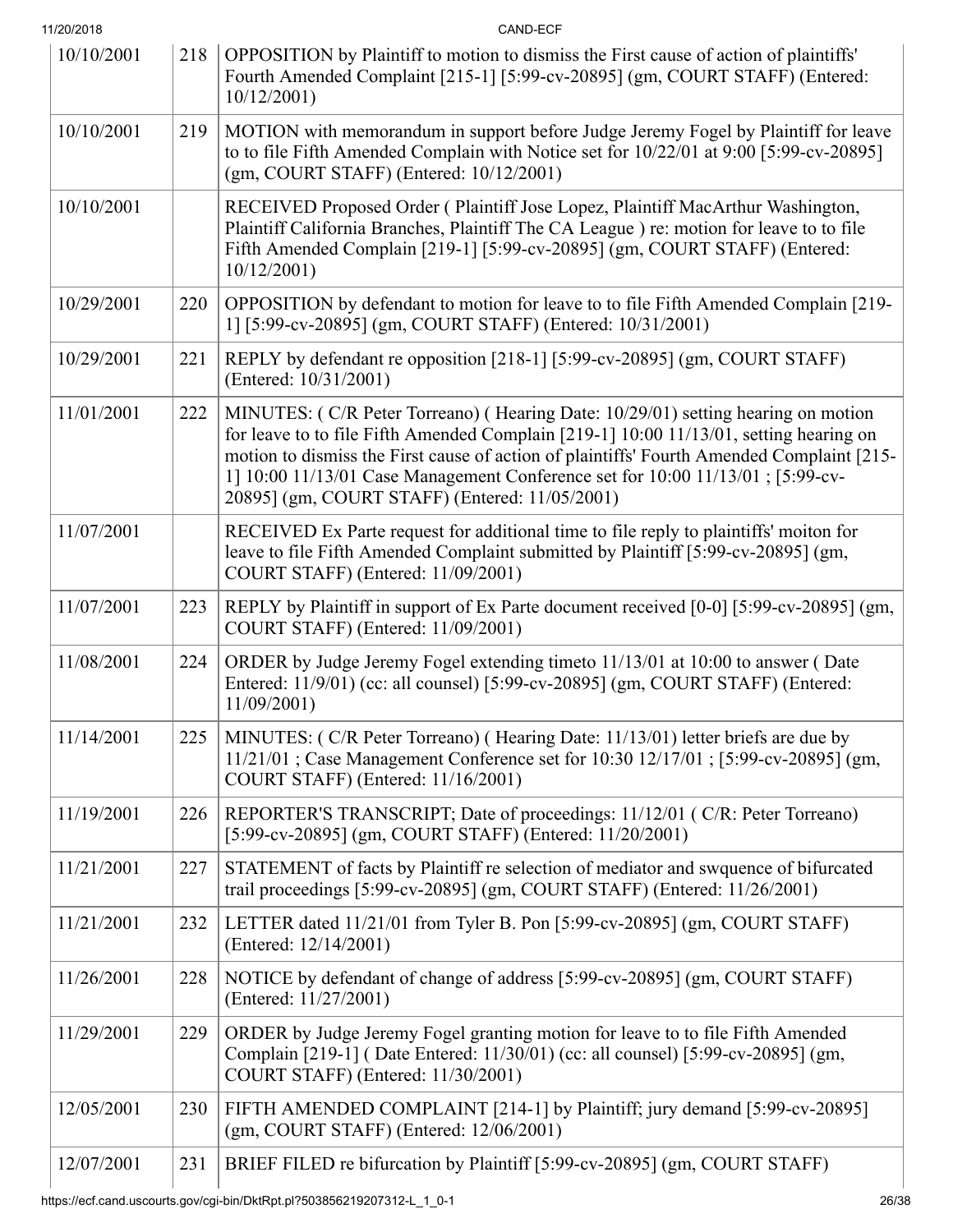11/20/2018 CAND-ECF (Entered: 12/10/2001) 12/17/2001 235 MINUTES: ( C/R P. Torreano) ( Hearing Date: 12/17/01) Case Management Conference set for 10:30 1/28/02 ; , Parties have agreed to the appointment of Judge Jensen to mediate the matter. [5:99-cv-20895] (cv, COURT STAFF) (Entered: 12/19/2001) 12/19/2001 233 NOTICE OF MOTION AND MOTION before Judge Jeremy Fogel by defendant CA Highway Patrol to dismiss 1st cause of action of 5th amended complaint with Notice set for 1/28/02 at 9:00 [5:99-cv-20895] (cv, COURT STAFF) (Entered: 12/19/2001) 12/19/2001 234 MEMORANDUM by defendant CA Highway Patrol in support of motion to dismiss 1st cause of action of 5th amended complaint [233-1] [5:99-cv-20895] (cv, COURT STAFF) (Entered: 12/19/2001) 12/21/2001 236 LETTER re: trail date dated 12/20/01 from The CA League, Lance Sandri, Michael J. Arpaia, John Columbet, Frank Romano, Steve C. Woisin, Joseph Nardil, Robert J. Woods [5:99-cv-20895] (lrb, COURT STAFF) (Entered: 12/28/2001) 12/21/2001 RECEIVED Plaintiff class proposed trial submitted by Plaintiff [5:99-cv-20895] (lrb, COURT STAFF) (Entered: 12/28/2001) 01/03/2002 237 MEMORANDUM by defendant in support of motion to dismiss 1st cause of action of 5th amended complaint [233-1] [5:99-cv-20895] (gm, COURT STAFF) (Entered: 01/07/2002)  $01/04/2002$  238 REPLY by Plaintiff re document received [0-0] [5:99-cv-20895] (gm, COURT STAFF) (Entered: 01/07/2002) 01/09/2002 RECEIVED Proposed Order to continue hearing on moiton to dismiss to 2/11/02 (

01/10/2002 239 STIPULATION and ORDER by Judge Jeremy Fogel : setting hearing on motion to dismiss 1st cause of action of 5th amended complaint [233-1] 9:00 2/11/02 (cc: all counsel) [5:99-cv-20895] (gm, COURT STAFF) (Entered: 01/11/2002)

01/14/2002 | 240 | NOTICE by Plaintiff [239-1] order [5:99-cv-20895] (gm, COURT STAFF) (Entered: 01/15/2002)

 $01/18/2002$  241 OPPOSITION by Plaintiff to motion to dismiss 1st cause of action of 5th amended complaint [233-1] [5:99-cv-20895] (gm, COURT STAFF) (Entered: 01/23/2002)

Plaintiff) [5:99-cv-20895] (gm, COURT STAFF) (Entered: 01/10/2002)

01/22/2002 242 | AMENDED TABLE OF AUTHORITIES by Plaintiff to opposition [241-1] [5:99-cv-20895] (gm, COURT STAFF) (Entered: 01/23/2002)

01/28/2002 243 REPLY by defendant re opposition  $[241-1]$  [5:99-cv-20895] (gm, COURT STAFF) (Entered: 01/28/2002)

 $02/04/2002$  244 MOTION before Mag. Judge Edward A. Infante by Plaintiff to exceed page limitation with Notice set for 3/11/02 at 11:00 [5:99-cv-20895] (gm, COURT STAFF) (Entered: 02/05/2002)

 $02/04/2002$  | 245 | DECLARATION by Robert A. Bonta on behalf of Plaintiff in support of motion to exceed page limitation [244-1] [5:99-cv-20895] (gm, COURT STAFF) (Entered: 02/05/2002)

 $02/04/2002$  246 MOTION with points and authorities filed before Mag. Judge Edward A. Infante by Plaintiff to strike discovery responses and second motion to compel production of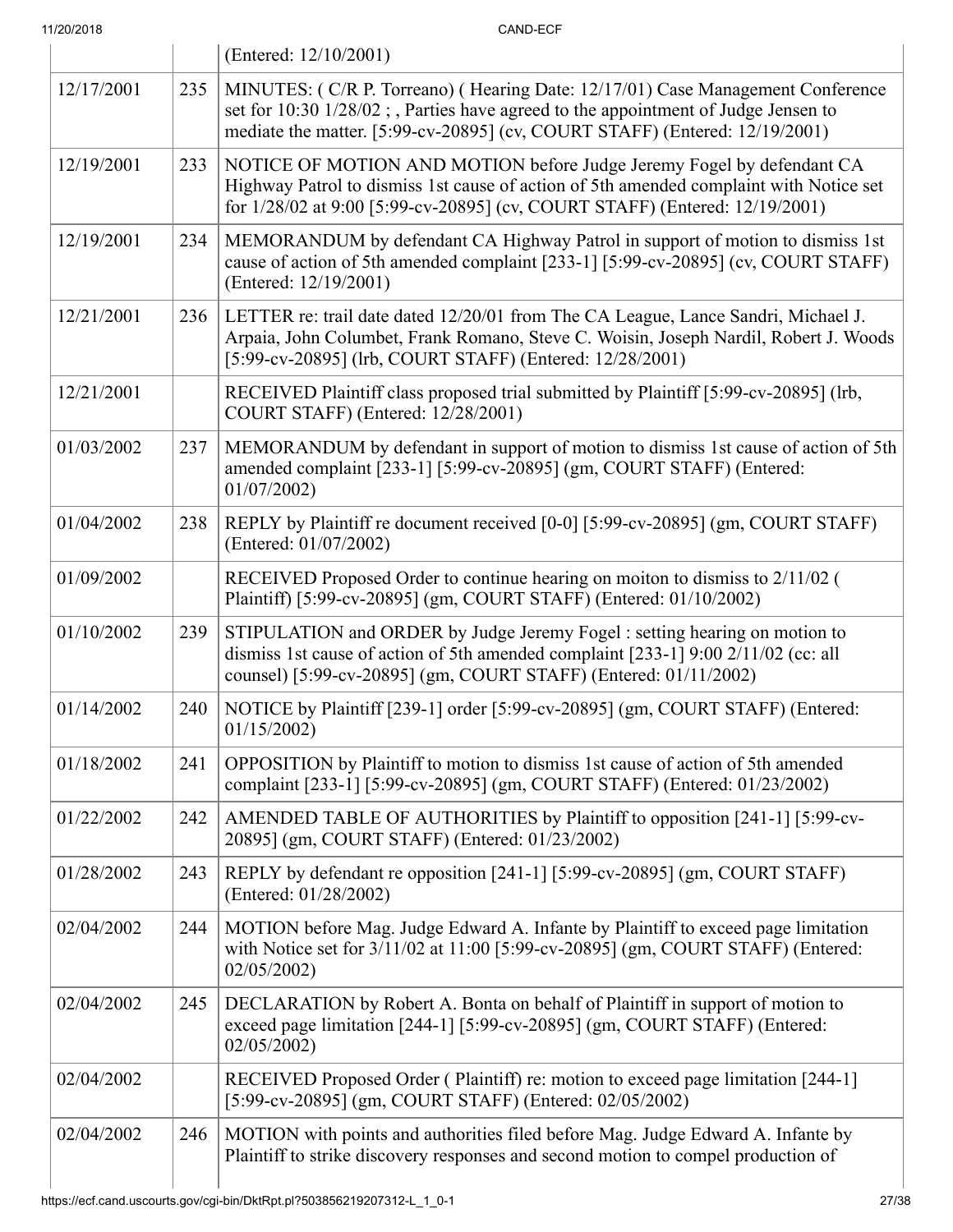| 11/20/2018 |     | CAND-ECF                                                                                                                                                                                                                                                                                                                                               |
|------------|-----|--------------------------------------------------------------------------------------------------------------------------------------------------------------------------------------------------------------------------------------------------------------------------------------------------------------------------------------------------------|
|            |     | documents with Notice set for $3/11/02$ at 10:00 [5:99-cv-20895] (gm, COURT STAFF)<br>(Entered: 02/05/2002)                                                                                                                                                                                                                                            |
| 02/04/2002 | 247 | DECLARATION by Roy L. Austin, Jr. on behalf of Plaintiff in support of motion to<br>strike discovery responses and second motion to compel production of documents [246-<br>1] [5:99-cv-20895] (gm, COURT STAFF) (Entered: 02/05/2002)                                                                                                                 |
| 02/04/2002 |     | RECEIVED Proposed Order (Plaintiff) re: motion to strike discovery responses and<br>second motion to compel production of documents [246-1] [5:99-cv-20895] (gm,<br>COURT STAFF) (Entered: 02/05/2002)                                                                                                                                                 |
| 02/04/2002 | 248 | MOTION with points and authorities filed before Mag. Judge Edward A. Infante by<br>Plaintiff to compel production of documents responsive to first request for production of<br>documents with Notice set for 3/11/02 at 10:00 [5:99-cv-20895] (gm, COURT STAFF)<br>(Entered: 02/05/2002)                                                              |
| 02/04/2002 | 249 | DECLARATION by Rovert A. Bonta on behalf of Plaintiff in support of motion to<br>compel production of documents responsive to first request for production of documents<br>[248-1] [5:99-cv-20895] (gm, COURT STAFF) (Entered: 02/05/2002)                                                                                                             |
| 02/04/2002 |     | RECEIVED Proposed Order (Plaintiff) re: motion to compel production of documents<br>responsive to first request for production of documents [248-1] [5:99-cv-20895] (gm,<br>COURT STAFF) (Entered: 02/05/2002)                                                                                                                                         |
| 02/04/2002 |     | RECEIVED Request and Proposed Order to file exhibits H & J under seal submitted by<br>Plaintiff [5:99-cv-20895] (gm, COURT STAFF) (Entered: 02/05/2002)                                                                                                                                                                                                |
| 02/04/2002 |     | RECEIVED Application and Porposed Order to file under seal exhibits P,Q, R, U, W &<br>X attached to the declaration of Robert A. Bonta in support of plaintiffs' motion to<br>compel production of documents responsive to first request for production of documents<br>submitted by Plaintiff [5:99-cv-20895] (gm, COURT STAFF) (Entered: 02/05/2002) |
| 02/08/2002 | 250 | ORDER by Mag. Judge Edward A. Infante granting motion to exceed page limitation<br>[244-1] (Date Entered: 2/11/02) (cc: all counsel) [5:99-cv-20895] (gm, COURT STAFF)<br>(Entered: 02/11/2002)                                                                                                                                                        |
| 02/08/2002 | 251 | ORDER by Mag. Judge Edward A. Infante granting application to file under seal exhibits<br>P,Q,R,U,W, and X (Date Entered: 2/11/02) (cc: all counsel) [5:99-cv-20895] (gm,<br>COURT STAFF) (Entered: 02/11/2002)                                                                                                                                        |
| 02/08/2002 | 252 | EXHIBITS P,Q,R,R,W & X to declaration [249-1] (FILED UNDER SEAL) [5:99-cv-<br>20895] (gm, COURT STAFF) (Entered: 02/11/2002)                                                                                                                                                                                                                           |
| 02/08/2002 | 253 | ORDER granting Request to file exhibits H & J under seal by Mag. Judge Edward A.<br>Infante (Date Entered: 2/11/02) (cc: all counsel) [5:99-cv-20895] (gm, COURT STAFF)<br>(Entered: 02/11/2002)                                                                                                                                                       |
| 02/08/2002 | 254 | EXHIBITS H & J to declaration [247-1] (FILED UNDER SEAL) [5:99-cv-20895] (gm,<br>COURT STAFF) (Entered: 02/11/2002)                                                                                                                                                                                                                                    |
| 02/13/2002 | 255 | MINUTES: (C/R not reported) INITIAL CASE MANAGEMENT CONFERENCE<br>HELD. Discovery cutoff 8/15/02; deadline for discovery from experts is 9/15/02; All<br>motions will be filed by 10/21/02; Trial set for 11/12/02; All dismissal motions hearing<br>date 9:00 3/11/02; [5:99-cv-20895] (gm, COURT STAFF) (Entered: 02/13/2002)                        |
| 02/14/2002 | 256 | MOTION with memorandum in support before Mag. Judge Edward A. Infante by<br>defendant to quash or for protective order with Notice set for 3/25/02 at 10:00 [5:99-cv-<br>20895] (gm, COURT STAFF) (Entered: 02/14/2002)                                                                                                                                |
| 02/14/2002 | 257 | DECLARATION by Robert Jimenez on behalf of defendant [5:99-cv-20895] (gm,                                                                                                                                                                                                                                                                              |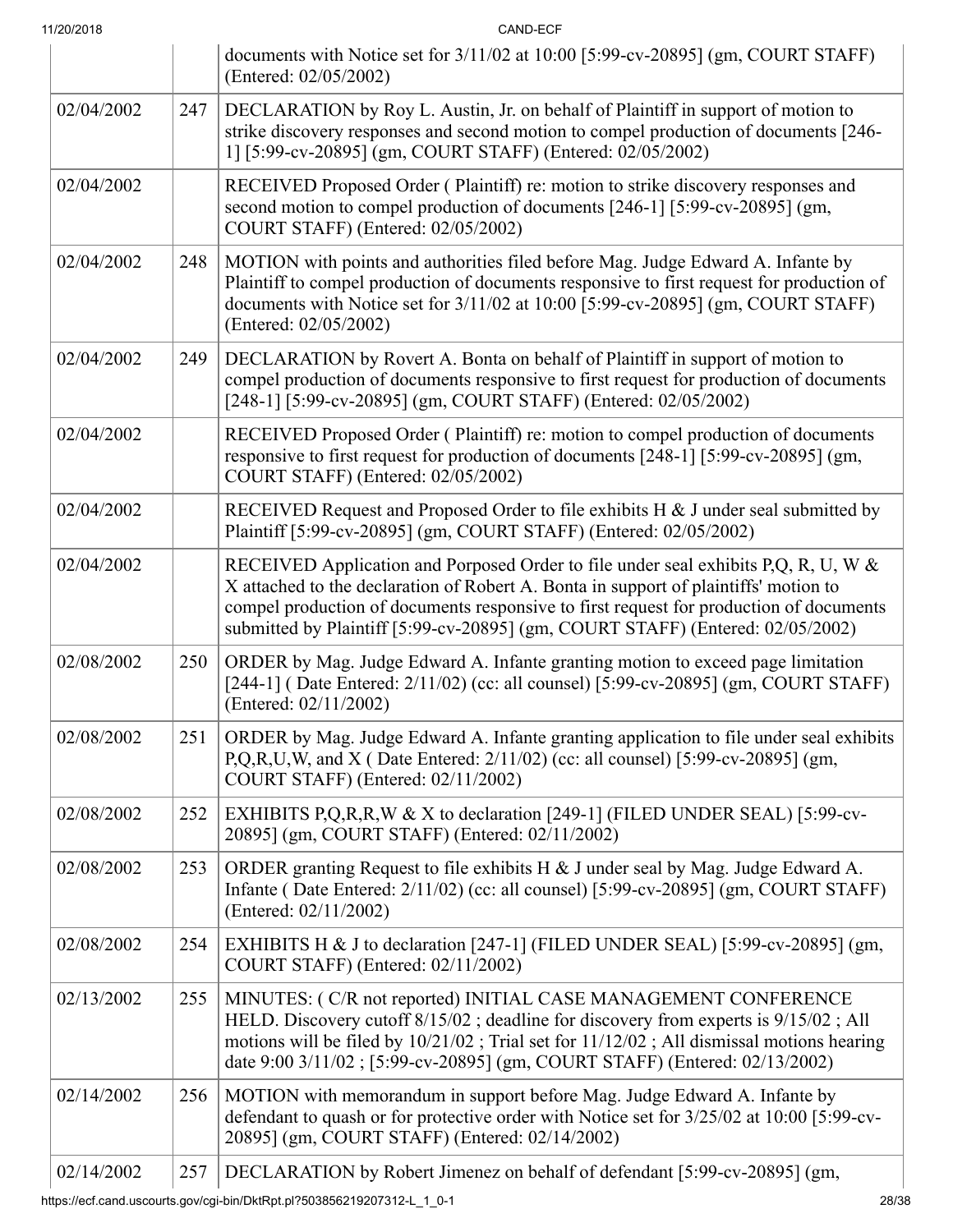| 11/20/2018 |  |
|------------|--|

| 11/20/2018 |     | CAND-ECF                                                                                                                                                                                                                                                                                                                                                                                                                |
|------------|-----|-------------------------------------------------------------------------------------------------------------------------------------------------------------------------------------------------------------------------------------------------------------------------------------------------------------------------------------------------------------------------------------------------------------------------|
|            |     | COURT STAFF) (Entered: 02/14/2002)                                                                                                                                                                                                                                                                                                                                                                                      |
| 02/14/2002 | 258 | DECLARATION by S. Michele Inan on behalf of defendant [5:99-cv-20895] (gm,<br>COURT STAFF) (Entered: 02/14/2002)                                                                                                                                                                                                                                                                                                        |
| 02/14/2002 |     | RECEIVED Proposed Order (defendant) re: motion to quash or for protective order<br>[256-1] [5:99-cv-20895] (gm, COURT STAFF) (Entered: 02/14/2002)                                                                                                                                                                                                                                                                      |
| 02/14/2002 | 259 | CLERK'S NOTICE setting hearing on motion to quash or for protective order [256-1]<br>10:00 4/1/02 [5:99-cv-20895] (gm, COURT STAFF) (Entered: 02/15/2002)                                                                                                                                                                                                                                                               |
| 02/21/2002 |     | RECEIVED Proposed Order to continue hearing on motion to strike and compel (<br>defendant) [5:99-cv-20895] (gm, COURT STAFF) (Entered: 02/25/2002)                                                                                                                                                                                                                                                                      |
| 02/21/2002 | 260 | PROOF OF SERVICE by defendant of order received [0-0] [5:99-cv-20895] (gm,<br>COURT STAFF) (Entered: 02/25/2002)                                                                                                                                                                                                                                                                                                        |
| 02/25/2002 | 261 | MAIL [259-1] addressed to S. Michele Inan defendant returned from Post Office [5:99-<br>cv-20895] (gm, COURT STAFF) (Entered: 02/26/2002)                                                                                                                                                                                                                                                                               |
| 03/08/2002 | 262 | STIPULATION and ORDER by Mag. Judge Edward A. Infante: setting hearing on<br>motion to compel production of documents responsive to first request for production of<br>documents [248-1] 10:00 4/1/02, setting hearing on motion to strike discovery responses<br>and second motion to compel production of documents [246-1] 10:00 4/1/02 (cc: all<br>counsel) [5:99-cv-20895] (gm, COURT STAFF) (Entered: 03/12/2002) |
| 03/11/2002 | 263 | DECLARATION by Joseph D. Keefe in support of defendant's Response to plaintiff<br>Macarthur Washington's First set of Requests for production [5:99-cv-20895] (gm,<br>COURT STAFF) (Entered: 03/13/2002)                                                                                                                                                                                                                |
| 03/11/2002 | 264 | NOTICE OF MOTION AND MOTION WITH MEMORANDUM OF POINTS AND<br>AUTHORITIES before Mag. Judge Edward A. Infante by defendant to intervene with<br>Notice set for 4/1/02 at 10:00 [5:99-cv-20895] (gm, COURT STAFF) (Entered:<br>03/14/2002                                                                                                                                                                                 |
| 03/11/2002 |     | RECEIVED Proposed Order (Intervenor) re: motion to intervene [264-1] [5:99-cv-<br>20895] (gm, COURT STAFF) (Entered: 03/14/2002)                                                                                                                                                                                                                                                                                        |
| 03/11/2002 | 265 | MEMORANDUM by Plaintiff in opposition to motion to quash or for protective order<br>[256-1] [5:99-cv-20895] (gm, COURT STAFF) (Entered: 03/14/2002)                                                                                                                                                                                                                                                                     |
| 03/11/2002 | 266 | DECLARATION by Roy L. Austin, Jr. on behalf of Plaintiff in opposition to motion to<br>quash or for protective order [256-1] [5:99-cv-20895] (gm, COURT STAFF) (Entered:<br>03/14/2002                                                                                                                                                                                                                                  |
| 03/11/2002 |     | RECEIVED Proposed Order (Plaintiff) re: motion to quash or for protective order [256-<br>1] [5:99-cv-20895] (gm, COURT STAFF) (Entered: 03/14/2002)                                                                                                                                                                                                                                                                     |
| 03/12/2002 | 267 | OPPOSITION by defendant to motion to compel production of documents responsive to<br>first request for production of documents [248-1] [5:99-cv-20895] (gm, COURT STAFF)<br>(Entered: 03/15/2002)                                                                                                                                                                                                                       |
| 03/12/2002 | 268 | DECLARATION by S. Michele Inan on behalf of defendant in support of opposition<br>[267-1] [5:99-cv-20895] (gm, COURT STAFF) (Entered: 03/15/2002)                                                                                                                                                                                                                                                                       |
| 03/12/2002 | 269 | OPPOSITION by defendant to motion to strike discovery responses and second motion to<br>compel production of documents [246-1] [5:99-cv-20895] (gm, COURT STAFF)<br>(Entered: 03/15/2002)                                                                                                                                                                                                                               |
| 03/12/2002 | 270 | DECLARATION by S. Michele Inan on behalf of defendant in support of opposition<br>[269-1] [5:99-cv-20895] (gm, COURT STAFF) (Entered: 03/15/2002)                                                                                                                                                                                                                                                                       |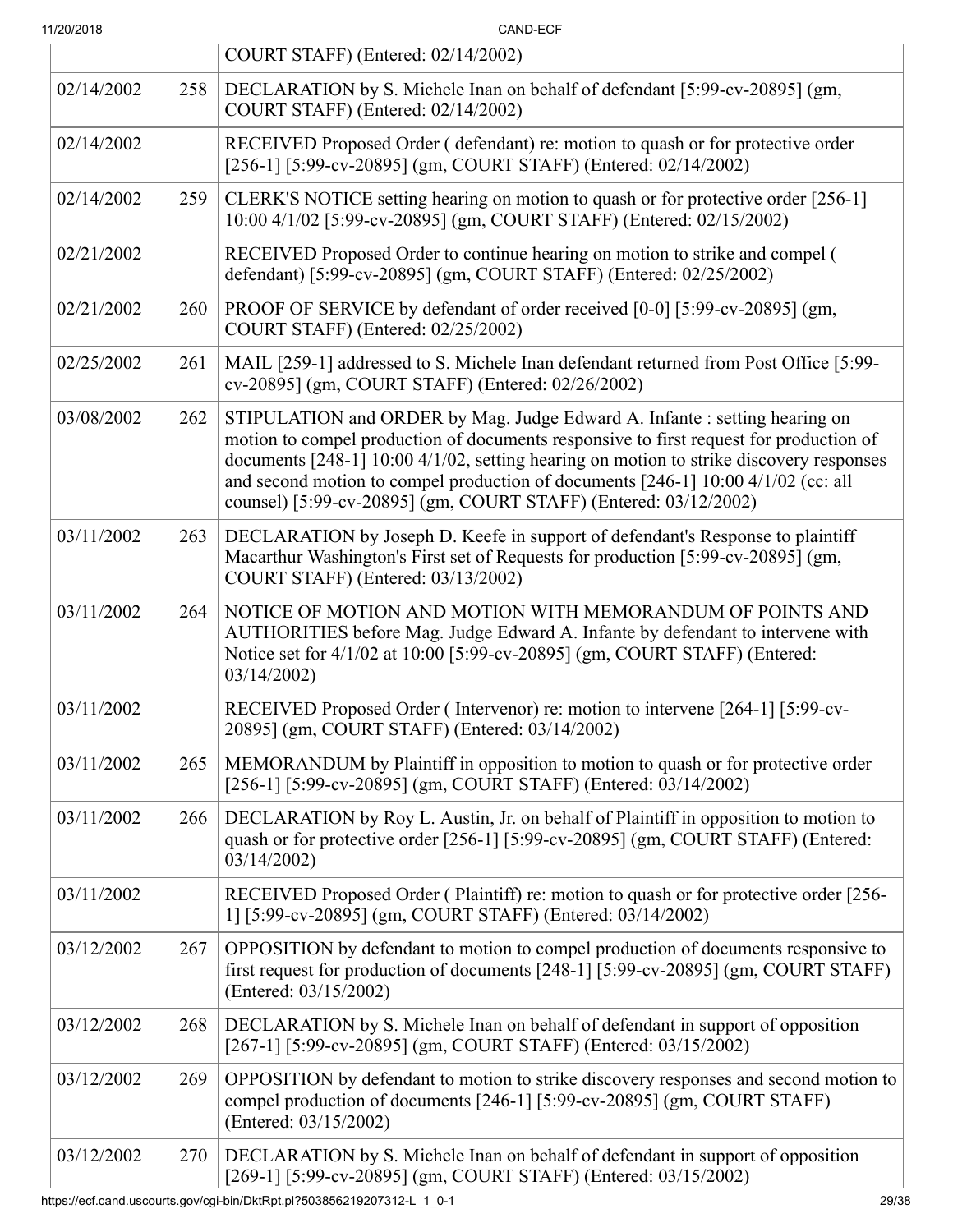| 11/20/2018 |  |
|------------|--|
|            |  |

CAND-ECF

| 03/15/2002 | 271 | REPORTER'S TRANSCRIPT; Date of proceedings: 3/14/02 (C/R: Peter Torreano)<br>[5:99-cv-20895] (gm, COURT STAFF) (Entered: 03/18/2002)                                                                                              |  |
|------------|-----|-----------------------------------------------------------------------------------------------------------------------------------------------------------------------------------------------------------------------------------|--|
| 03/15/2002 | 272 | MINUTES: (C/R Peter Torreano) (Hearing Date: 3/14/02) that the motion to dismiss 1st<br>cause of action of 5th amended complaint [233-1] is submitted [5:99-cv-20895] (gm,<br>COURT STAFF) (Entered: 03/20/2002)                  |  |
| 03/18/2002 | 274 | REPLY MEMORANDUM by Plaintiff in support of motion to strike discovery responses<br>and second motion to compel production of documents [246-1] [5:99-cv-20895] (gm,<br>COURT STAFF) (Entered: 03/20/2002)                        |  |
| 03/18/2002 | 276 | REPLY DECLARATION by Roy L. Austin, Jr. on behalf of Plaintiff in support of<br>memorandum [274-1] [5:99-cv-20895] (gm, COURT STAFF) (Entered: 03/20/2002)                                                                        |  |
| 03/18/2002 | 277 | PROOF OF SERVICE by Plaintiff of declaration [276-1], declaration [275-1],<br>memorandum [274-1], reply [273-1] [5:99-cv-20895] (gm, COURT STAFF) (Entered:<br>03/20/2002)                                                        |  |
| 03/18/2002 | 278 | REPLY by defendant CA Highway Patrol in support of motion to quash or for protective<br>order [256-1] [5:99-cv-20895] (gm, COURT STAFF) (Entered: 03/20/2002)                                                                     |  |
| 03/18/2002 | 273 | REPLY by Plaintiff re opposition [267-1] [5:99-cv-20895] (gm, COURT STAFF)<br>(Entered: 03/25/2002)                                                                                                                               |  |
| 03/18/2002 | 275 | DECLARATION by Robert A. Bonta on behalf of Plaintiff in support of reply [273-1]<br>[5:99-cv-20895] (gm, COURT STAFF) (Entered: 03/25/2002)                                                                                      |  |
| 03/19/2002 | 279 | REPORTER'S TRANSCRIPT; Date of proceedings: 2/11/02 (C/R: Peter Torreano)<br>[5:99-cv-20895] (gm, COURT STAFF) (Entered: 03/20/2002)                                                                                              |  |
| 03/21/2002 | 280 | REPORTER'S TRANSCRIPT; Date of proceedings: 12/17/01 (C/R: Peter Torreano)<br>[5:99-cv-20895] (gm, COURT STAFF) (Entered: 03/21/2002)                                                                                             |  |
| 03/25/2002 | 281 | OPPOSITION by Plaintiff to motion to intervene [264-1] [5:99-cv-20895] (gm, COURT<br>STAFF) (Entered: 03/28/2002)                                                                                                                 |  |
| 03/29/2002 |     | RECEIVED Application and Proposed Order to file under seal exhibits D,E,F,G,H, and I<br>attached to the Amended Declaration of Robert A. Bonta (Plaintiff) [5:99-cv-20895]<br>$(gm, \text{COURT STATE})$ (Entered: $04/01/2002$ ) |  |
| 03/29/2002 | 282 | AMENDED DECLARATION by Robert A. Bonta on behalf of Plaintiff re memorandum<br>[274-1] [5:99-cv-20895] (gm, COURT STAFF) (Entered: 04/01/2002)                                                                                    |  |
| 03/29/2002 | 283 | AMENDED DECLARATION by Roy L. Austin, Jr. on behalf of Plaintiff in support of<br>memorandum [274-1] [5:99-cv-20895] (gm, COURT STAFF) (Entered: 04/02/2002)                                                                      |  |
| 03/29/2002 | 284 | AMENDED DECLARATION by Roy L. Austin, Jr. on behalf of Plaintiff in opposition to<br>motion to intervene [264-1] [5:99-cv-20895] (gm, COURT STAFF) (Entered:<br>04/02/2002)                                                       |  |
| 04/01/2002 | 285 | ORDER granting Application to file exhibits under seal by Mag. Judge Edward A.<br>Infante (Date Entered: 4/4/02) (cc: all counsel) [5:99-cv-20895] (gm, COURT STAFF)<br>(Entered: 04/04/2002)                                     |  |
| 04/01/2002 | 286 | EXHIBITS D through I to declaration [282-1] (FILED UNDER SEAL) [5:99-cv-20895]<br>$(gm, COURT STATE)$ (Entered: $04/04/2002$ )                                                                                                    |  |
| 04/01/2002 | 287 | ORDER by Mag. Judge Edward A. Infante denying motion to quash or for protective<br>order [256-1] (Date Entered: 4/4/02) (cc: all counsel) [5:99-cv-20895] (gm, COURT<br>STAFF) (Entered: 04/04/2002)                              |  |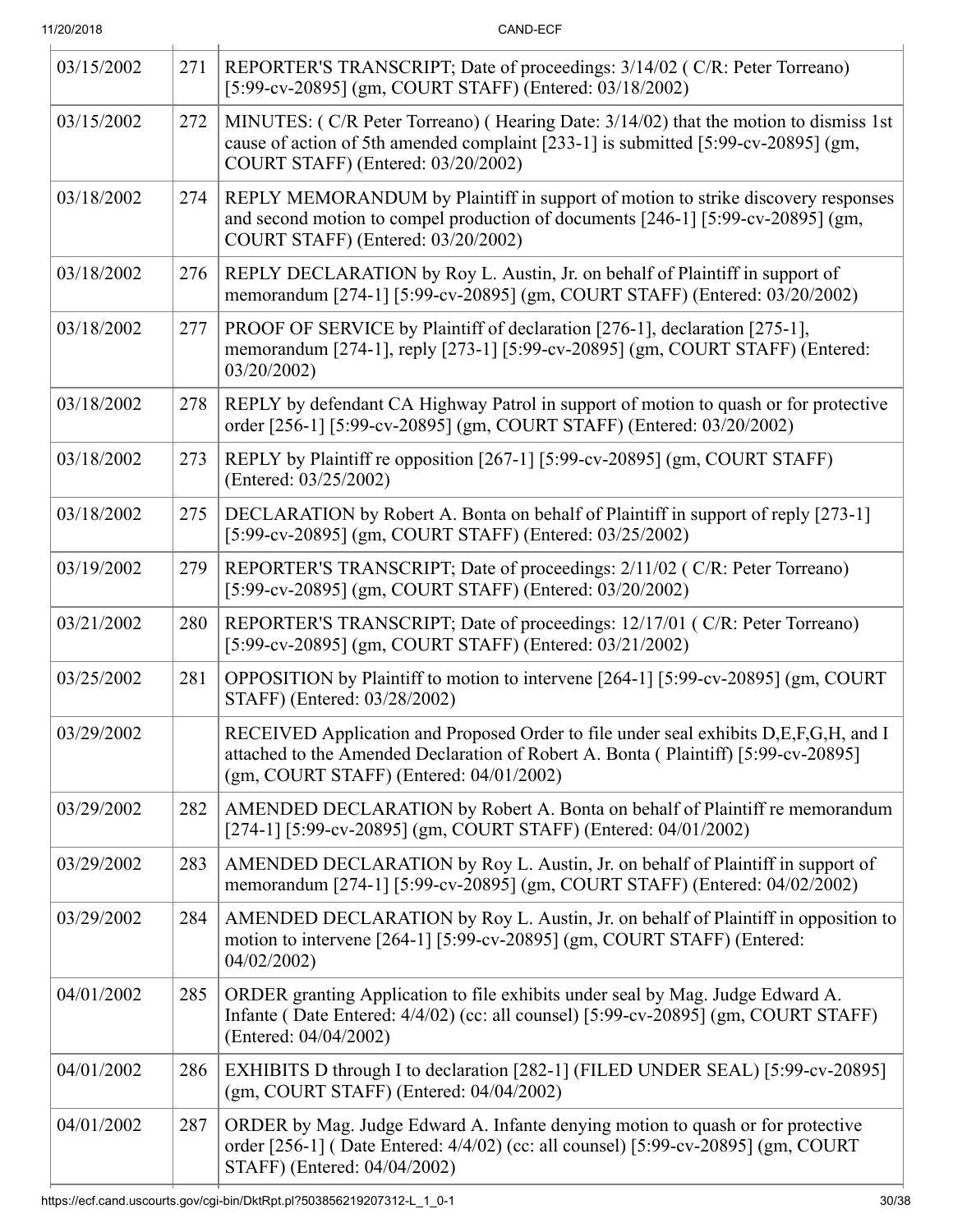| 11/20/2018 |     | CAND-ECF                                                                                                                                                                                                                                                                                                                                                                                                           |  |
|------------|-----|--------------------------------------------------------------------------------------------------------------------------------------------------------------------------------------------------------------------------------------------------------------------------------------------------------------------------------------------------------------------------------------------------------------------|--|
| 04/02/2002 | 288 | CASE MANAGEMENT STATEMENT and PROPOSED ORDER filed. [5:99-cv-20895]<br>$(gm, \text{COURT STATE})$ (Entered: $04/04/2002$ )                                                                                                                                                                                                                                                                                         |  |
| 04/03/2002 | 289 | AMENDED JOINT CASE MANAGEMENT STATEMENT and PROPOSED ORDER<br>filed. [5:99-cv-20895] (gm, COURT STAFF) (Entered: 04/04/2002)                                                                                                                                                                                                                                                                                       |  |
| 04/04/2002 | 290 | MINUTES: (C/R Linda Monroe) (Hearing Date: 4/1/02) granting motion to intervene<br>[264-1], denying motion to quash or for protective order [256-1], granting in part and<br>denying in part motion to compel production of documents responsive to first request for<br>production of documents [248-1] [5:99-cv-20895] (gm, COURT STAFF) (Entered:<br>04/08/2002)                                                |  |
| 04/04/2002 | 291 | ORDER by Judge Jeremy Fogel denying motion to dismiss 1st cause of action of 5th<br>amended complaint [233-1] (Date Entered: 4/8/02) (cc: all counsel) [5:99-cv-20895]<br>(gm, COURT STAFF) (Entered: 04/08/2002)                                                                                                                                                                                                  |  |
| 04/08/2002 | 292 | NOTICE OF MOTION AND MOTION WITH MEMORANDUM OF POINTS AND<br>AUTHORITIES before Mag. Judge Edward A. Infante by Plaintiff to compel Michael P.<br>Ward's compliance with deposition subpoena with Notice set for 5/13/02 at 10:00 [5:99-<br>cv-20895] (gm, COURT STAFF) (Entered: 04/11/2002)                                                                                                                      |  |
| 04/08/2002 | 293 | DECLARATION by Robert A. Bonta on behalf of Plaintiff in support of motion to<br>compel Michael P. Ward's compliance with deposition subpoena [292-1] [5:99-cv-20895]<br>$(gm, \text{COURT STATE})$ (Entered: 04/11/2002)                                                                                                                                                                                          |  |
| 04/08/2002 | 294 | DECLARATION by Robert A. Bonta on behalf of Plaintiff in support of motion to<br>compel Michael P. Ward's compliance with deposition subpoena [292-1] [5:99-cv-20895]<br>(gm, COURT STAFF) (Entered: 04/11/2002)                                                                                                                                                                                                   |  |
| 04/08/2002 |     | RECEIVED Proposed Order (Plaintiff) re: motion to compel Michael P. Ward's<br>compliance with deposition subpoena [292-1] [5:99-cv-20895] (gm, COURT STAFF)<br>(Entered: 04/11/2002)                                                                                                                                                                                                                               |  |
| 04/08/2002 | 295 | MOTION before Mag. Judge Edward A. Infante by Plaintiff for order to shorten time for<br>hearing on motion to compel Michael P. Ward's compliance with deposition subpoena<br>[292-1] [5:99-cv-20895] (gm, COURT STAFF) (Entered: 04/11/2002)                                                                                                                                                                      |  |
| 04/08/2002 |     | RECEIVED Proposed Order (Plaintiff) re: motion for order to shorten time for hearing<br>on motion to compel Michael P. Ward's compliance with deposition subpoena [292-1]<br>[295-1] [5:99-cv-20895] (gm, COURT STAFF) (Entered: 04/11/2002)                                                                                                                                                                       |  |
| 04/08/2002 | 296 | PROOF OF SERVICE by Plaintiff of order received [0-0], motion for order to shorten<br>time for hearing on motion to compel Michael P. Ward's compliance with deposition<br>subpoena [292-1] [295-1], order received [0-0], declaration [294-1], declaration [293-1],<br>motion to compel Michael P. Ward's compliance with deposition subpoena [292-1] [5:99-<br>cv-20895] (gm, COURT STAFF) (Entered: 04/11/2002) |  |
| 04/08/2002 | 297 | MINUTES: (C/R Peter Torreano) INITIAL CASE MANAGEMENT CONFERENCE<br>HELD. Trial set for 1/21/03; [5:99-cv-20895] (gm, COURT STAFF) (Entered:<br>04/11/2002                                                                                                                                                                                                                                                         |  |
| 04/11/2002 | 298 | ORDER by Mag. Judge Edward A. Infante granting in part and denying in part motion to<br>compel production of documents responsive to first request for production of documents<br>[248-1] (Date Entered: 4/12/02) (cc: all counsel) [5:99-cv-20895] (gm, COURT STAFF)<br>(Entered: 04/12/2002)                                                                                                                     |  |
| 04/11/2002 | 299 | ORDER by Mag. Judge Edward A. Infante granting in part and denying in part motion to<br>intervene [264-1], granting in part and denying in part motion to strike discovery                                                                                                                                                                                                                                         |  |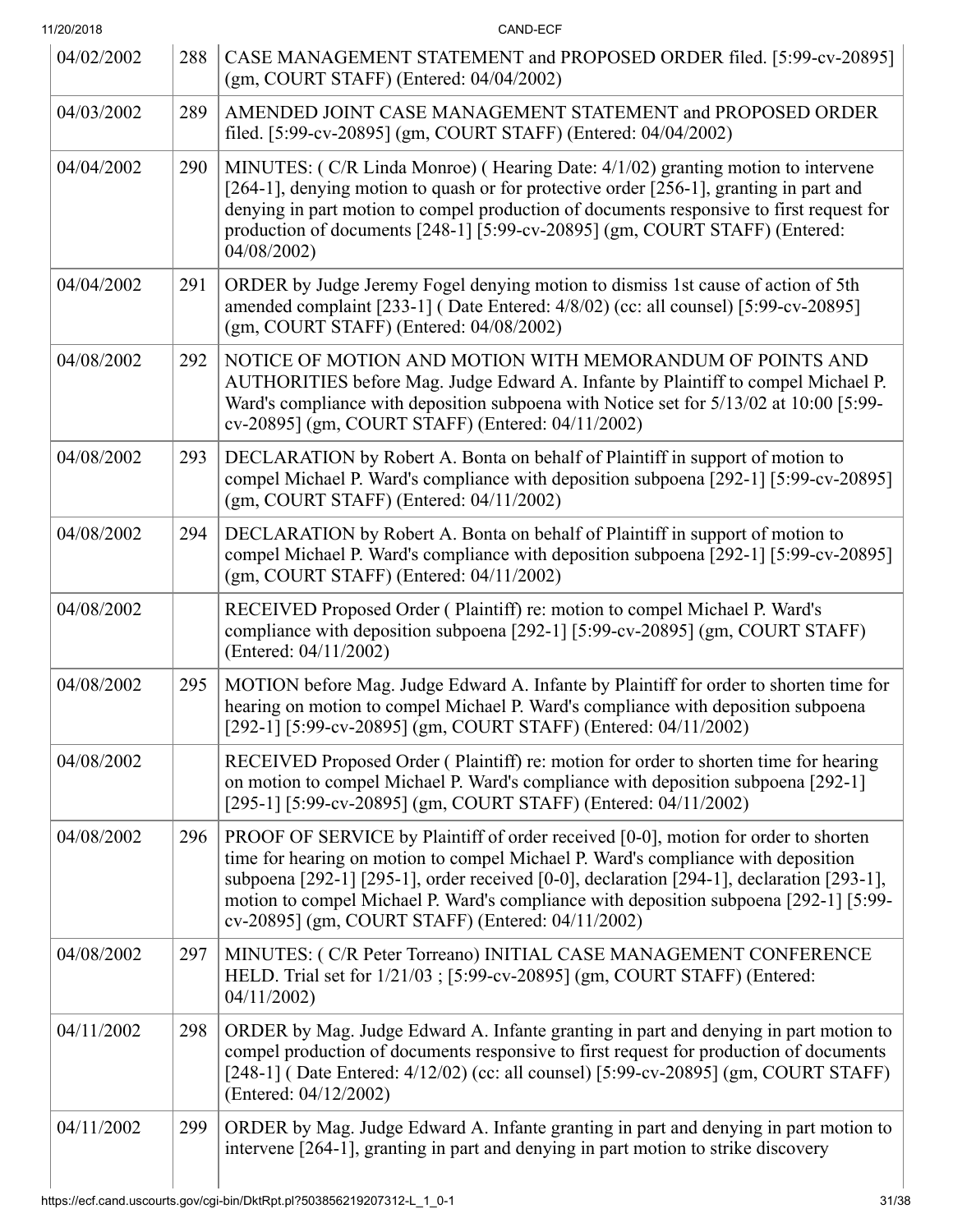| 11/20/2018 |     | CAND-ECF                                                                                                                                                                                                                                                                                        |  |
|------------|-----|-------------------------------------------------------------------------------------------------------------------------------------------------------------------------------------------------------------------------------------------------------------------------------------------------|--|
|            |     | responses and second motion to compel production of documents [246-1] (Date Entered:<br>4/12/02) (cc: all counsel) [5:99-cv-20895] (gm, COURT STAFF) (Entered: 04/12/2002)                                                                                                                      |  |
| 04/15/2002 | 300 | NOTICE OF MOTION AND MOTION before Judge Jeremy Fogel by defendant for<br>order certifying orders for interlocutory appeal and request for stay with Notice set for<br>5/20/02 at 9:00 [5:99-cv-20895] (gm, COURT STAFF) (Entered: 04/17/2002)                                                  |  |
| 04/15/2002 | 301 | MEMORANDUM by defendant in support of motion for order certifying orders for<br>interlocutory appeal and request for stay [300-1] [5:99-cv-20895] (gm, COURT STAFF)<br>(Entered: 04/17/2002)                                                                                                    |  |
| 04/18/2002 | 302 | ORDER by Mag. Judge Edward A. Infante denying motion for order to shorten time for<br>hearing on motion to compel Michael P. Ward's compliance with deposition subpoena<br>[292-1] [295-1] (Date Entered: 4/22/02) (cc: all counsel) [5:99-cv-20895] (gm, COURT<br>STAFF) (Entered: 04/22/2002) |  |
| 04/18/2002 | 303 | REPORTER'S TRANSCRIPT; Date of proceedings: 4/8/02 (C/R: Peter Torreano) [5:99-<br>cv-20895] (gm, COURT STAFF) (Entered: 04/22/2002)                                                                                                                                                            |  |
| 04/19/2002 | 304 | ORDER by Mag. Judge Edward A. Infante granting motion to compel production of<br>documents responsive to first request for production of documents [248-1] (Date<br>Entered: 4/22/02) (cc: all counsel) [5:99-cv-20895] (gm, COURT STAFF) (Entered:<br>04/22/2002)                              |  |
| 04/22/2002 | 305 | MEMORANDUM by defendant CA Highway Patrol in opposition to motion to compel<br>Michael P. Ward's compliance with deposition subpoena [292-1] [5:99-cv-20895] (gm,<br>COURT STAFF) (Entered: 04/26/2002)                                                                                         |  |
| 04/29/2002 | 306 | REPLY by Plaintiff in support of motion to compel Michael P. Ward's compliance with<br>deposition subpoena [292-1] [5:99-cv-20895] (gm, COURT STAFF) (Entered:<br>04/30/2002)                                                                                                                   |  |
| 04/29/2002 | 307 | OPPOSITION by Plaintiff to motion for order certifying orders for interlocutory appeal<br>and request for stay [300-1] [5:99-cv-20895] (gm, COURT STAFF) (Entered:<br>04/30/2002)                                                                                                               |  |
| 04/29/2002 | 308 | DECLARATION by Roy L. Austin on behalf of Plaintiff in support of opposition [307-1]<br>[5:99-cv-20895] (gm, COURT STAFF) (Entered: 04/30/2002)                                                                                                                                                 |  |
| 05/02/2002 | 309 | CLERK'S NOTICE setting hearing on motion for order certifying orders for interlocutory<br>appeal and request for stay [300-1] 9:00 5/21/02 [5:99-cv-20895] (gm, COURT STAFF)<br>(Entered: 05/03/2002)                                                                                           |  |
| 05/06/2002 | 310 | REPLY BRIEF by defendant in support of motion for order certifying orders for<br>interlocutory appeal and request for stay [300-1] [5:99-cv-20895] (gm, COURT STAFF)<br>(Entered: 05/07/2002)                                                                                                   |  |
| 05/07/2002 |     | RECEIVED Decalration of Roy L. Austin, Jr. re production of mask 50 database and<br>Proposed Order (Plaintiff) [5:99-cv-20895] (gm, COURT STAFF) (Entered: 05/08/2002)                                                                                                                          |  |
| 05/07/2002 | 311 | ORDER by Mag. Judge Edward A. Infante denying motion to compel Michael P. Ward's<br>compliance with deposition subpoena [292-1] (Date Entered: 5/8/02) (cc: all counsel)<br>[5:99-cv-20895] (gm, COURT STAFF) (Entered: 05/08/2002)                                                             |  |
| 05/16/2002 | 312 | ORDER that the defendants will produce a copy of the Mask 50 database to plaintiffs'<br>ocunsel no later than 5/10/02 by Mag. Judge Edward A. Infante (Date Entered: 5/17/02)<br>(cc: all counsel) [5:99-cv-20895] (gm, COURT STAFF) (Entered: 05/17/2002)                                      |  |
| 05/21/2002 | 313 | MINUTES: (C/R Lee-Anne Shrtridge) (Hearing Date: 5/21/02) that the motion for order<br>certifying orders for interlocutory appeal and request for stay [300-1] is submitted [5:99-                                                                                                              |  |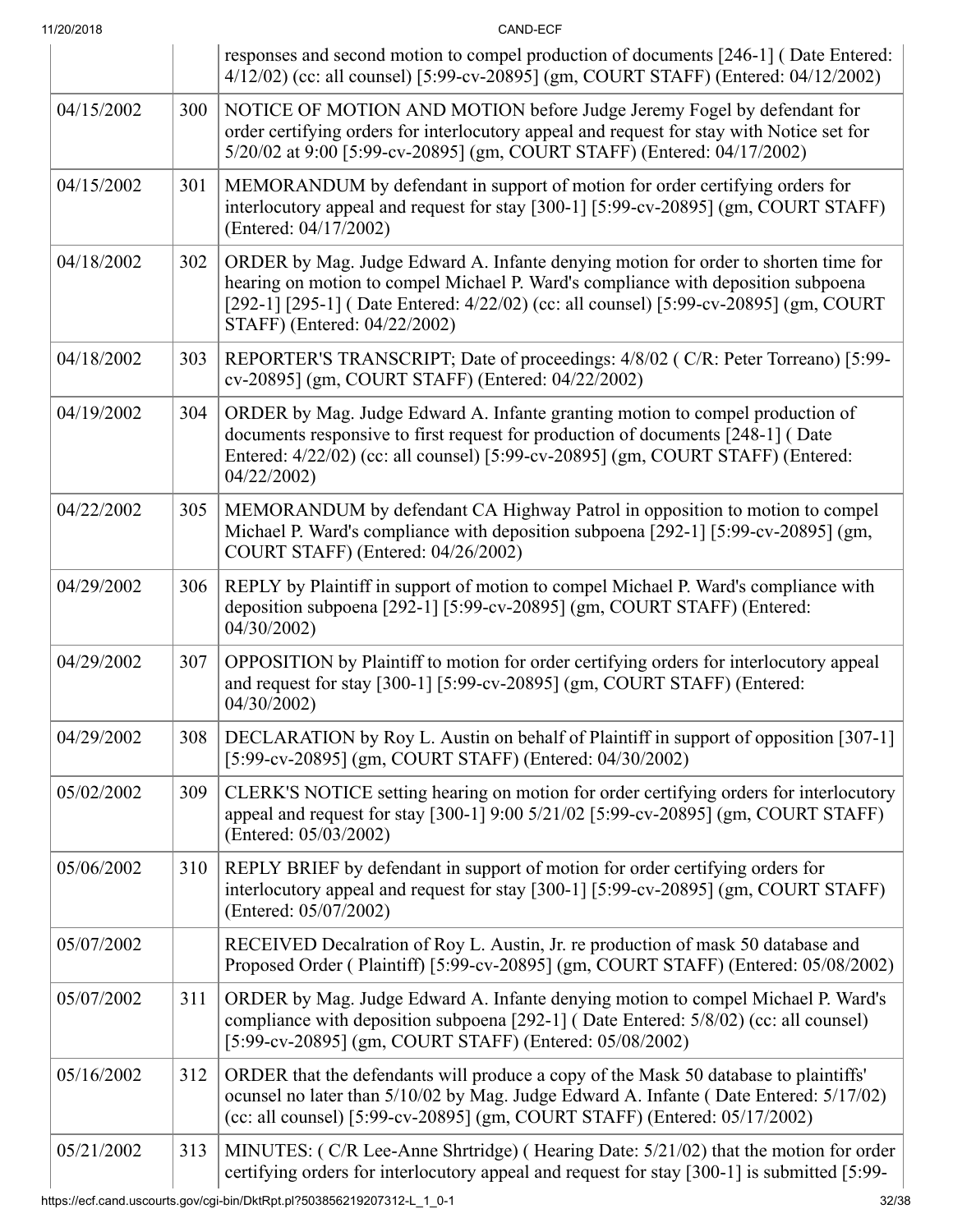| 11/20/2018 |     | CAND-ECF                                                                                                                                                                                                                                                                    |  |  |  |
|------------|-----|-----------------------------------------------------------------------------------------------------------------------------------------------------------------------------------------------------------------------------------------------------------------------------|--|--|--|
|            |     | cv-20895] (gm, COURT STAFF) (Entered: 05/22/2002)                                                                                                                                                                                                                           |  |  |  |
| 05/22/2002 | 314 | NOTICE by Plaintiff [312-1] order [5:99-cv-20895] (gm, COURT STAFF) (Entered:<br>05/23/2002                                                                                                                                                                                 |  |  |  |
| 05/29/2002 | 315 | ORDER by Judge Jeremy Fogel denying motion for order certifying orders for<br>interlocutory appeal and request for stay [300-1] (Date Entered: 5/29/02) (cc: all<br>counsel) [5:99-cv-20895] (gm, COURT STAFF) (Entered: 05/29/2002)                                        |  |  |  |
| 05/29/2002 | 316 | EX-PARTE APPLICATION before Judge Jeremy Fogel by Plaintiff for order dismissing<br>plaintiff class' claims for compensatory and punitive damages against defendants CHP<br>and Helmick [5:99-cv-20895] (gm, COURT STAFF) (Entered: 05/31/2002)                             |  |  |  |
| 05/29/2002 | 317 | DECLARATION by Roy L. Austin, Jr. on behalf of Plaintiff in support of motion for<br>order dismissing plaintiff class' claims for compensatory and punitive damages against<br>defendants CHP and Helmick [316-1] [5:99-cv-20895] (gm, COURT STAFF) (Entered:<br>05/31/2002 |  |  |  |
| 05/29/2002 |     | RECEIVED Proposed Order (Plaintiff) re: motion for order dismissing plaintiff class'<br>claims for compensatory and punitive damages against defendants CHP and Helmick<br>[316-1] [5:99-cv-20895] (gm, COURT STAFF) (Entered: 05/31/2002)                                  |  |  |  |
| 05/31/2002 | 318 | ANSWER by defendant CA Highway Patrol, defendant Dwight O. Helmick to complaint<br>[230-1]; jury demand [5:99-cv-20895] (gm, COURT STAFF) (Entered: 06/04/2002)                                                                                                             |  |  |  |
| 05/31/2002 | 319 | ANSWER by defendant CA Highway Patrol, defendant Michael J. Arpaia to complaint<br>[230-1]; jury demand [5:99-cv-20895] (gm, COURT STAFF) (Entered: 06/04/2002)                                                                                                             |  |  |  |
| 05/31/2002 | 320 | ANSWER by defendant CA Highway Patrol, defendant Joseph Nardil to complaint [230-<br>1]; jury demand [5:99-cv-20895] (gm, COURT STAFF) (Entered: 06/04/2002)                                                                                                                |  |  |  |
| 05/31/2002 | 321 | ANSWER by defendant CA Highway Patrol, defendant Robert J. Woods to complaint<br>[230-1]; jury demand [5:99-cv-20895] (gm, COURT STAFF) (Entered: 06/04/2002)                                                                                                               |  |  |  |
| 05/31/2002 | 322 | ANSWER by defendant CA Highway Patrol, defendant Steve C. Woisin to complaint<br>[230-1]; jury demand [5:99-cv-20895] (gm, COURT STAFF) (Entered: 06/04/2002)                                                                                                               |  |  |  |
| 05/31/2002 | 323 | OPPOSITION by defendant to motion for order dismissing plaintiff class' claims for<br>compensatory and punitive damages against defendants CHP and Helmick [316-1] [5:99-<br>cv-20895] (gm, COURT STAFF) (Entered: 06/04/2002)                                              |  |  |  |
| 05/31/2002 | 324 | DECLARATION by Tyler Pon on behalf of defendant in opposition to motion for order<br>dismissing plaintiff class' claims for compensatory and punitive damages against<br>defendants CHP and Helmick [316-1] [5:99-cv-20895] (gm, COURT STAFF) (Entered:<br>06/04/2002       |  |  |  |
| 05/31/2002 |     | RECEIVED Proposed Order (defendant) re: motion for order dismissing plaintiff class'<br>claims for compensatory and punitive damages against defendants CHP and Helmick<br>[316-1] [5:99-cv-20895] (gm, COURT STAFF) (Entered: 06/04/2002)                                  |  |  |  |
| 06/03/2002 | 325 | NOTICE OF MOTION AND MOTION before Judge Jeremy Fogel by defendant to set<br>order of trial, to vacate bench trial with Notice set for 7/8/02 at 9:00 [5:99-cv-20895]<br>$(gm, \text{COURT STATE})$ (Entered: $06/06/2002$ )                                                |  |  |  |
| 06/03/2002 | 326 | DECLARATION by Amy Lo on behalf of defendant in support of motion to set order of<br>trial [325-1], in support of motion to vacate bench trial $[325-2]$ [5:99-cv-20895] (gm,<br>COURT STAFF) (Entered: 06/06/2002)                                                         |  |  |  |
| 06/03/2002 |     | RECEIVED Proposed Order (defendant) re: motion to set order of trial [325-1] [5:99-cv-<br>20895] (gm, COURT STAFF) (Entered: 06/06/2002)                                                                                                                                    |  |  |  |
|            |     |                                                                                                                                                                                                                                                                             |  |  |  |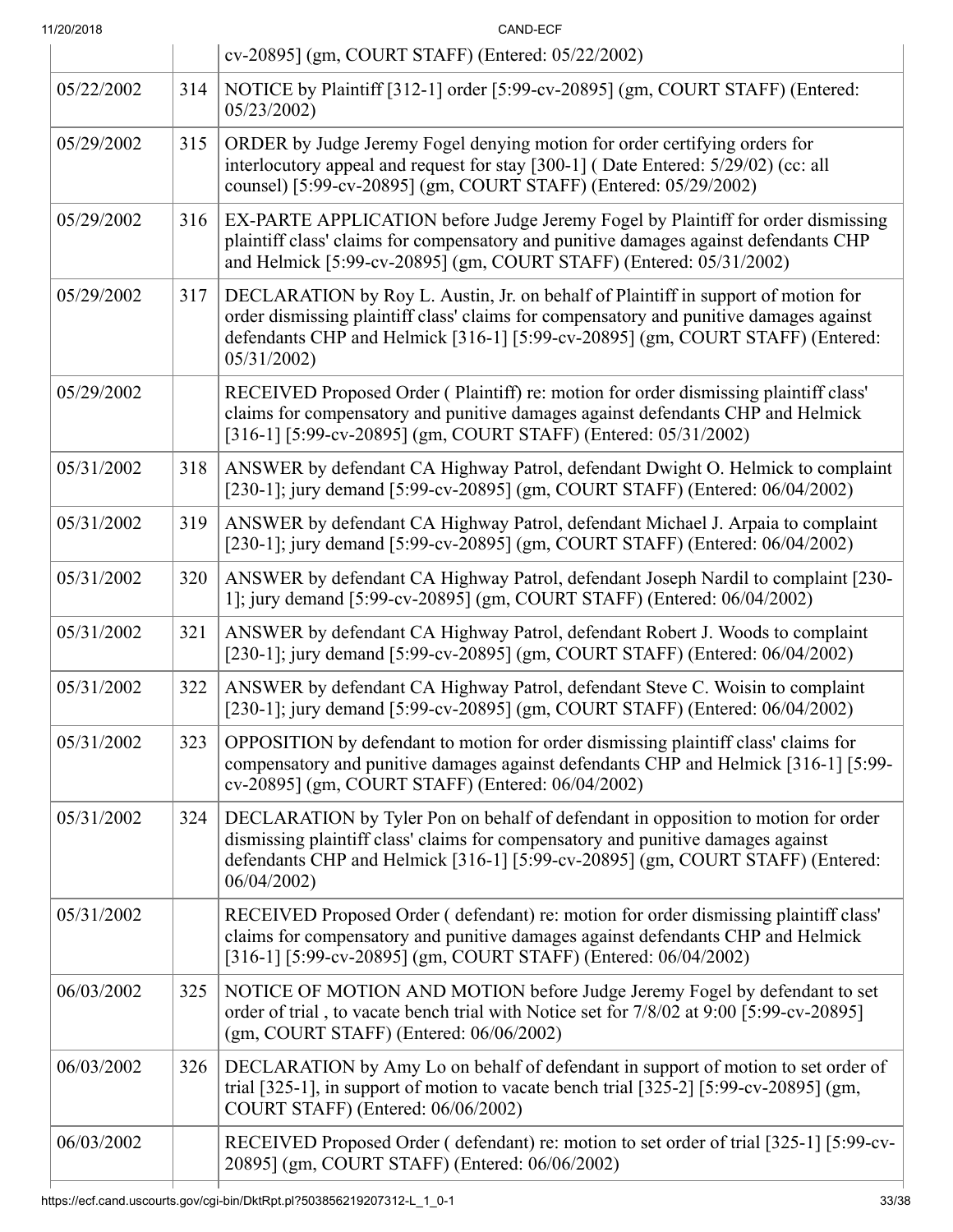| 11/20/2018 |     | CAND-ECF                                                                                                                                                                                                                                                                                                          |  |  |
|------------|-----|-------------------------------------------------------------------------------------------------------------------------------------------------------------------------------------------------------------------------------------------------------------------------------------------------------------------|--|--|
| 06/03/2002 |     | RECEIVED Proposed Order (defendant) re: motion to vacate bench trial [325-2] [5:99-<br>cv-20895] (gm, COURT STAFF) (Entered: 06/06/2002)                                                                                                                                                                          |  |  |
| 06/05/2002 | 327 | REPORTER'S TRANSCRIPT; Date of proceedings: 4/1/02 (C/R: Linda Monroe) [5:99-<br>cv-20895] (gm, COURT STAFF) (Entered: 06/10/2002)                                                                                                                                                                                |  |  |
| 06/13/2002 |     | RECEIVED Proposed Order extending time to file opposition and reply briefs relating to<br>motion to set order of trial, and in the alternative, to vacate bench trial (Plaintiff) [5:99-<br>cv-20895] (gm, COURT STAFF) (Entered: 06/17/2002)                                                                     |  |  |
| 06/13/2002 | 328 | DECLARATION by Robert A. Bonta on behalf of Plaintiff re order received [0-0] [5:99-<br>cv-20895] (gm, COURT STAFF) (Entered: 06/17/2002)                                                                                                                                                                         |  |  |
| 06/14/2002 |     | Docket Modification (Administrative) to referring case for discovery to Judge Howard R.<br>Lloyd [5:99-cv-20895] (gm, COURT STAFF) (Entered: 06/14/2002)                                                                                                                                                          |  |  |
| 06/17/2002 | 329 | ORDER by Judge Jeremy Fogel granting in part and denying in part motion for order<br>dismissing plaintiff class' claims for compensatory and punitive damages against<br>defendants CHP and Helmick [316-1] (Date Entered: 6/18/02) (cc: all counsel) [5:99-cv-<br>20895] (gm, COURT STAFF) (Entered: 06/18/2002) |  |  |
| 06/19/2002 | 330 | OPPOSITION by Plaintiff to motion to set order of trial [325-1], motion to vacate bench<br>trial [325-2] [5:99-cv-20895] (gm, COURT STAFF) (Entered: 06/20/2002)                                                                                                                                                  |  |  |
| 06/19/2002 | 331 | DECLARATION by Robert A. Bonta on behalf of Plaintiff in opposition to motion to set<br>order of trial [325-1], in opposition to motion to vacate bench trial [325-2] [5:99-cv-<br>20895] (gm, COURT STAFF) (Entered: 06/20/2002)                                                                                 |  |  |
| 06/24/2002 | 332 | STIPULATION and ORDER by Judge Jeremy Fogel : dismissing NAACP and LULAC<br>with prejudice as party plaintiffs from the above-captioned lawsuit (cc: all counsel) [5:99-<br>cv-20895] (gm, COURT STAFF) (Entered: 06/25/2002)                                                                                     |  |  |
| 06/27/2002 | 333 | NOTICE by Plaintiff, [332-2] order [5:99-cv-20895] (gm, COURT STAFF) (Entered:<br>07/01/2002                                                                                                                                                                                                                      |  |  |
| 06/28/2002 | 334 | REPLY BRIEF by defendant in support of motion to set order of trial [325-1], re motion<br>to vacate bench trial [325-2] [5:99-cv-20895] (gm, COURT STAFF) (Entered:<br>07/01/2002                                                                                                                                 |  |  |
| 06/28/2002 | 335 | STIPULATION and ORDER by Judge Jeremy Fogel : extending time to file Opposition<br>and Reply Briefs by 6/28/02 (cc: all counsel) [5:99-cv-20895] (gm, COURT STAFF)<br>(Entered: 07/01/2002)                                                                                                                       |  |  |
| 07/08/2002 | 336 | MINUTES: (C/R Peter Torreano) (Hearing Date: 7/8/02) that the motion to set order of<br>trial $[325-1]$ is submitted, that the motion to vacate bench trial $[325-2]$ is submitted $[5:99-$<br>cv-20895] (gm, COURT STAFF) (Entered: 07/09/2002)                                                                  |  |  |
| 07/12/2002 | 337 | NOTICE by Plaintiff [335-1] order [5:99-cv-20895] (gm, COURT STAFF) (Entered:<br>07/16/2002                                                                                                                                                                                                                       |  |  |
| 07/16/2002 | 338 | REPORTER'S TRANSCRIPT; Date of proceedings: 7/8/02 (C/R: Peter Torreano) [5:99-<br>cv-20895] (gm, COURT STAFF) (Entered: 07/17/2002)                                                                                                                                                                              |  |  |
| 07/16/2002 | 339 | NOTICE OF MOTION AND MOTION WITH MEMORANDUM OF POINTS AND<br>AUTHORITIES before Judge Howard R. Lloyd by Plaintiff to compel production of<br>documents with Notice set for 8/20/02 at 10:00 [5:99-cv-20895] (gm, COURT STAFF)<br>(Entered: 07/17/2002)                                                           |  |  |
| 07/16/2002 | 340 | DECLARATION by Robert A. Bonta on behalf of Plaintiff in support of motion to<br>compel production of documents [339-1] [5:99-cv-20895] (gm, COURT STAFF)                                                                                                                                                         |  |  |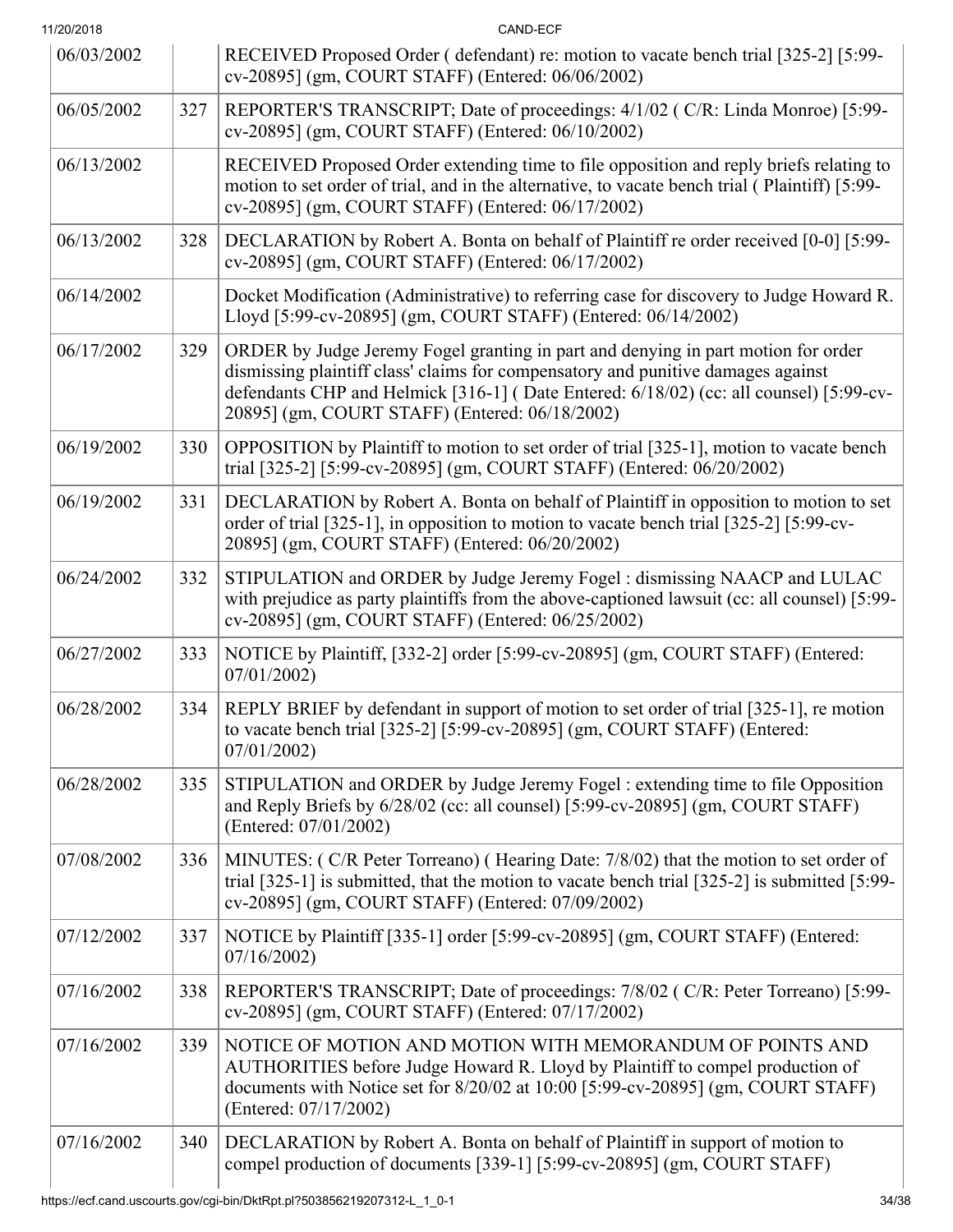|            |     | (Entered: 07/17/2002)                                                                                                                                                                                                                                                                         |  |
|------------|-----|-----------------------------------------------------------------------------------------------------------------------------------------------------------------------------------------------------------------------------------------------------------------------------------------------|--|
| 07/16/2002 |     | RECEIVED Proposed Order (Plaintiff) re: motion to compel production of documents<br>[339-1] [5:99-cv-20895] (gm, COURT STAFF) (Entered: 07/17/2002)                                                                                                                                           |  |
| 07/18/2002 | 341 | ORDER by Judge Jeremy Fogel denying motion to vacate bench trial [325-2] (Date<br>Entered: 7/19/02) (cc: all counsel) [5:99-cv-20895] (gm, COURT STAFF) (Entered:<br>07/19/2002                                                                                                               |  |
| 07/19/2002 | 342 | MOTION before Judge Jeremy Fogel by defendant for leave to file a motion for<br>reconsideration of the Court's 4/4/02, Order [5:99-cv-20895] (gm, COURT STAFF)<br>(Entered: 07/23/2002)                                                                                                       |  |
| 07/19/2002 |     | RECEIVED Motion for Reconsideration submitted by defendant [5:99-cv-20895] (gm,<br>COURT STAFF) (Entered: 07/23/2002)                                                                                                                                                                         |  |
| 07/23/2002 | 343 | NOTICE OF MOTION AND MOTION before Judge Howard R. Lloyd by Plaintiff to<br>compel production of documents responsive to palintiffs' second and third requests for<br>production of documents with Notice set for 8/27/02 at 10:00 [5:99-cv-20895] (gm,<br>COURT STAFF) (Entered: 07/26/2002) |  |
| 07/23/2002 | 344 | DECLARATION by Robert A. Bonta on behalf of Plaintiff in support of motion to<br>compel production of documents responsive to palintiffs' second and third requests for<br>production of documents [343-1] [5:99-cv-20895] (gm, COURT STAFF) (Entered:<br>07/26/2002                          |  |
| 07/23/2002 |     | RECEIVED Proposed Order (Plaintiff) re: motion to compel production of documents<br>responsive to palintiffs' second and third requests for production of documents [343-1]<br>[5:99-cv-20895] (gm, COURT STAFF) (Entered: 07/26/2002)                                                        |  |
| 07/30/2002 | 345 | ORDER by Judge Jeremy Fogel dismissing plaintiffs' claims for money damages against<br>defendants Dwight O. Helmick, party CA Highway Patrol (Date Entered: 8/2/02) (cc: all<br>counsel) [5:99-cv-20895] (gm, COURT STAFF) (Entered: 08/02/2002)                                              |  |
| 07/30/2002 | 346 | NOTICE OF MOTION AND MOTION WITH MEMORANDUM OF POINTS AND<br>AUTHORITIES before Judge Howard R. Lloyd by Plaintiff to compel further responses<br>to plaintiffs' first set of interrogatories with Notice set for 9/3/02 at 10:00 [5:99-cv-<br>20895] (gm, COURT STAFF) (Entered: 08/02/2002) |  |
| 07/30/2002 | 347 | DECLARATION by Robert A. Bonta on behalf of Plaintiff in support of motion to<br>compel further responses to plaintiffs' first set of interrogatories [346-1] [5:99-cv-20895]<br>(gm, COURT STAFF) (Entered: 08/02/2002)                                                                      |  |
| 07/30/2002 |     | RECEIVED Proposed Order (Plaintiff) re: motion to compel further responses to<br>plaintiffs' first set of interrogatories [346-1] [5:99-cv-20895] (gm, COURT STAFF)<br>(Entered: 08/02/2002)                                                                                                  |  |
| 07/30/2002 | 348 | MOTION before Judge Howard R. Lloyd by Plaintiff to exceed page limitation [5:99-cv-<br>20895] (gm, COURT STAFF) (Entered: 08/02/2002)                                                                                                                                                        |  |
| 07/30/2002 | 349 | DECLARATION by Robert A. Bonta on behalf of Plaintiff in support of motion to<br>exceed page limitation [348-1] [5:99-cv-20895] (gm, COURT STAFF) (Entered:<br>08/02/2002)                                                                                                                    |  |
| 07/30/2002 |     | RECEIVED Proposed Order (Plaintiff) to file under seal exhibits L and O to declaration<br>[347-1] of Robert A. Bonta in support of Motion to compel further responses to first set<br>of interrogatories [5:99-cv-20895] (gm, COURT STAFF) (Entered: 08/02/2002)                              |  |
| 07/30/2002 |     | RECEIVED Exhibits L & O filed under seal submitted by Plaintiff re: [347-1] [5:99-cv-<br>20895] (gm, COURT STAFF) (Entered: 08/02/2002)                                                                                                                                                       |  |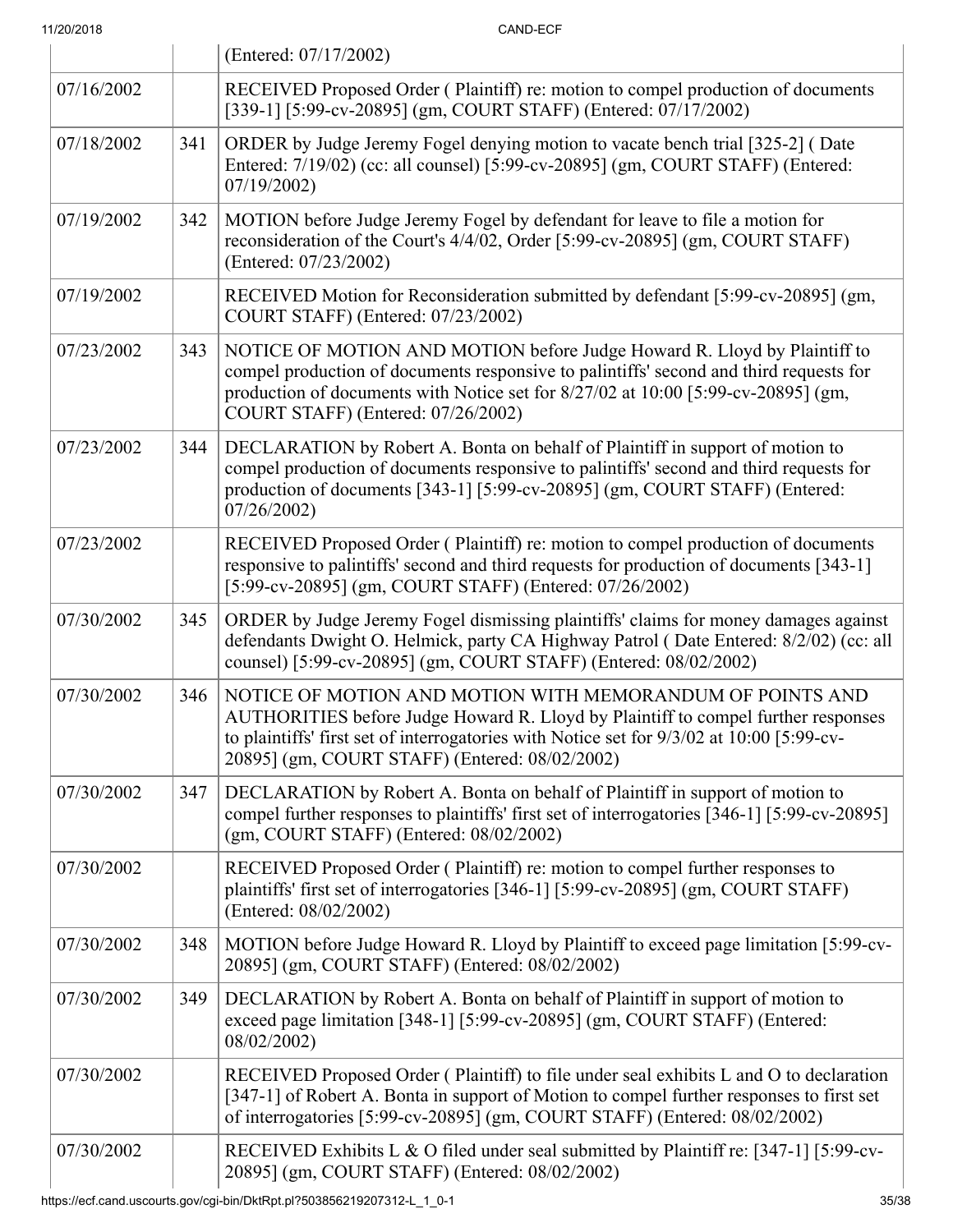| 11/20/2018 |  |
|------------|--|
|            |  |

CAND-ECF

| 07/31/2002 | 350 | ORDER by Judge Howard R. Lloyd granting motion to exceed page limitation [348-1] (<br>Date Entered: 8/2/02) (cc: all counsel) [5:99-cv-20895] (gm, COURT STAFF) (Entered:<br>08/02/2002)                                                                                                                                                                                     |  |
|------------|-----|------------------------------------------------------------------------------------------------------------------------------------------------------------------------------------------------------------------------------------------------------------------------------------------------------------------------------------------------------------------------------|--|
| 08/01/2002 | 351 | OPPOSITION by defendant to motion to compel production of documents responsive to<br>palintiffs' second and third requests for production of documents [343-1] [5:99-cv-20895]<br>(gm, COURT STAFF) (Entered: 08/02/2002)                                                                                                                                                    |  |
| 08/01/2002 | 352 | DECLARATION by S. Michele Inan on behalf of defendant in support of opposition<br>[351-1] [5:99-cv-20895] (gm, COURT STAFF) (Entered: 08/02/2002)                                                                                                                                                                                                                            |  |
| 08/05/2002 | 353 | ORDER re: request to file documents under seal by Judge Howard R. Lloyd (Date<br>Entered: 8/8/02) (cc: all counsel) [5:99-cv-20895] (gm, COURT STAFF) (Entered:<br>08/08/2002)                                                                                                                                                                                               |  |
| 08/05/2002 | 354 | EXHIBITS L & O to declaration [347-1] (FILED UNDER SEAL) [5:99-cv-20895] (gm,<br>COURT STAFF) (Entered: 08/08/2002)                                                                                                                                                                                                                                                          |  |
| 08/06/2002 | 355 | REPLY BRIEF by Plaintiff re motion to compel production of documents [339-1] [5:99-<br>cv-20895] (gm, COURT STAFF) (Entered: 08/08/2002)                                                                                                                                                                                                                                     |  |
| 08/06/2002 | 356 | OPPOSITION by defendant to motion to compel production of documents responsive to<br>palintiffs' second and third requests for production of documents [343-1] [5:99-cv-20895]<br>(gm, COURT STAFF) (Entered: 08/08/2002)                                                                                                                                                    |  |
| 08/07/2002 | 357 | DECLARATION by S. Michele Inan on behalf of defendant in support of opposition<br>[356-1] [5:99-cv-20895] (gm, COURT STAFF) (Entered: 08/08/2002)                                                                                                                                                                                                                            |  |
| 08/13/2002 | 358 | REPLY by Plaintiff in support of motion to compel production of documents responsive<br>to palintiffs' second and third requests for production of documents [343-1] [5:99-cv-<br>20895] (gm, COURT STAFF) (Entered: 08/16/2002)                                                                                                                                             |  |
| 08/13/2002 |     | RECEIVED Reply in support of Motion to Compel second and third requests for<br>production of documents submitted by Plaintiff re: [343-1] (FILED UNDER SEAL)<br>[5:99-cv-20895] (gm, COURT STAFF) (Entered: 08/16/2002)                                                                                                                                                      |  |
| 08/14/2002 | 359 | OPPOSITION by defendant to motion to compel further responses to plaintiffs' first set<br>of interrogatories [346-1] [5:99-cv-20895] (gm, COURT STAFF) (Entered: 08/16/2002)                                                                                                                                                                                                 |  |
| 08/14/2002 | 360 | DECLARATION by Craig Modlin on behalf of defendant in support of opposition [359-<br>1] [5:99-cv-20895] (gm, COURT STAFF) (Entered: 08/16/2002)                                                                                                                                                                                                                              |  |
| 08/15/2002 | 361 | ORDER by Judge Jeremy Fogel granting motion for leave to file a motion for<br>reconsideration of the Court's 4/4/02, Order [342-1] (Date Entered: 8/19/02) (cc: all<br>counsel) [5:99-cv-20895] (gm, COURT STAFF) (Entered: 08/19/2002)                                                                                                                                      |  |
| 08/20/2002 | 362 | REPLY by Plaintiff in support of motion to compel further responses to plaintiffs' first set<br>of interrogatories [346-1] [5:99-cv-20895] (gm, COURT STAFF) (Entered: 08/23/2002)                                                                                                                                                                                           |  |
| 08/20/2002 | 363 | REPLY DECLARATION by Robert A. Bonta on behalf of Plaintiff in support of motion<br>to compel further responses to plaintiffs' first set of interrogatories [346-1] [5:99-cv-<br>20895] (gm, COURT STAFF) (Entered: 08/23/2002)                                                                                                                                              |  |
| 08/20/2002 | 364 | MINUTES: (C/R Peter Torreano) (Hearing Date: 8/20/02) setting hearing on motion to<br>compel production of documents responsive to palintiffs' second and third requests for<br>production of documents [343-1] 10:00 9/3/02, setting hearing on motion to compel<br>production of documents [339-1] 10:00 9/3/02 [5:99-cv-20895] (gm, COURT STAFF)<br>(Entered: 08/23/2002) |  |
| 08/20/2002 | 365 | ORDER by Judge Howard R. Lloyd granting in part and denying in part motion to                                                                                                                                                                                                                                                                                                |  |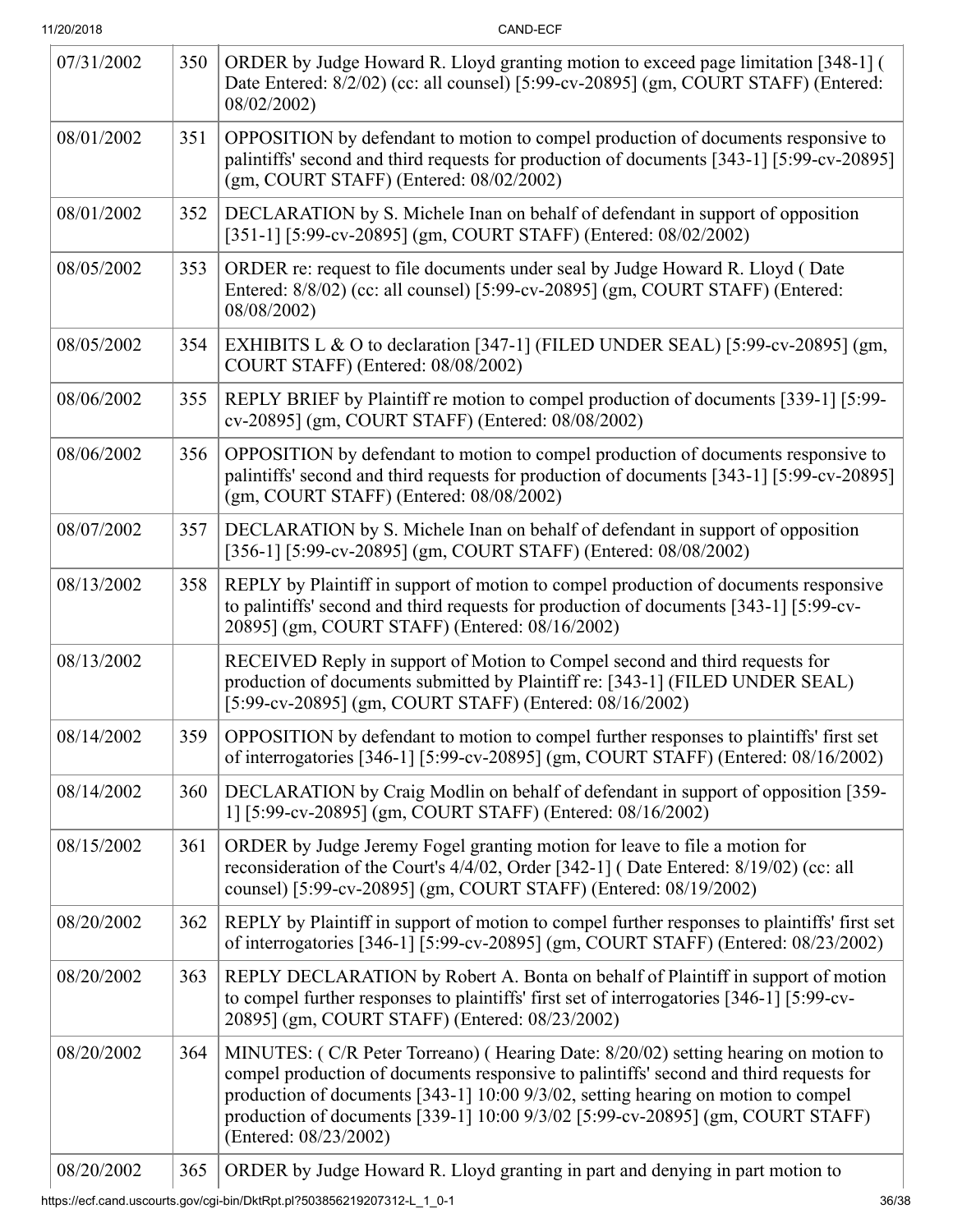| 11/20/2018 |     | CAND-ECF                                                                                                                                                                                                                                                                                                                                                                                                                                                                               |  |  |
|------------|-----|----------------------------------------------------------------------------------------------------------------------------------------------------------------------------------------------------------------------------------------------------------------------------------------------------------------------------------------------------------------------------------------------------------------------------------------------------------------------------------------|--|--|
|            |     | compel production of documents [339-1] (Date Entered: 8/29/02) (cc: all counsel) [5:99-<br>cv-20895] (gm, COURT STAFF) (Entered: 08/29/2002)                                                                                                                                                                                                                                                                                                                                           |  |  |
| 08/26/2002 | 366 | ORDER by Judge Howard R. Lloyd vacating hearing re motion to compel further<br>responses to plaintiffs' first set of interrogatories [346-1], vacating hearing re motion to<br>compel production of documents responsive to palintiffs' second and third requests for<br>production of documents [343-1], vacating hearing re motion to compel production of<br>documents [339-1] (Date Entered: 8/29/02) (cc: all counsel) [5:99-cv-20895] (gm,<br>COURT STAFF) (Entered: 08/29/2002) |  |  |
| 08/29/2002 |     | RECEIVED Joint Application and Proposed Order to file Stipulation re stay under seal (<br>Plaintiff) [5:99-cv-20895] (gm, COURT STAFF) (Entered: 08/30/2002)                                                                                                                                                                                                                                                                                                                           |  |  |
| 08/29/2002 |     | RECEIVED Stipulation and Proposed Order staying action pending continued mediation<br>(FILED UNDER SEAL) ( Plaintiff) [5:99-cv-20895] (gm, COURT STAFF) (Entered:<br>08/30/2002)                                                                                                                                                                                                                                                                                                       |  |  |
| 09/09/2002 | 367 | CLERK'S NOTICE Status conference set for 10:30 10/21/02 ; [5:99-cv-20895] (gm,<br>COURT STAFF) (Entered: 09/12/2002)                                                                                                                                                                                                                                                                                                                                                                   |  |  |
| 09/09/2002 | 368 | JOINT APPLICATION AND ORDER to file Stipulation re stay under seal by Judge<br>Jeremy Fogel (Date Entered: 9/12/02) (cc: all counsel) [5:99-cv-20895] (gm, COURT<br>STAFF) (Entered: 09/12/2002)                                                                                                                                                                                                                                                                                       |  |  |
| 09/09/2002 | 369 | STIPULATION and ORDER by Judge Jeremy Fogel : staying action pending continued<br>mediation (FILED UNDER SEAL) (cc: all counsel) [5:99-cv-20895] (gm, COURT<br>STAFF) (Entered: 09/12/2002)                                                                                                                                                                                                                                                                                            |  |  |
| 10/11/2002 | 370 | CASE MANAGEMENT STATEMENT and PROPOSED ORDER filed. [5:99-cv-20895]<br>(cv, COURT STAFF) (Entered: 10/17/2002)                                                                                                                                                                                                                                                                                                                                                                         |  |  |
| 10/23/2002 | 371 | MINUTES: (C/R Peter Torreano) (Hearing Date: 10/21/02) Case Management<br>Conference set for 10:30 1/13/03 ; [5:99-cv-20895] (gm, COURT STAFF) (Entered:<br>10/28/2002)                                                                                                                                                                                                                                                                                                                |  |  |
| 01/08/2003 | 372 | JOINT CASE MANAGEMENT STATEMENT and PROPOSED ORDER filed. [5:99-<br>cv-20895] (gm, COURT STAFF) (Entered: 01/13/2003)                                                                                                                                                                                                                                                                                                                                                                  |  |  |
| 01/14/2003 | 373 | MINUTES: (C/R Peter Torreano) INITIAL CASE MANAGEMENT CONFERENCE<br>HELD. Further case management conference set for 9:00 2/13/03 ; [5:99-cv-20895] (gm,<br>COURT STAFF) (Entered: 01/16/2003)                                                                                                                                                                                                                                                                                         |  |  |
| 02/07/2003 | 374 | CASE MANAGEMENT STATEMENT and PROPOSED ORDER filed. [5:99-cv-20895]<br>$(gm, COURT STATE)$ (Entered: $02/07/2003$ )                                                                                                                                                                                                                                                                                                                                                                    |  |  |
| 02/14/2003 | 375 | MINUTES: (C/R Irene Rodriguez) INITIAL CASE MANAGEMENT CONFERENCE<br>HELD. In court hearing will be held 9:00 4/7/03 for approval of settlement; [5:99-cv-<br>20895] (gm, COURT STAFF) (Entered: 02/18/2003)                                                                                                                                                                                                                                                                           |  |  |
| 02/27/2003 | 376 | NOTICE OF MOTION AND MOTION before Judge Jeremy Fogel by Plaintiff for<br>approval of settlement agreement with Notice set for 4/7/03 at 10:30 [5:99-cv-20895]<br>(gm, COURT STAFF) (Entered: 02/27/2003)                                                                                                                                                                                                                                                                              |  |  |
| 02/27/2003 | 377 | MEMORANDUM by Plaintiff in support of motion for approval of settlement agreement<br>[376-1] [5:99-cv-20895] (gm, COURT STAFF) (Entered: 02/27/2003)                                                                                                                                                                                                                                                                                                                                   |  |  |
| 02/27/2003 | 378 | DECLARATION by Robert A. Bonta on behalf of Plaintiff in support of motion for<br>approval of settlement agreement [376-1] [5:99-cv-20895] (gm, COURT STAFF)<br>(Entered: 02/27/2003)                                                                                                                                                                                                                                                                                                  |  |  |

 $\overline{\phantom{a}}$ 

 $\overline{\phantom{a}}$